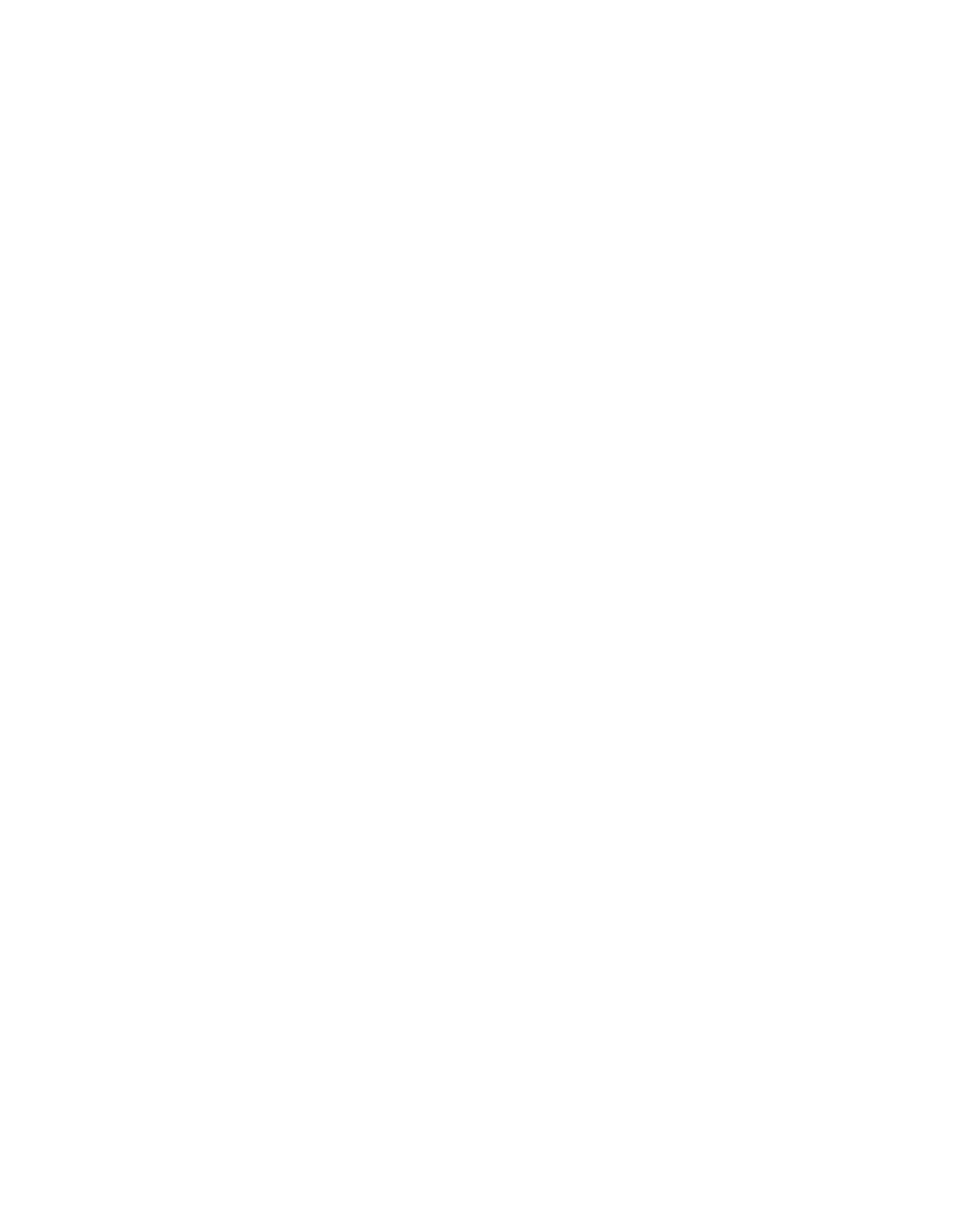# **New Jersey Agriculture: A Bibliography**

Special Collections and University Archives contains a wealth of primary and secondary resources relating to New Jersey agriculture. This bibliography reflects a broad range of materials—everything from account books, diaries, and journals to manuscript collections, trade catalogs, and yearbooks.

State and federal documents on the subject from 1851 to the present may generally be found at either the Alexander Library or the Library of Science and Medicine.

Please alert us to additional relevant items, new or old. Budget permitting, we will make every effort to acquire them. A bibliography is always a work in progress . . .

Cynthia Hammell compiled the entries. David Kuzma undertook the tedious task of verification, formatting and editing. Caryn Radick, our editor-in-chief, did the final edit. Thanks to each of them on an excellent bibliography. Don Sinclair would approve!

Printed copies of this bibliography will be available for the agricultural exhibit, *Garden State Harvest: New Jersey's Agricultural Heritage*. An online version will be accessible on our website.

Bonita Craft Grant New Jersey Bibliographer Special Collections and University Archives 169 College Avenue New Brunswick, New Jersey 732+932-7006, ext. 369 craftg@rci.rutgers.edu

February 2008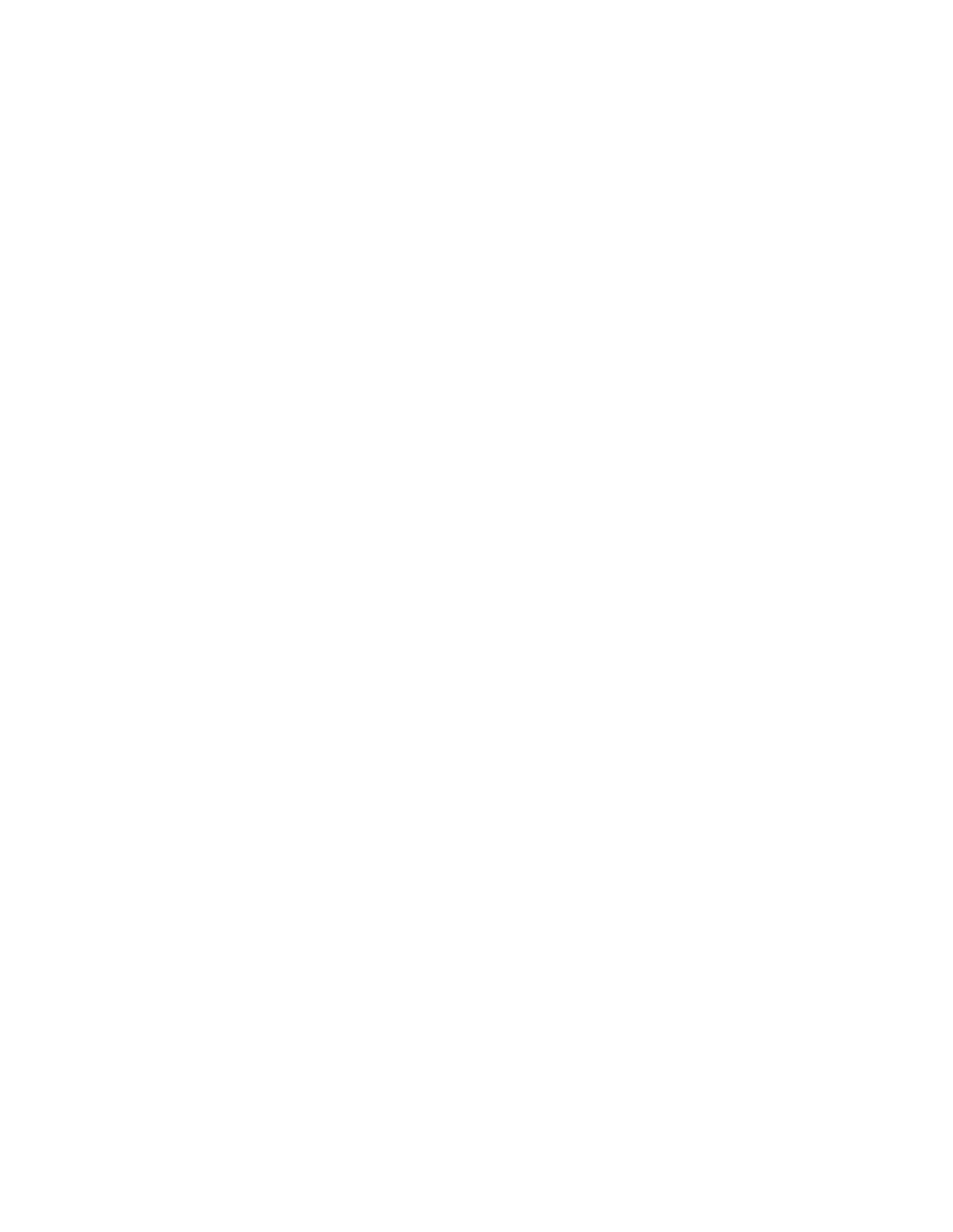# **CONTENTS**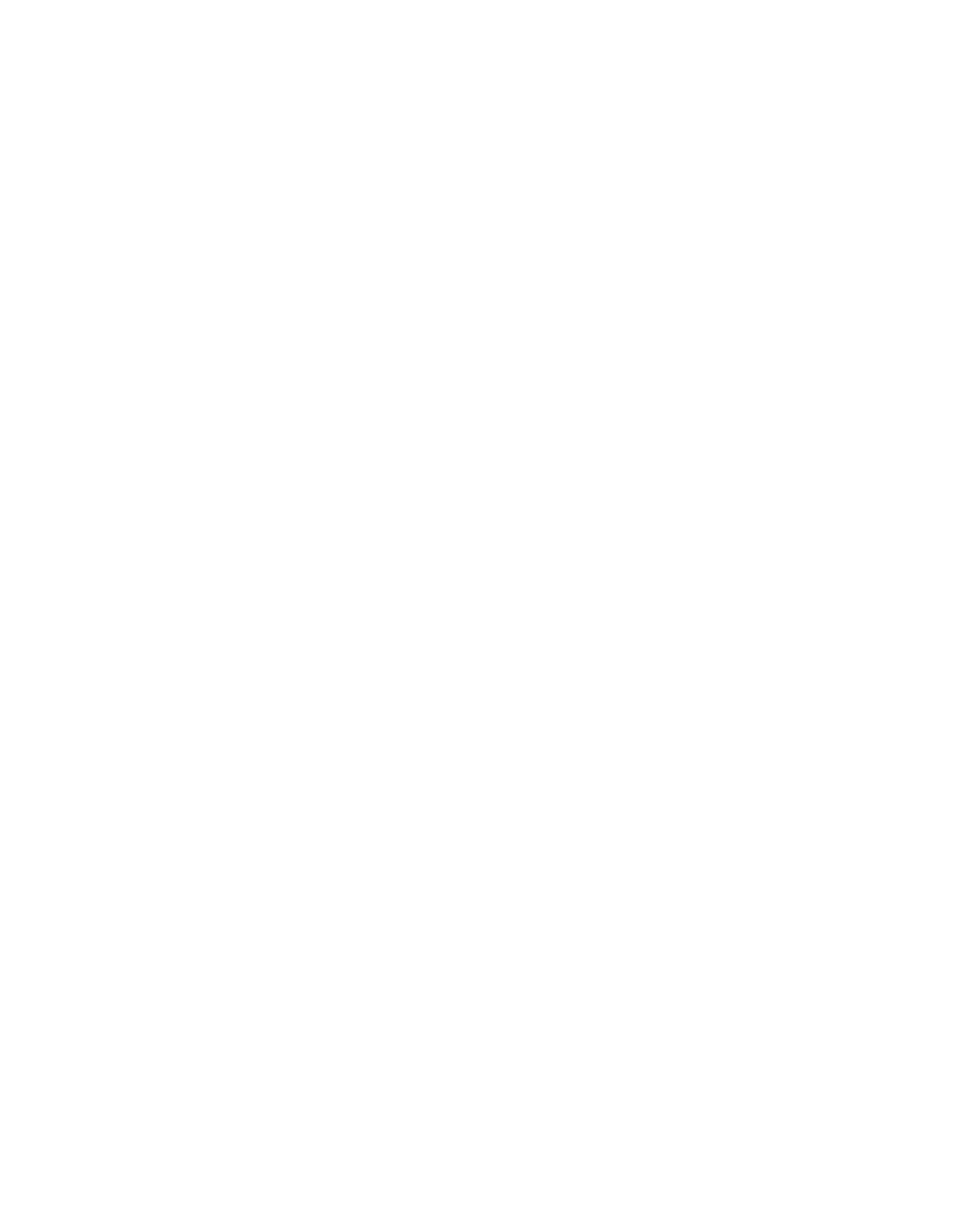# **I. MONOGRAPHS**

# MONOGRAPHS–AGRICULTURE

- Austen, Peter T. *Address on the Past, Present and Future of Scientific Agriculture, Delivered Before the New Jersey State Board of Agriculture. . .*Trenton, NJ: John L. Murphy Publishing Co., 1889. SNCLY S91.A5 1883
- Bateman Manufacturing Co. *Iron Age Farm Garden and Orchard Tools.* . . [Grenloch, NJ, 1913]. SNCLNJ S677.B328 1913
- Billings, George A. *Systems of Farming in Central New Jersey*. Washington, DC: GPO, 1911. SNCLY S602.5.B55 1911
- Bonsteel, Jay A. *Soils of Southern New Jersey and Their Uses (Bulletin No. 677).* Washington, DC: US Department of Agriculture, 1918. SNCLY S599.S68B6
- Bridgeton Commercial League (Bridgeton, NJ). *Farm Facts: Farming for Pleasure and Profit in Cumberland County, New Jersey.* Bridgeton, NJ: Bridgeton Commercial League, [1915?]. SNCLY S451.N5F37
- Burlington County Agricultural Society. *Semi-Centennial of the Burlington County Fair: The 50th Exhibition, Mt. Holly, N.J., September 22, 23, 24, 25, 1896.* Mt. Holly, NJ: New Jersey Mirror Print, 1896. SNCLY GT4611.B84B87 1896
- Burrough, Edward W. *Address of the Hon. Edward W. Burrough, President of the New Jersey State Board of Agriculture . . .*Trenton, NJ: John L. Murphy Publishing Co., 1888. SNCLY S91.A5 1888
- Charles E. Lambert Associates. *The Impact of Agriculture upon the New Jersey Economy.* Princeton, NJ: Charles E. Lambert Associates, 1968. SNCLNJ HD1775.N48I47 1968
- Clark, Abraham. *The True Policy of New-Jersey Defined or How Our Great Strength Led to Exersion, in the Improvement of Agriculture & Manufactures, by Altering the Mode of Taxation, and by the Emission of Money on Loan, in IX Sections.* Elizabeth-town, [NJ]: Printed for the author, and sold by Shepard Kollock, 1786. SNCLX HG521.C592T
- Cohen, David Steven. *The Dutch-American Farm.* New York, NY: New York University Press, 1992. SNCLNJ S451.N56C55 1992
- *Cooperative Extension Work in Agriculture and Home Economics: 4-H Club Work, New Jersey State Agricultural College, United States Department of Agriculture and Trenton Inter-State Fair, Cooperating*. [New Jersey: Rutgers Cooperative Extension, 1929]. SNCLY S553.F66C66 1929
- Cunningham, John T. *New Jersey's Rich Harvest: A Brief History of Agriculture in New Jersey, Published in Commemoration of the 200th Anniversary of the New Jersey Agricultural Society.* Trenton, NJ: The Society, 1981. SNCLY2 S521.5.N5C86 1981
- Davis, B. H. *Cause and Control of Tomato Wilts.* New Brunswick, NJ: New Jersey Agricultural Experiment Station, 1952. SNCLNJ S91.E26 no. 548/582
- Dhillon, Pritam S. *Cost of Producing Selected Fresh Market Vegetables in New Jersey.* New Brunswick, NJ: Department of Agricultural Economics and Marketing, New Jersey Agricultural Experiment Station, Rutgers University, 1979 SNCLY S91.E23 no. 853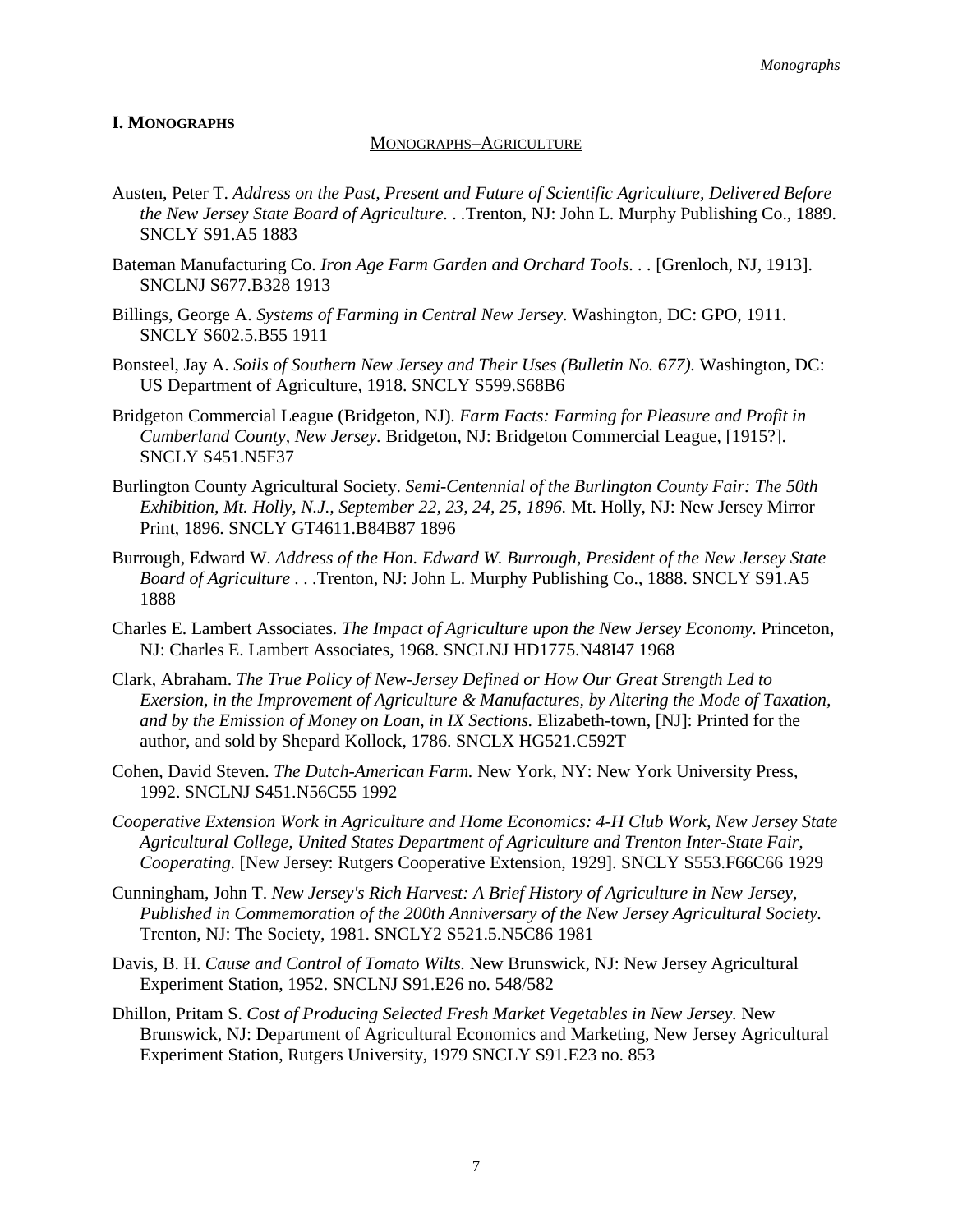Dudley, Thomas H. *An Address Delivered before the New Jersey Board of Agriculture, February 6th, 1883, by Thomas H. Dudley, President . . .* Camden, NJ: The Milliette Printing Rooms [1883]. SNCLY S91.A5 1883

———. *Address of Thomas H. Dudley, President of the State Board of Agriculture, Delivered before Said Board, at Trenton, February 2, 1886*. Camden, NJ: S. Chew, Printer, 1886. SNCLY S91.A5 1886

———. *Agriculture; An Address Delivered before the New Jersey State Agricultural Society, by Hon. Thomas H. Dudley.* n.p., n.d. SNCLY HD1765 1882.D849A

———. *The Farmer Feedeth All: How Protection Affects the Farmer: An Address Delivered before the New Jersey State Agricultural Society, at Waverly, Sept. 22, 1882.* Philadelphia: Allen, Lane & Scott's Printing House, 1882. SNCLY HF1755.D849F

———. *Which Is Best for the Farmers, Protection or Free Trade? An Address before the Agricultural Society of Lancaster County, Delivered at Lancaster City, PA, February 7, 1887.* [Camden, NJ, 1887]. SNCLY HF1755.D849Whi

- *Eating Fresh from the Organic Garden State.* Pennington, NJ: Northeast Organic Farming Association, 1997. SNCLNJ TX362.E38
- *Farm and Business Directory of Hunterdon and Somerset Counties, New Jersey.* Philadelphia: W. Atkinson, 1914. SNCLNJ F142.H9A18F
- *Farm and Business Directory of Mercer and Middlesex Counties, New Jersey with a Complete Road Map of Both Counties.* Philadelphia: Wilmer Atkinson Co., 1914. SNCLNJ F142.M5A18F
- *Farm and Business Directory of Monmouth County, New Jersey.* Philadelphia: Wilmer Atkinson Co., 1914. SNCLNJ F142.M7A18
- *Farm Journal Farm Directory of Burlington County, New Jersey*. Philadelphia: Wilmer Atkinson Co., 1913. SNCLNJ F142.B9F2
- *Farm Journal Farm Directory of Cumberland County, New Jersey with a Numbered Road Map of the County Showing the Location of Each Farm.* Philadelphia: Wilmer Atkinson Company, 1913. SNCLNJ F142.C9F37 1913
- *Farm Journal Farm Directory of Gloucester County, New Jersey.* Philadelphia: Wilmer Atkinson Company, 1913. SNCLNJ F142.G2F2
- *Farm Journal Farm Directory of Salem County, New Jersey.* Philadelphia: Wilmer Atkinson Company, 1913. SNCLNJ F142.S2F2
- Gibson, W. R. *Big Profits in Farming around Bridgeton New Jersey.* (Rev. ed*.*) Bridgeton: E.A. Strout Farm Agency, [1918]. SNCLY S451.N5G524
- Hale, Henry E. *Princeton Agricultural Association, January 1867 to December 1939: Read before the Princeton Historical Society, November 20th, 1939 and before the Princeton Agricultural Association on November 30th of the Same Year.* n.p., 1939. SNCLY2 S92.P9H35 1939
- Harrison, Charles Hampton. *Tending the Garden State: Preserving New Jersey's Farming Legacy.* New Brunswick, NJ: Rivergate Books, 2006. SNCLNJ S451.N5H37 2006
- *Industry Guide to New Jersey's Organic Markets.* Pennington, NJ: Natural Organic Farmers Association of New Jersey: Stony Brook-Millstone Watershed Association, 1991. SNCLNJ HD9003.I53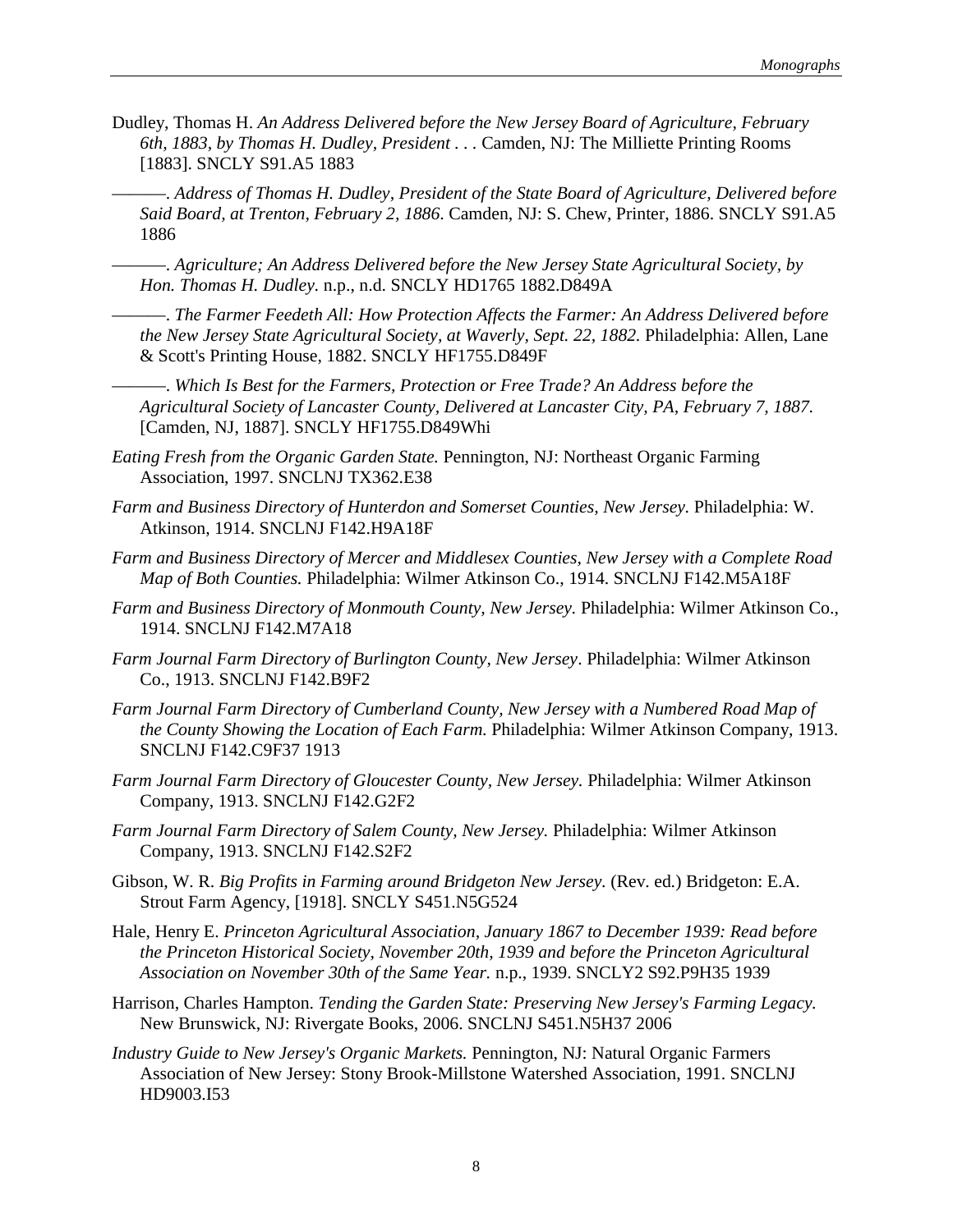- Jewish Agricultural Society. *Jews in American Agriculture; The History of Farming by Jews in the United States.* [New York: The Society], 1954. SNCLY HD1516.U6J48
- Johnston, Andrea R. *Living on the Farm*. Newton, NJ: Sussex County Agricultural Society, [1976]. SNCLNJ S451.N5J72
- Moreland, Wallace S. *A Brief Outline of a Practical Guide to Successful Farming. Garden City, NY*: Halcyon House, 1943. SNCLY S493.M6 1943c
	- ———. *A Practical Guide to Successful Farming.* Garden City, NY: Halcyon House, 1943. SNCLNJ S493.M6, SNCLNJ S493.M6 1943b
- Morris, Edmund. *Ten Acres Enough. . .* New York: Excelsior Publishing House, 1864. SNCLNJ S521.M9 1864a
- Neilson, James. *George H. Cook, State Geologist of New Jersey—Director of the Agricultural Experiment Station of New Jersey. . .* [Trenton, NJ: New Jersey Historical Society, 1890?]. SNCLY S417.C636N45 1890
- New Jersey Agricultural Experiment Station. *Fifty Years of Service to Agriculture: Being a Brief History of the New Jersey State Agricultural Experiment Station, 1880–1930 . . .*New Brunswick, NJ: [New Jersey Agricultural Experiment Station, 1930]. SNCLY S541.5.N52N49 1930; R-PUBS S541.5.N52N49 1930
	- ———. *New Jersey Agriculture: A Report . . .*New Brunswick, NJ: New Jersey Agricultural Experiment Station, 1954. SNCLY2 HD9007.N5N4 1954
- New Jersey Blueprint Commission on the Future of New Jersey Agriculture. *Report of the Blueprint Commission . . .*[Trenton, NJ: The Commission], 1973. SNCLY2 HD1775.N5N48
- New Jersey. Crop Reporting Service. *The Blueberry and Cranberry Industries in New Jersey.* Trenton, NJ: New Jersey Crop Reporting Service, 1956. SNCLY HD9259.B523N5 1956
- New Jersey. Department of Agriculture. *Author and Subject Index of Department of Agriculture Publications (January 1931–October 1945).* Trenton, NJ: New Jersey Department of Agriculture, 1946. SNCLY Z5075.N5A3 1946
	- ———. *Fertile Furrow, 50 Years Long; the Grassroots Government of New Jersey Agriculture.* [Trenton, NJ: The Department, 1966]. SNCLY2 S451.N5N5 1966
	- ———. *Report from NJDA.* Trenton, NJ: New Jersey Department of Agriculture. SNCLNJ S91.N49
	- ———. Bureau of Plant Industry. *Injurious Insects of New Jersey Nurseries.* Trenton, NJ: New Jersey Department of Agriculture Bureau of Plant Industry, 1945. SNCLNJ SB936.I54
- New Jersey Legislature. General Assembly. Committee on Agriculture. *Report of the Committee on Agriculture of the House of the Assembly of the State of New Jersey Relative to an Agricultural Survey of the State, February 1840.* Trenton, NJ: Printed by Philips & Boswell, Printers to the House, 1840. SNCLY S91.ZN54 1840.
	- ———. *Report of the House Committee on Agriculture of the State of New Jersey for the Year 1866.* SNCLY S91.ZN54 1866
- New Jersey Legislature. General Assembly. Committee on Agriculture and Environment. Agriculture Subcommittee. *Public Hearing before Agriculture Subcommittee of the Assembly Agriculture and Environment Committee on the Current Economic Conditions in the Agricultural Industry:*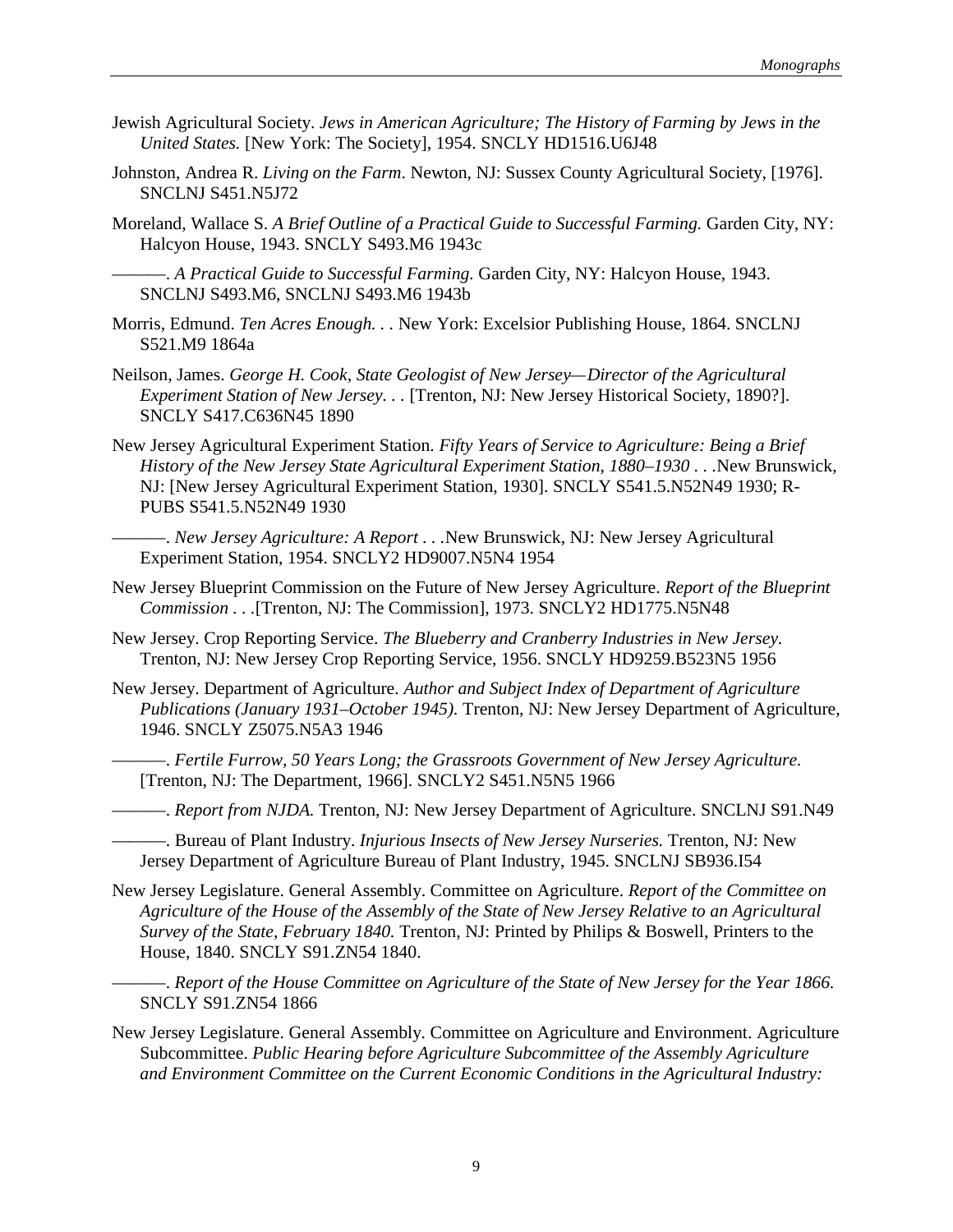*Held June 29, 1984, Old Courthouse, Salem, New Jersey.* [Trenton, NJ: The Committee, 1984]. SNCLY2 HD1775.N4N48 1984

- New Jersey State Board of Agriculture. *Agricultural Economic Recovery and Development Initiative.* [Trenton, NJ: The Board, 1993]. SNCLY2 HD1775.N5N594 1993
- New York Urate and Poudrette Company. *Documents Submitted to the Legislature of New Jersey for the Benefit of Agriculture.* New York: H. Cassidy, Printer, [1839]. SNCLY HD9483.N533D
- Olcott, F. P. *Catalogue of Round Top Farm, Bernardsville, N.J.* Bernardsville, NJ, 1897. SNCLNJF SF299.O43 1897
- Orton, Elwin R. *Growing American Holly in New Jersey.* [New Brunswick, NJ]: Cooperative Extension Service, [1966]. SNCLY SB437.5.H607
- Phelps, C. S. *Notes on Irrigation in Connecticut and New Jersey.* Washington DC: Government Printing Office, 1897. SNCLY S616.U6P54 1897
- Pitt, Dimitry T. *The Apple Industry of New Jersey: Number of Trees By Variety and Ages.* Trenton, NJ: New Jersey Department of Agriculture, [1938]. SNCLNJ SB363.3.P58 1938

———. *New Jersey Agriculture Historical Facts and Figures.* Trenton, NJ: New Jersey State Department of Agriculture, 1943. SNCLNJ S91.A32 no. 339

- Pixley, Margaret B. *A Study of the Italian in Agriculture in Gloucester County, New Jersey . . .* [Philadelphia], 1961. SNCLNJ F142.G5P6
- Reed, Patti. *Reed's Guide to Farms and Barns in Eastern Pennsylvania, New Jersey, and Delaware . . .*Reading, PA: Horse Tales Publishers, 1993. SNCLNJ SF285.375.U6R44 1993
- *Planning for Agriculture in New Jersey.* [Princeton, NJ]: Middlesex-Somerset-Mercer Regional Study Council, [1979?]. SNCLY3 HD1761.N5P62 1979
- Schmidt, Hubert G. *Agriculture in New Jersey: A Three-Hundred-Year History.* New Brunswick, NJ: Rutgers University Press, [1973]. SNCLNJ S451.N55S35
- Shreve, Samuel H. *A Descriptive Catalogue of Cheap Farming Lands in New Jersey Suitable for Grain Farms, Peach and Apple Orchards, Vineyards, Small Fruit Cultivation and Cranberry Gardens within Fifty Miles of New York or Philadelphia ...* [New York]: New York Lithographing Engraving & Printing Co., [1868?]. SNCLY F142.O2S56
- Stammer, Richard W. *A Price Forecasting Model for New Jersey Fresh Tomatoes.* New Brunswick, NJ: New Jersey Agricultural Experiment Station. Department of Agricultural Economics and Marketing, 1977. SNCLY2 HD9007.N5E23 no. 367
- Stewart, Henry. *The Culture of Farm Crops. A Manual of the Science of Agriculture and a Handbook of Practice for American Farmers.* Millington, NJ: Duane H. Nash, 1887. SNCLNJ S585.S85
- United States. Department of Agriculture. *Agriculture in the Delaware Basin.* [n.p.: USDA, 1959]. SNCLY2 C557.3.D45A47 1959
- ———. *Agriculture in the Delaware Basin: Part B, Farming.* [n.p.: ARS-USDA, 1957]. SNCLY2 S444.A47 1957
- *Vineland, New Jersey: Its Advantages as a Place of Residence, Health Resort, Manufacturing Center and Farming Community; Issued under the Supervision of the Board of Trade for the Borough and Township. 4th ed.* Vineland, NJ: Smith Publishing House, 1907. SNCLY2 F144.V782A3 1907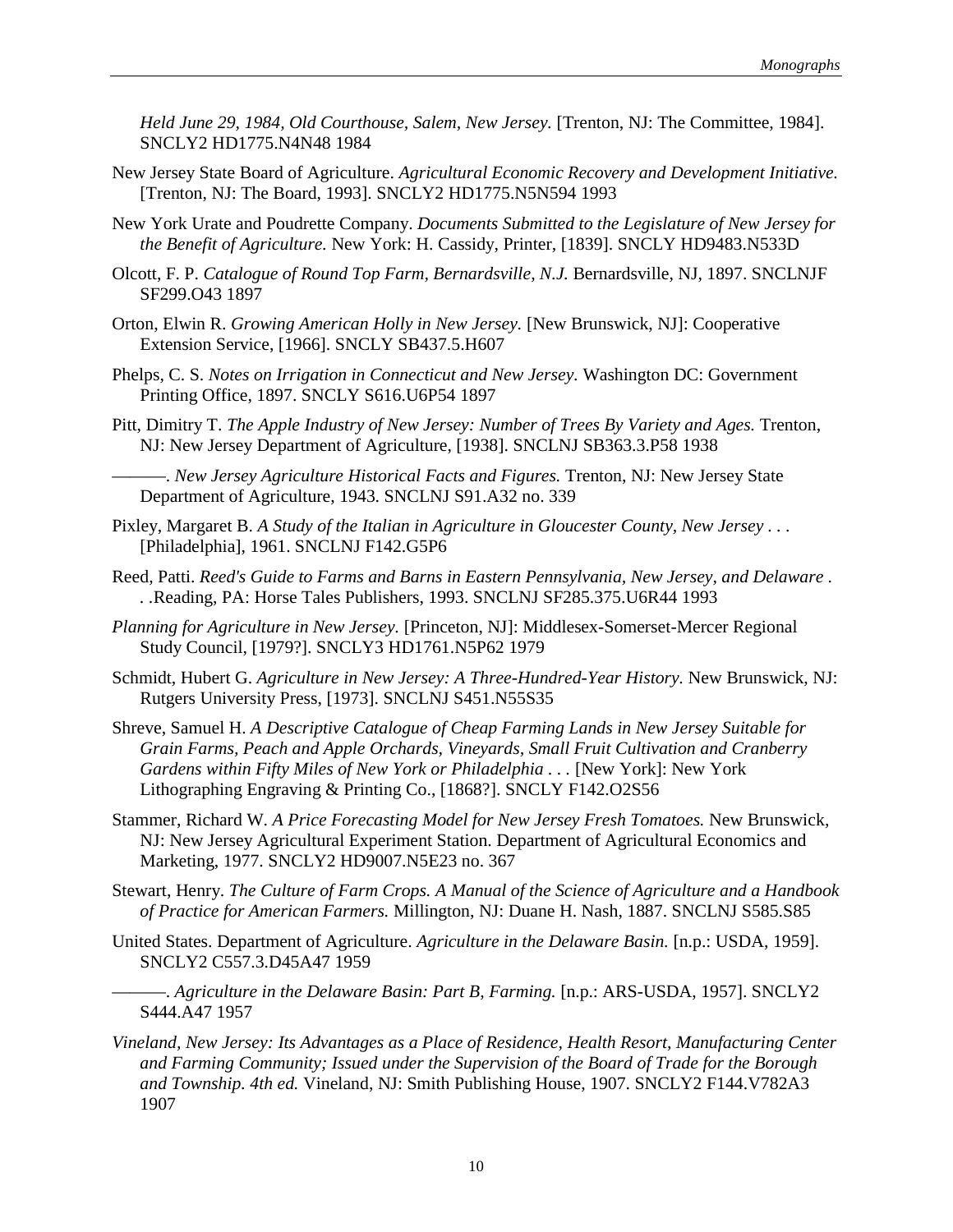- *Vineland, New Jersey: Its Advantages as a Place of Residence, Health Resort, Manufacturing Center and Farming Community; Its Schools, Institutions, Churches, Business Interests, Temperance Principles and Social Life. 3rd ed.* Philadelphia: Printed by Patterson & White Co., [1900?]. SNCLY2 F144.V7V56 1900z
- *Vineland, New Jersey: Its Advantages as a Place of Residence, Health Resort, Manufacturing Center and Farming Community; Its Schools, Institutions, Churches, Business Interests, Temperance Principles and Social Life; Issued under the Supervision of the Mayor and City Council and the Vineland Board of Trade.* [Philadelphia: Patterson & White Co., 1903?]. SNCLY F144.V782A3
- Voorhees, Edward B. *Irrigation in New Jersey*. Washington, [DC]: [US] GPO, 1900. SNCLY S616.N5V66 1900
- Wacker, Peter O. *Land and People: A Cultural Geography of Preindustrial New Jersey.* New Brunswick, NJ: Rutgers University Press, 1975. SNCLNJ F137.W3

———. *Land Use in Early New Jersey: A Historical Geography.* Newark: New Jersey Historical Society, 1995. SNCLNJ HD266.N5W33 1995

Wall, James W. *An Address, Delivered before the Agricultural Fair, Held at Flemington, Hunterdon Co., New Jersey, September 27, 1860.* Philadelphia: King & Baird Printers, 1860. SNCLY S523.W187

———. *Our Age and Its Contributions to Agriculture: An Address Delivered September 16th, 1859 at the New Jersey Agricultural State Fair.* Philadelphia: King & Baird, 1859. SNCLY S523.W1870

- Waller, Ingrid Nelson. *Where There Is Vision; The New Jersey Agricultural Experiment Station.* SNCLNJ S543.N45W3; R-PUBS S91.E4W3
- Weiss, Harry B. *History of the New Jersey State Board of Agriculture, 1872–1916*. Trenton, NJ: New Jersey Agricultural Society, 1949. SNCLNJ S451.N5 W4

———. *The New Jersey Department of Agriculture, 1916–1949.* Trenton, NJ: New Jersey Agricultural Society, 1950. SNCLNJ S451.N55W41

- Weissensee, Gunther George. *A Study of the Production and Marketing Practices of New Jersey Vegetable Growers as Affected by Changes in Modern Food Processing Techniques.* New Brunswick, NJ: 1957. SNCLNJ S571.S4
- West Jersey & Sea Shore R.R. *Products of Southern New Jersey, From Soil and Sea: Issued in the Interests of the Grower, Shipper and Buyer of Perishable Freight.* Camden, NJ: Press of Chew & Sons, n.d. SNCLNJ S571.W42
- Woodward, Carl Raymond. *Agricultural Organizations in New Jersey, 1781-1880*. [New Brunswick, NJ]: Rutgers University, 1926. SNCLNJ S556.W899A

———. *Agriculture in New Jersey.* New York: American Historical Society, 1930. SNCLNJ S451.W899ag

———. *The Development of Agriculture in New Jersey 1640–1880; A Monographic Study in Agricultural History.* New Brunswick, NJ: New Jersey Agricultural Experiment Station, 1927. SNCLNJ S451.N55W6 and R-PUBS S451.N55W6

———. *New Jersey Agriculture, Past and Present: Story in Pictures of the Development of Agriculture in the Garden State.* New Brunswick, NJ: New Jersey Agricultural Experiment Station, 1933. SNCLNJ S451.W899N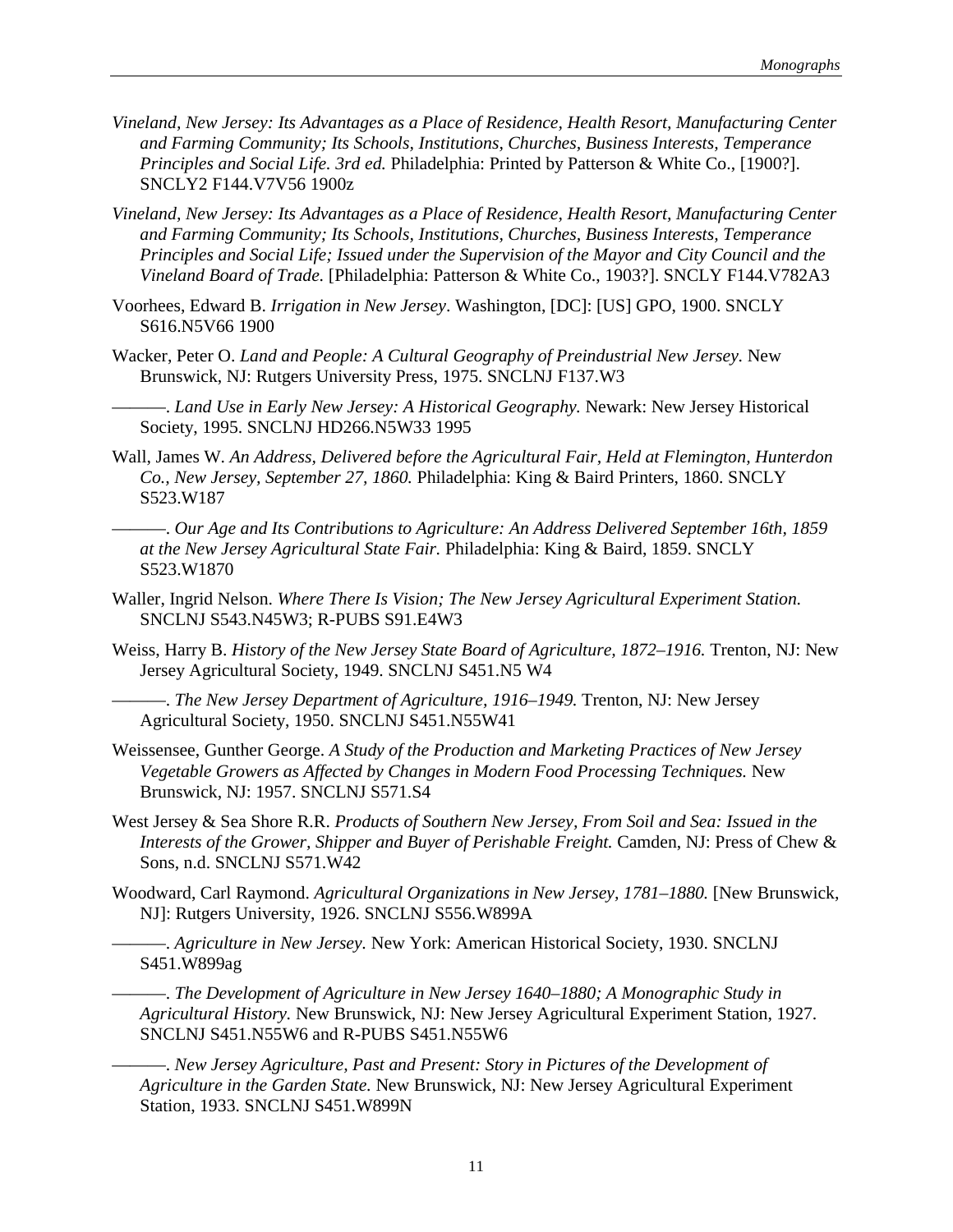———. *Ploughs and Politicks; Charles Read of New Jersey and His Notes on Agriculture, 1715– 1774*. New Brunswick, NJ: Rutgers University Press, 1941. SNCLNJ S451.W899P

#### MONOGRAPHS–HORTICULTURE

- Ballister-Howells, Pegi. *Month by Month Gardening in New Jersey.* Nashville, TN: Cool Springs Press, 2005. SNCLNJ SB453.2.N5B25 2005
- Bodine, Gertrude S. *The Garden Club of Trenton, New Jersey: A Brief History, 1912–1952.* [n.p., 1952?]. SNCLY SB450.9.B63 1952
- Connors, Charles, H. *Peonies in the Garden*. New Brunswick, NJ: New Jersey Agricultural Experiment Station, 1955. (Circular 570). SNCLNJ S91.E26 no. 548/582
- Doehlert, Charles A. *Blueberries in the Garden.* New Brunswick, NJ: New Jersey Agricultural Experiment Station, 1957. SNCLNJ S91.E26 no. 548/582 (Bound with other titles).
- Dunbar, Katharine. *Growing Things: A Short Guide to the Mysteries and Miracles of Those Exquisite Things, which Grow out of the Ground.* [New Jersey]: New Jersey Association of Nurserymen, 1928. SNCLY SB451.D86 1928
- Dunhill, Priscilla and Freedman, Sue. *Glorious Gardens to Visit: 58 Gardens in New York, New* Jersey, Pennsylvania and the Delaware Valley . . . New York: Clarkson and Potter, 1989. SNCLNJ SB466.U65N74 1989
- Henderson, Peter. *Gardening for Pleasure. A Guide to the Amateur in the Fruit, Vegetable, and Flower Garden, with Full Directions for the Greenhouse, Conservatory, and Window Garden.* New York: Orange Judd Co., 1887. SNCLNJ SB93.H552.
- Henderson, Peter. *Gardening for Pleasure. A Guide to the Amateur in the Fruit, Vegetable, and Flower Garden, with Full Directions for the Greenhouse, Conservatory, and Window Garden.* New York: Orange Judd Co., 1900. [Reprint of 1887 edition.] SNCLNJ SB93.H51
- Henderson, Peter. *Gardening for Profit*: *A Guide to the Successful Cultivation of the Market and Family Garden.* New York: O. Judd, 1867. SNCLNJ SB321.H497G.
- Henderson, Peter. *Gardening for Profit*: *A Guide to the Successful Cultivation of the Market and Family Garden.* New York: O. Judd Co., David W. Judd, Pres't, 1888. ("Entirely new and greatly enlarged.") SNCLNJ SB320.9.H46 1888
- Henderson, Peter. *Gardening for Profit*: *A Guide to the Successful Cultivation of the Market and Family Garden.* New York: O. Judd Co, 1897. [Reprint of 1888 edition.] SB320.9.H46 1897
- Kiefer, Lorraine and Alison Beck. *Best Garden Plants for New Jersey.* Auburn, WA: Lone Pine Publishing International, 2007. SNCLNJ SB453.2.N5K54 2007
- Klein, William, M. *Gardens of Philadelphia and the Delaware Valley*. Philadelphia: Temple University Press, 1995. SNCLNJ SB466.U65P485 1995
- Nissley, Charles Hebron. *The Home Vegetable Garden*. New Brunswick, NJ: New Jersey Agricultural Experiment Station, Rutgers University, 1942. SNCLY SB320.9.N57 1942
- Rutgers University. College of Agriculture Extension Service. *Plan and Plant for Beauty*. New Brunswick, NJ: Rutgers University Extension Service. R-PUBS SB406.5.P55 1950z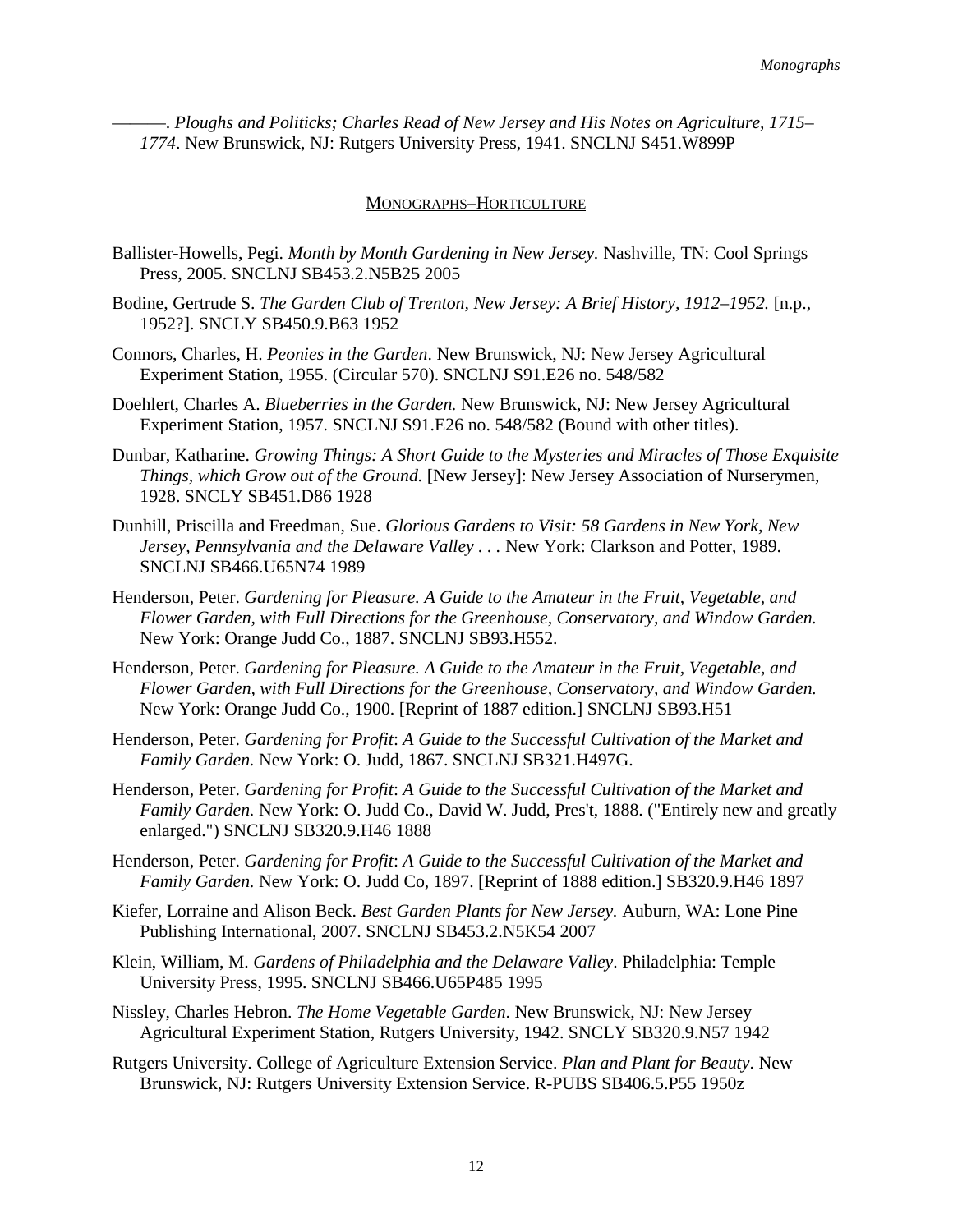- Schmidt, R. Marilyn. *Gardening in the Pinelands*. Barnegat Light, NJ: Pine Barrens Press, 1994. SNCLY SB439.24.N5S35
- Shelton, Theodore B. and Bruce Hamilton Shelton. *Landscape Gardening for Water Conservation*: *A Guide for New Jersey*. New Brunswick, NJ: Rutgers Cooperative Extension, 1987. SNCLY2 SB475.83.S542 1987
- Smith, Charles Orchard. *Garden Clubs in the Schools of Englewood, New Jersey*. Washington: GPO, 1917. SNCLY L111.A6
- Snodsmith, Ralph. *The Tri-State Gardener's Guide: New York, New Jersey and Connecticut.* Franklin, TN: Cool Springs Press, 2001. SNCLNJ SB407.S654 2001
- Zatz, Arlene. *New Jersey's Great Gardens: A Four-Season Guide to 125 Public Garden, Parks and Arboretums.* Woodstock, VT: The Countryman Press, 1999. SNCLNJ SB466.U65N549 1999

#### MONOGRAPHS–LIVESTOCK AND POULTRY

- Barch, Joan Rubenstein. *Jewish Egg Farmers in New Jersey.* Columbia, MD: Barch, 1977. SNCLNJ HD9284.U45N53 1977
- Beaudette, Fred Robert. *Newcastle Disease*. New Brunswick, NJ: New Jersey Agricultural Experiment Station, 1954. [Bound in Davis, B. H., *Cause and Control of Tomato Wilts*.] SNCLNJ S91.E26 no.548/582
- Beaudette, Fred Robert and C. B. Hudson. *Infectious Laryngotracheitis Vaccination*. New Brunswick, NJ: New Jersey Agricultural Experiment Station, 1954. [Bound in Davis, B.H., *Cause and Control of Tomato Wilts*.] SNCLNJ S91.E26 no.548/582
- Belle Mead Farm. *Belle Mead Farm, the Home of Red Wilkes, the Greatest Living Sire: 1901 Season.* [Belle Mead, NJ: The Farm], 1901. SNCLY SF290.U6B45 1901
- Boyer, Michael K. *Money in Broilers and Squabs Together with Special Chapters on Turkey and Guinea Broilers and Green Ducklings and Geese for Market: The Experiences of Practical Men*. Hammonton, NJ: Michael Boyer, 1904. SNCLNJ SF487.B78 1904
- *Catalogue of Entries of Thoroughbred Jersey Cattle: First Exhibition of the New Jersey Cattle Association of West Jersey, Held June 10th and 11th, 1881, on the Fair Grounds of the Moorestown Agricultural and Industrial Society.* Moorestown, NJ: Chronicle Steam Job Print, 1881. SNCLY S555.N52M76 1881
- Decker, Martin. *Poultry Courses for Evening Class Pupils in the Egg Harbor Area of Atlantic County, New Jersey . . .*[New Brunswick, NJ]: Rutgers University, 1934. SNCLNJ L.D295P
- Fenity, Leo W. *Portrait of Two Suburban Dairies: Davidson's Dairy, Decker Dairy, Hightstown, New Jersey.* n.p., n.d. SNCLY3 SF232.N5H74
- Foster, Joel M. *The Million Egg Farm: Rancocas Poultry Farm. Written by Its Founder, Joel M. Foster.* Brown's Mills-in-the-Pines, NJ: International Poultry Sales Co., 1910. SNCLNJ SF487.F6 1910A
- Gloucester County Court. *The Organization and Minutes of the Gloucester County Court, 1686–7; Some Loose Papers Pertaining to Our Earliest Court, Also Gloucester County Ear Mark (Cattle) Book, 1686–1728.* Woodbury, NJ: [Gloucester County?], 1930. SNCLNJ F142.G5G5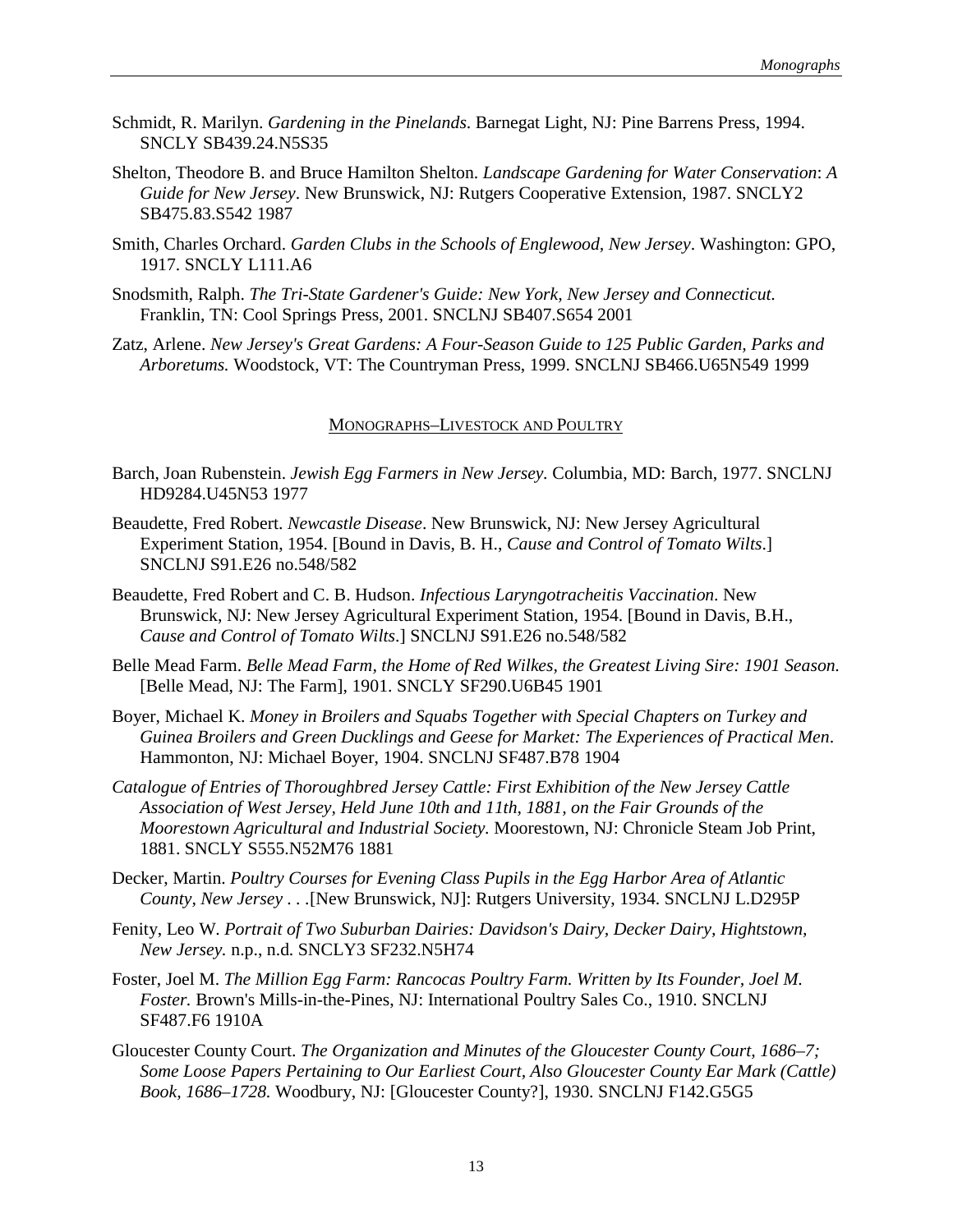- Grand Consolidated Vigilant Society of New Jersey and Pennsylvania for the Recovery of Stolen Property and the Detection of Thieves. *Rules and Regulations to Govern the Consolidated Vigilant Society of New Jersey and Pennsylvania for the Recovery of Stolen Horses and Other Property and the Detection of Thieves.* Newtown, PA: Enterprise Print, 1913. SNCLY HV6774.G751R 1913
- *Grass Silage* (Circular 561)*.* New Brunswick, NJ: New Jersey Agricultural Experiment Station, 1954. [Bound with other titles.] SNCLNJ S91.E26 no. 548/582
- Havemeyer, Theodore Augustus. *The Mountainside Breeding-Herd of Jersey Cattle.* [New York: Vaux & Company, Printers], 1883. SNCLNJ SF199.J5H384
- Hedgefield Stock Farm. *Hedgefield Stock Farm, Salem, Salem County, New Jersey* [catalog]. SNCLY SF290.N5H44 YR. 1891
- Ingham, Ray W. *Grass Silage and Dairying . . .*New Brunswick, NJ: Rutgers University Press, 1949. SNCLNJ SF99.G7I5
- Jewish Poultry Farmers Association of South Jersey. *10th Anniversary Journal.* [New York: Futuro Press, 1962]. SNCLNJ SF481.J59 1962. Also SNCLY3 SF481.J59 1962.
- Mahrapo Farms. *Catalogue of Mahrapo Farms' "Special Event" Sale: Aberdeen-Angus Cattle . . . Mahwah, New Jersey . . . June 7th, 1952*. [Mahwah, NJ: Mahrapo Farms, 1952]. SNCLY HD9433.U64M34 1952
- New Jersey Association for Poultry Improvement. *Annual Exhibition of the New Jersey Association for Poultry Improvement . . .*[New Jersey], 1912. SNCLY SF483.43.N5N49
- New Jersey Department of Agriculture. Equine Advisory Board. *Directory of New Jersey Horse Facilities.* Trenton, NJ: Equine Advisory Board. SPCOL/UA has 1984; 1989. SNCLY2 SF310.U52N5 [yr.]
- Poulton, Bruce R., et al. *Green Feeding* (Circular) *. . .* New Brunswick, NJ: New Jersey Agricultural Experiment Station, 1956. SNCLNJ S91.E26 no. 548/582
- Rancocas Poultry Farm. *Rancocas Poultry Farm: Breeders of Rancocas Strain of Single-Comb White Leghorns.* Browns Mills, NJ: Rancocas Poultry Farm, [1914]. SNCLY SF491.R18 1914
- *Registered Standard Trotting and Pacing Stock and Jersey Cattle at Glenmoore Stud, Glenmoore, Mercer Co. N.J. . . .E. S. Wells, Proprietor.* New York: Turf, Field and Farm, 1896. SPCOL/UA also has the 1900 edition. SNCLY SF299.R43 [yr.]. SNCLY SF299.R43 1900
- *Report on Pleuro-Pneumonia Among Cattle in the State of New Jersey.* Trenton, NJ: Wm. S. Sharp [1879]. SNCLY SF964.R47
- Speck, Frank Gouldsmith. *Earmarks of Livestock of the Settlers at Woodbridge, New Jersey, 1716– 1799.* [Philadelphia: 1938]. SNCLY F144.W883S7
- South Jersey Poultry Association. *Annual Exhibition of the South Jersey Poultry Association.* Bridgeton, NJ: Pioneer Steam Power Print, 1887. SNCLY SF481.S68
- Thompson, Willard C. *Egg Farming: A Practical and Reliable Manual upon Producing Eggs and Poultry for Market as a Profitable Business Enterprise.* Rev. ed. New York: Judd Publishing Co., 1942. SNCLNJ SF492.T47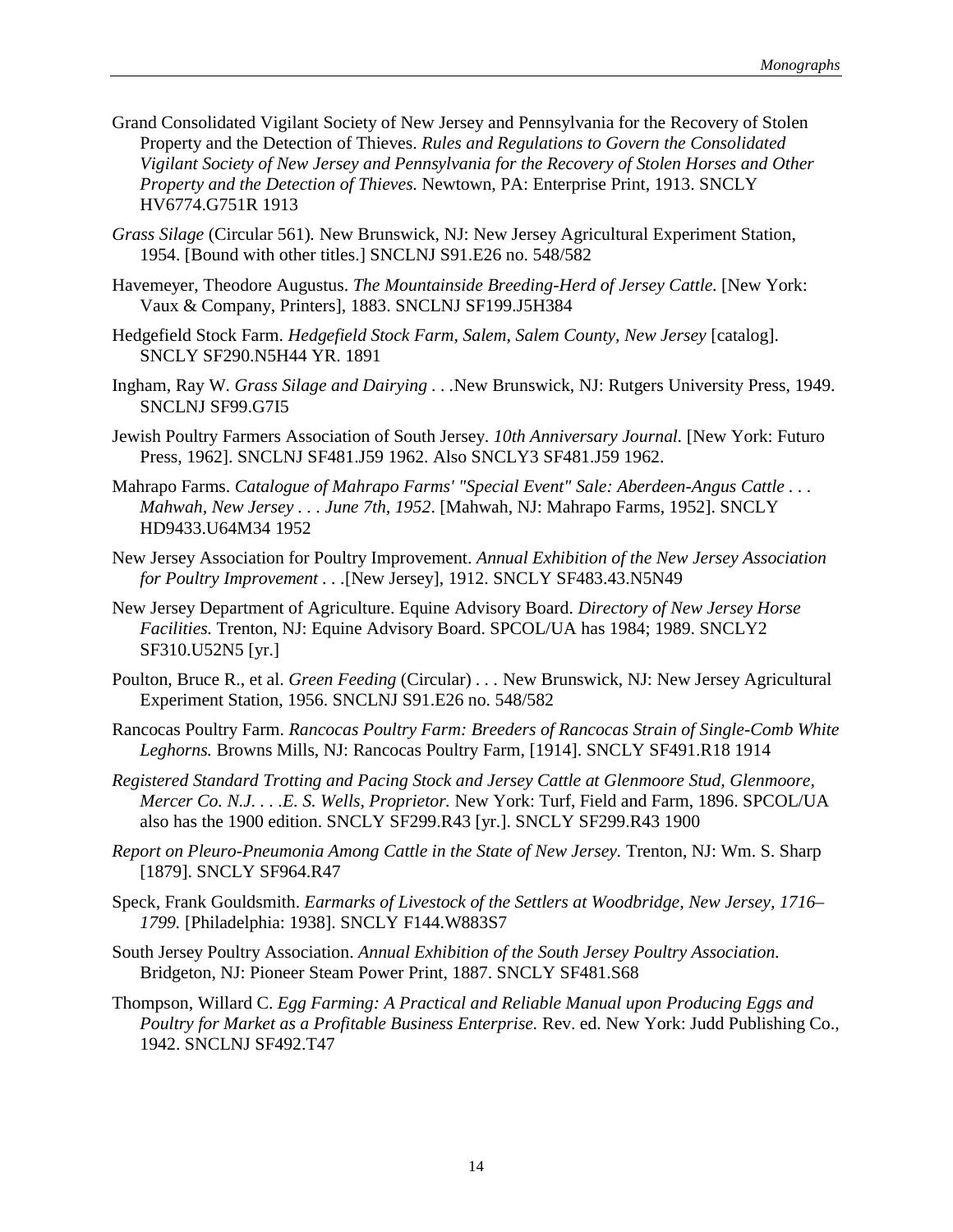- Voorhees, Edward B. *What the Guernseys Have Demonstrated in Public and Official Tests / Address by Dr. E. B. Voorhees, Director, N.J. Experimental Station.* [Philadelphia: Eastern Guernsey Breeders' Association, 1904]. SNCLY SF199.G8V66 1904
- *W.R Spann & Sons' Twenty Sixth Sale of Imported Jersey Cattle: At Morristown, New Jersey, July 14, 1927*. Webster City, IA: Fred Hahne Printing Company, [1927]. SNCLNJ SF199.J5W77 1927
- William Rust & Sons. *Poultry and Stock Keeping.* New Brunswick, NJ: William Rust & Sons, [1890]. SNCLY SF487.W55 1890

# **II. SERIALS AND ANNUALS**

# SERIALS AND ANNUALS–AGRICULTURE

- *Better Dairying Newsletter.* New Brunswick, NJ: Cooperative Extension Service, Cook College. SPCOL/UA has July/Sept. 1980; Jan./Mar. 1981; July/Sept. 1981; Jan./Mar. 1982; July/Sept. 1982; Oct./Dec. 1982; Oct./Dec. 1983; July/Sept. 1984; Jan./Mar. 1985; Apr./June 1985; July/Sept. 1986; July/Sept. 1987. R-PUBS SF243.52.N5B48
- *Bulletin / Campbell Soup Company Department of Agricultural Research. Riverton, NJ: Campbell* Soup Company. SPCOL/UA has numbers 1–4 (1939–1942). SNCLNJ SB349.B9
- *Business Farming in New Jersey and the Delmarva Peninsula*; *Business Farming in New Jersey, Delaware and Maryland*; *Business Farming in New Jersey, Delaware, Maryland and Virginia*; *Business Farming in New Jersey, Delaware, Maryland and the Virginias—*see *New Jersey Farm and Garden and the Garden State Farmer*
- *Campbell's News and Views.* Camden, NJ: Agricultural Department, Campbell Soup Company. SPCOL/UA has vol. 11 (Winter 1956)–vol. 20 (Fall/Winter 1964). SNCLNJ SB349.C35
- *The Christian's Scholar's and Farmer's Magazine.* Elizabeth-town, NJ: Shepard Kollock, 1789–1791. SPCOL/UA has vol. 1–vol. 2 (1789–1791). PER III [Shelved by title].
- *Consumer's Guide to New Jersey's Organic Markets.* Pennington, NJ: Natural Organic Farmer's Association of New Jersey and the Stony Brook-Millstone Watershed Association, 1991– . SNCLNJ HD9003.I531 yr. 1991
- *Crop and Agricultural Bulletin*. [Trenton, NJ?]: New Jersey State Board of Agriculture. SPCOL/UA has 1906, no. 1 (May) 1906–no. 4 (Aug.) 1909; no. 1 (May) 1909–no. 5 (Sept.) 1909. SNCLNJ S91.C76 yr. 1906/09
- *Farmland Forum: A Survey of Local Efforts to Promote Agriculture in New Jersey.* Morristown, NJ: New Jersey Conservation Foundation. SPCOL/UA has vol. 1, no. 1–vol. 3, no. 2 (May/June 1984–Mar./Apr. 1986); vol. 3, no. 4 (July/Oct. 1986); vol. 4, no. 3 (May/Aug. 1987)–vol. 5, no. 4 (July/Aug. 1988); Special Edition (August 1988); vol. 5, no. 5 (Sept./Oct. 1988); vol. 7, no. 1 (July/Aug. 1990); vol. 8, no. 4 (Sept./Oct. 1991); vol. 9, no. 1 (Winter 1992); vol. 9, no. 2 (Spring 1992); vol. 9, no. 4 (Autumn 1992); vol. 10, no. 1 (Winter 1993). SNCLNJ S604.62.N4F37
- *Farm Management News & Views*. New Brunswick, NJ: Agricultural Economics and Farm Management Office, Cook College. SPCOL/UA has vol. 1, no. 1 (Nov. 1989). R-PUBS S561.6.N5F37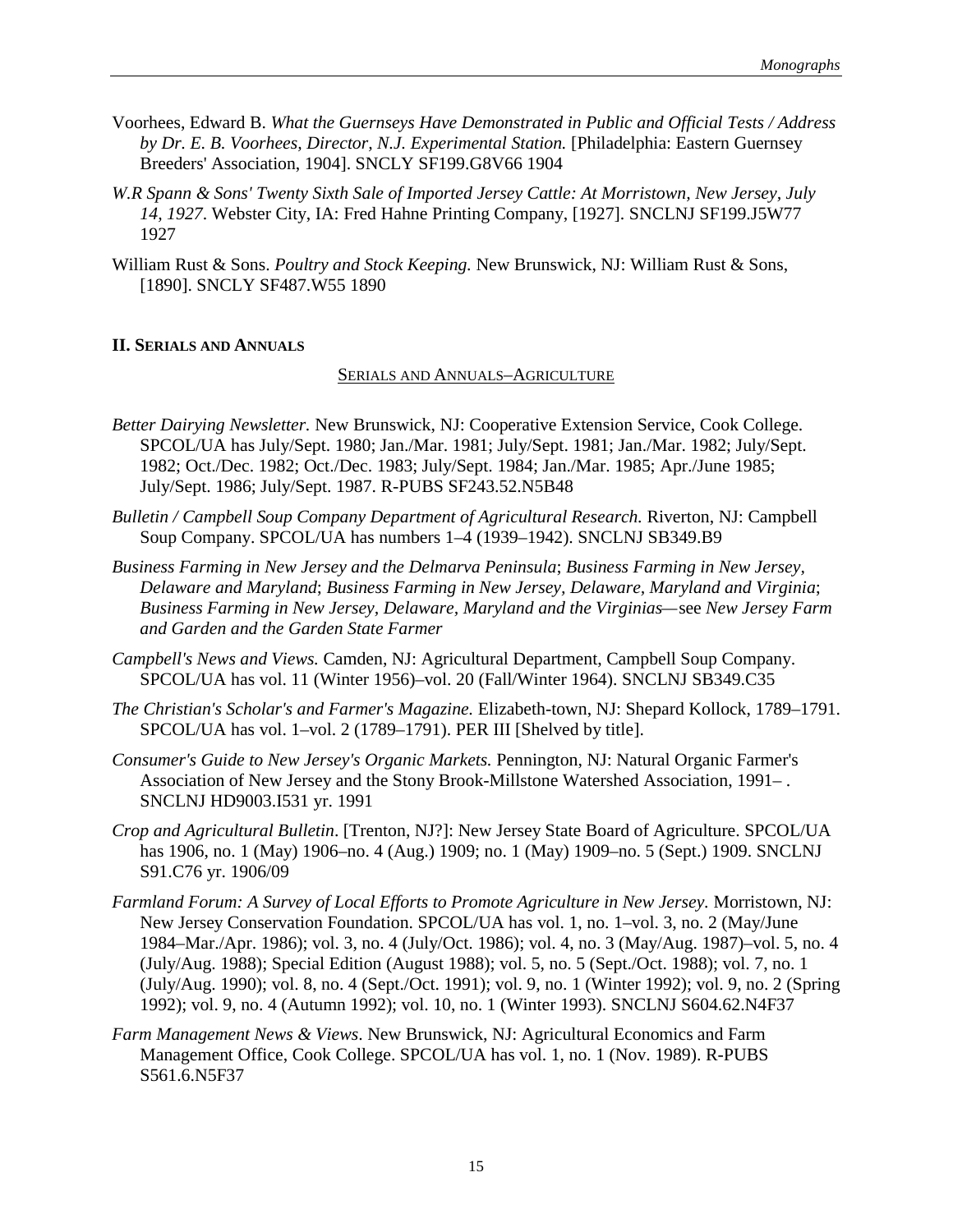- *The Garden Stater.* New Brunswick, NJ: Vegetable Growers Association of NJ. SPCOL/UA has vol. 1–vol. 10 (Nov. 1956–Christmas 1965); vol. 11, no. 2–vol. 13, no. 2 (Spring 1966–Fall 1968); vol. 14, no. 1–4 (Winter 1969–Winter [Christmas] 1969); vol. 15, no. 2 (Summer 1970); vol. 16, no. 1 (Spring 1971); vol. 19, no. 1 (Feb. 1974); vol. 19, no. 2 (Oct. 1974); [vol. 21, no. 2] Summer 1976; vol. 22, no. 1 ([Spring 1977]); vol. 23, no. 1 ([Spring 1978]). SNCLNJ SB1.G37
- *Garden View*. Trenton, NJ: New Jersey Committee for Agriculture in the Classroom. SPCOL/UA has no. 1–no. 9 (Fall 1988–Fall 1993); no. 11–no. 17 (Fall 1994–Spring 1998); no. 19–21 (Spring 1999–Fall 2000). SNCLY3 S1.G37
- *Harvest Times: A Publication of the New Jersey Museum of Agriculture.* New Brunswick, NJ: The Museum. SPCOL/UA has Summer 1994; Winter–Fall 1995; Summer 1996; Fall 1996; Winter 1997; Spring 1997; Winter 1998 ("Winter 1997/1998")–Fall 1998; Spring 2000; Summer 2000; Spring 2001. SNCLNJ S549.N5H37
- *Hints to Potato Growers*. New Brunswick, NJ: New Jersey State Potato Association. SPCOL/UA has vol. 1, no. 1 (May 1920)–vol. 3, no. 11 (Mar. 1923); vol. 4, no. 7 (Nov. 1923); vol. 4, no. 9 (Jan. 1924); vol. 4, no. 12 (April 1924); vol. 5, no. 1 (May 1924)–vol. 5, no. 3 (July 1924); vol. 5, no. 5 (Sept. 1924)–vol.6, no. 11 (Mar. 1926); vol. 7, no. 2 (June 1926)–vol. 10, no. 5 (Sept. 1929); vol. 10, no. 7 (Nov. 1929)–vol. 10, no. 10 (Feb. 1930); vol. 10, no. 12 (Apr. 1930)–vol. 11, no. 6 (Oct. 1930); vol. 12, no. 11 (Mar. 1932)–vol. 12, no. 2 (June 1932); vol. 12, no. 4 (Aug. 1932)– vol. 20, no. 5 (Sept. 1939); vol. 20, no. 7 (Nov. 1939)–vol. 20, no. 12 (Apr. 1940); vol. 21, no. 1 (May 1940)–vol. 30, no. 12 (Apr. 1950); vol. 31, no. 1 (May 1950)–vol. 33, no. 10 (Feb. 1953); vol. 33, no. 12 (Apr. 1953)–vol. 35, no. 1 (May 1954); vol. 35, no. 3 (July 1954); vol. 35, no. 4 (Sept. 1954)–vol. 36, no. 3 (July 1955); vol. 36, no. 5–vol. 37, no. 5 (Sept. 1956); vol. 37, no. 9 (Dec. 1956)–vol. 37, no. 12 (Apr. 1957); vol. 38, no. 5 (May 1957); vol. 38, no. 6 (June 1957); vol. 38, no. 8 (Aug. 1957); vol. 38, no. 10 (Oct. 1957)–vol. 38, no. 12 (Dec. 1957); vol. 39, no. 2 (Feb. 1959)–vol. 39, no. 5 (May 1958); vol. 39, no. 7 (July 1958)–vol. 39, no. 11 (Nov. 1958); vol. 40, no. 5 (May 1959); vol. 40, no. 7 (July 1959); vol. 41, no. 4 (April 1960); vol. 41, no. 12 (Dec. 1960). *Note:* vol. 21, no. 1 (May 1940)–vol. 30, no. 12 (Apr. 1950) are bound; all other issues are loose. SNCLNJ SB211.P8H3
- Hunterdon County Agricultural Society. *Programme* / *Hunterdon Co. Agricultural Society.* n.p.: Geo. C. Hughes, 1882– . SNCLY2 SF295.15.N52H8 yr. 1882
- *Monthly Economic Review of New Jersey Agriculture . . .*New Brunswick, NJ: New Jersey Extension Service. Title changed to *Economic Review* sometime between 1929–1932. SPCOL/UA has [vol. 1, no. 1] (April 1925)–vol. 5, no. 5 (Aug. 1929); no. 82/83 (Jan./Feb. 1932); no. 87 (June 1935); no. 88 (July 1935); no. 91–121 (Oct. 1935–Dec./Apr. 1938). R-PUBS S541.5.N5M
- Moorestown Agricultural and Industrial Society. *Rules and Regulations of the . . . Annual Exhibition to be Held on. . .*Camden, NJ: Temperance Gazette Print. SPCOL/UA has Spring 1881; Fall 1886; Spring 1888. SNCLY S555.N52M761 [yr.]
- *New Jersey Agriculture.* East Brunswick, NJ: College of Agriculture and Environmental Sciences; Rutgers University, 1919–1966. SPCOL/UA has vol. 1, no. 1 (Jan. 1919)–vol. 48, no. 3 (May/June 1966). SNCLNJ S91.E323
- New Jersey Agricultural Experiment Station. Equine Science Center. *News Update / Equine Science Center*. New Brunswick, NJ: The Center. SPCOL/UA has Spring 2007. R-PUBS SF277.N49
- *New Jerseytimes: A Radio Series That Completes Today's Story by Uncovering Yesteryear's Secrets*. New Brunswick, NJ: Rutgers, the State University of New Jersey, 1997– . This collection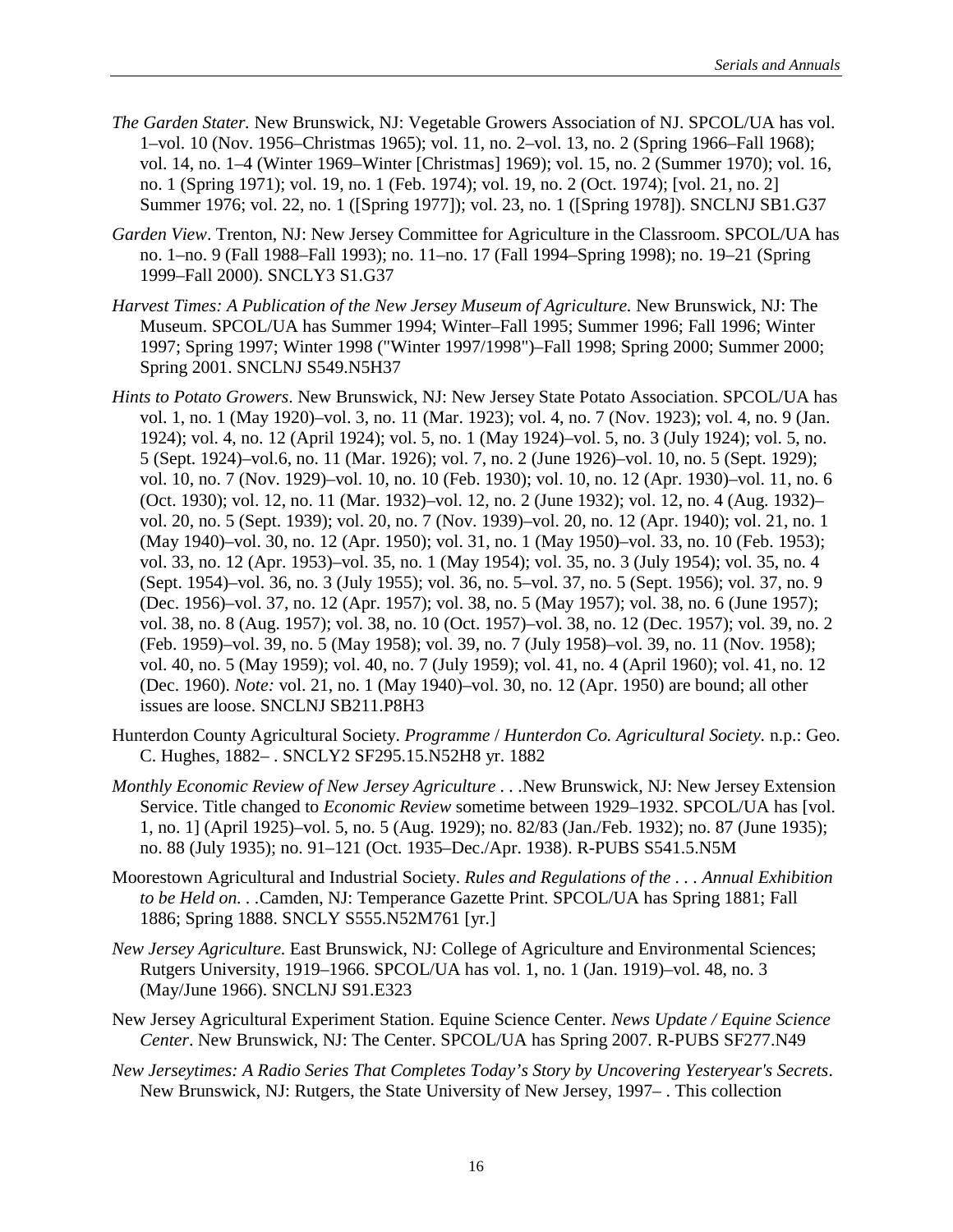consists of 62 sound cassettes (ca. 30 minutes each) in two boxes. Of special interest are, 1998: Farming on Land and Sea, and 1999: Agriculture. R-PUBS F134.N49

- New Jersey Association of Nurserymen. *Annual Directory and Buyer's Guide . . .* New Brunswick, NJ: NJ Association of Nurserymen Inc. SPCOL/UA has 1975; 1981; 1983; 1985–1987. SNCLNJ SB317.56.N5N49
- New Jersey Association of Nurserymen*. Directory of the New Jersey Nursery-Landscape-Garden Center Industry*. SPCOL/UA has 1988–1990. SNCLNJ SB317.56.N5N49
- New Jersey Department of Agriculture. *Circular—New Jersey Dept. of Agriculture*. Trenton, NJ: New Jersey Department of Agriculture. SPCOL has no. 1 (Dec. 1916)–no. 145 (May 1928); no. 179 (Apr. 1930); no. 191 (Feb. 1931)–no. 228 (June 1932); no. 230 (Jan. 1933)–no. 239 (March 1934); no. 241 (May 1934)–no. 269 (Mar. 1937); no. 272 (June 1937); no. 273 (Nov. 1937); no. 276 (May 1937); no. 284 (Dec. 1937)–no. 308 (June 1939); no. 333 revised (n.d.); no. 357 (Sept. 1945)–no. 377 (May 1950); no. 383 (Nov. 1951)–no. 393 (May 1954). SNCLNJ S91.A33
- New Jersey Department of Agriculture. *Highlights of the [...] Annual Report*. Trenton, NJ: New Jersey Department of Agriculture. SPCOL/UA has 1965–1969; 1971–1982. SNCLNJ S91.D46a
- *New Jersey Farm and Garden—*see *New Jersey Farm and Garden and the Garden State Farmer*
- *New Jersey Farm and Garden and the Garden State Farmer.* Sea Isle City, NJ: Garden State Publishing Co. This periodical went through many title changes: *Garden State Farmer* (May 31, 1930–Nov. 28, 1931); *New Jersey Farm and Garden and the Garden State Farmer* ([Dec. 1931?]–Dec. 1932); *New Jersey Farm and Garden* (Jan. 1933–Dec. 1959); *Business Farming in New Jersey and the Delmarva Peninsula* (Jan. 1960–Dec. 1962); *Business Farming in New Jersey, Delaware and Maryland* (Jan. 1963–June 1967 ); *Business Farming in New Jersey, Delaware, Maryland and Virginia* (July 1967–Sept. 1967); *Business Farming in New Jersey, Delaware, Maryland and the Virginias* (Oct. 1967–Nov. 1968). The November 1966 issue is the "Bicentennial Commemorative Edition" celebrating the 200th Anniversary of Rutgers University. SPCOL/UA has: vol. 3, no. 1–vol. 39, no. 10 (Feb. 1932–Nov. 1968). SNCNJF S451.N55B77
- New Jersey Farm Bureau. *Yearbook of New Jersey Agriculture.* Trenton, NJ: New Jersey Farm Bureau, 1967–67. SPCOL/UA has 1966; 1966 supplement; and 1967. SNCLNJ S91.N493 [yr.]
- *New Jersey Farmer.* Trenton, NJ: David Naar, 1861. SPCOL/UA has vol. 1 (1861). SNCLX S1.N5323 v. 1
- *New Jersey Farmer.* Easton, MD: New Jersey Farmer. SPCOL/UA vol. 1, no. 3–vol. 19, no. 16 (June 1988–Dec. 2007). SNCLNJF S451.N5N49
- *NOFA-NJ News.* Pennington, NJ: Northeast Organic Farming Association of New Jersey. Title changed to *NOFA/NJ's Organic News* ca. 1994. SPCOL/UA has vol. 7, no. 2 (June 1990)–vol. 8, no. 3 (Oct. 1991); vol. 9, no. 1 (Mar. 1992)–vol. 9, no. 3 (Nov. 1992); vol. 10, no. 2/3 (Spring/Summer 1993); vol. 12, no. 5 (Spring 1994) [(Winter 1994)?]; vol. 12, no. 5 (Spring 1994) [vol. 11, no. 2/3 (Spring/Summer 1994)?]; vol. 12, no. 4 (Fall 1994); vol. 13, no. 1 (Winter 1995); vol. 14, no. 2 (Spring 1995); vol. 15, no. 3 (Summer 1995); vol. 15, no. 4 (Fall 1995); vol. 11, no. 1–vol. 11, no. 4 (Winter 1996–Fall 1996) SNCLNJ S605.5.N64
- North Jersey Society for the Promotion of Agriculture. [*Monthly Bulletin*]*.* New York: The North Jersey Society for the Promotion of Agriculture. SPCOL/UA has June 1914–May 1922. SNCLNJ S1.UN67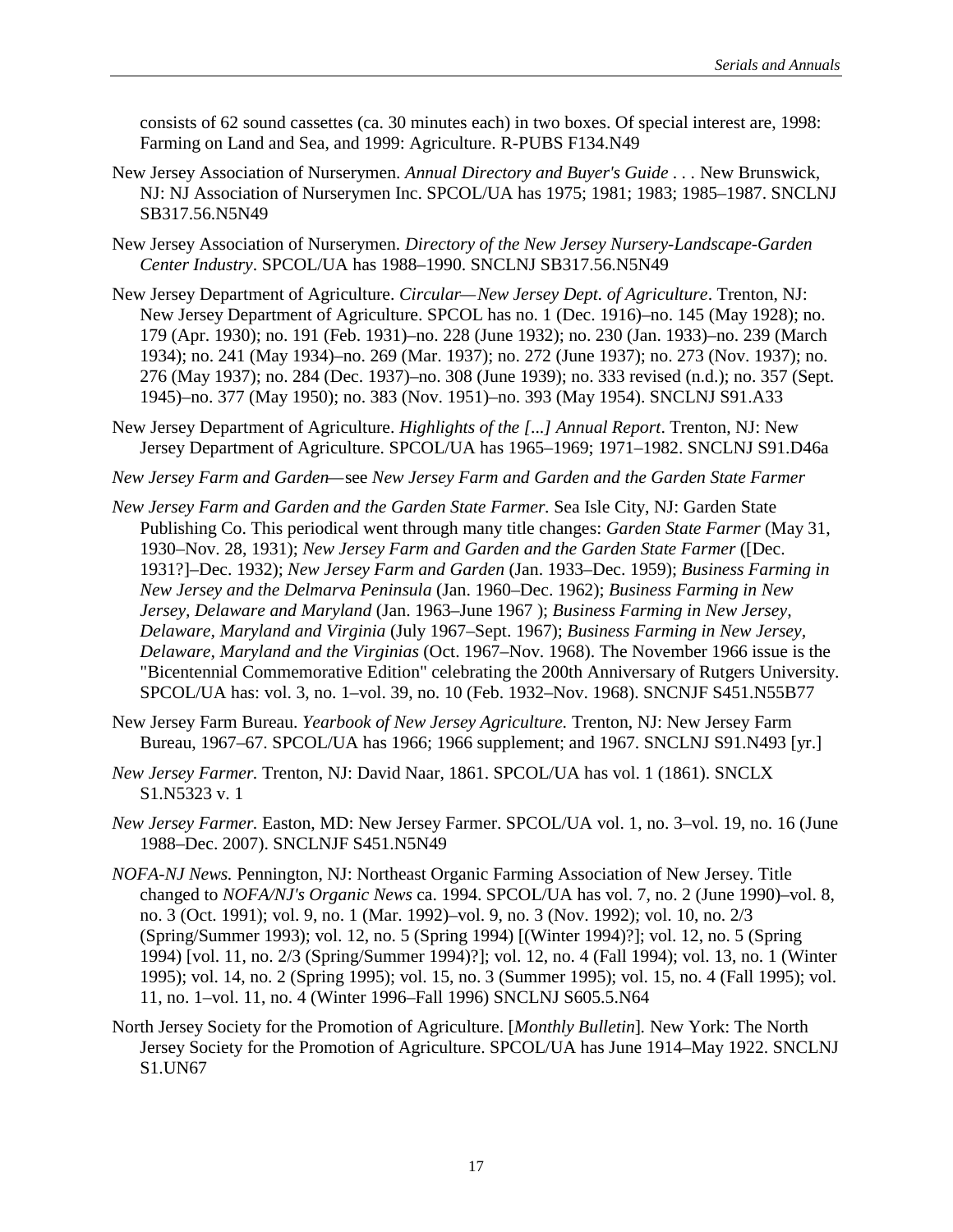*Organic Market Guide New Jersey Region.* Pennington, NJ: Northeast Organic Farming Association of New Jersey and the Stony Brook-Millstone Watershed Association, 1993– . SNCLNJ HD9003.I53 YR. 1993/94

*Penn-Jersey Farming.* New York: Rural Publishing Co., 1960–1964. SNCNJF S560.R9

- Sussex County Agricultural Society. *Annual Fair of the Sussex County Agricultural Society at Newton, N.J. to Commence . . .*Newark, NJ: Grover Brothers. SPCOL/UA has 1883–1887, 1889, 1891–1892. SNCLY S555.N52S9 [Yr.]
- Ten Ton Tomato Club. *Report for the Year of . . .* n.p.: The Club. Title changed to *Bulletin / Ten Ton Tomato Club* in 1953. SPCOL/UA has 1934–1942; 1944–1949; 1951–1954. SNCLNJ SB349.T4

#### SERIALS AND ANNUALS–HORTICULTURE

- Garden Club of New Jersey. *Yearbook (Federated Garden Clubs of NJ)*. n.p. SPCOL/UA has 1927; 1930; 1932–1935; 1937; 1940–1954; 1957–1963; and the 1966 supplement to 1965 issue. SNCLNJ S1.G36
- *New Jersey Dahlia News.* New Brunswick, NJ: Dahlia Society of New Jersey. SPCOL/UA has 1925– 1930. SNCLNJ SB413.D1N5
- *New Jersey Gardens.* Maplewood, NJ: Gardens Publishing Co. *Bulletin of the Federated Garden Clubs of New Jersey.* SPCOL/UA has 1930–1932. SNCLNJ SB403.N532
- New Jersey State Horticultural Society. *Proceedings of the Annual Meeting of the New Jersey State Horticultural Society.* Trenton, NJ: The Society. SPCOL/UA has 1901–1931; other years available elsewhere in RUL. SNCLNJ SB21.N5
- New Jersey State Horticultural Society. *New Jersey State Horticultural Society News*. Title changed to *Horticultural News* beginning with vol. 23, no. 1 (January 1942). SPCOL/UA has vol. 1, no. 1–vol. 25, no. 4 (Oct. 1920–May 1944); vol. 25, no. 6 (Nov. 1944); vol. 26, no. 2–vol. 27, no. 4 (Feb. 1945–May 1946); vol. 27, no. 6–vol. 46, no. 3 (Nov. 1946–May 1965); vol. 46, no. 5 (Sept. 1965); vol. 47, no. 1–vol. 48, no. 2 (Jan. 1966–Mar. 1967); vol. 48, no. 4 (July 1967); vol. 49, no. 4 (July 1968); vol. 50, no. 1–vol. 50, no. 4 (Jan. 1969–July 1969); vol. 50, no. 6–vol. 51, no. 3 (Nov. 1969–May 1970); vol. 51, no. 5–vol. 52, no. 1 (Sept. 1970–Jan. 1971); vol. 52, no. 4 (July 1971); vol. 53, no. 1 (Jan. 1972); vol. 54, no. 1 (Jan. 1973); vol. 54, no. 6 (Nov. 1973); vol. 55, no. 1 (Winter 1974); vol. 55, no. 3 (Summer 1974); vol. 55, no. 4 (Fall 1974); vol. 56, no. 1 (Winter, 1975); vol. 56, no. 2 (Spring 1975); vol. 56, no. 4 (Fall 1975); vol. 57, no. 4 (Fall 1976); vol. 58, no. 1 (Winter 1977); vol. 59, no. 2 (Spring 1978); vol. 59, no. 3 (Spring 1978); vol. 63, no. 4–vol. 69, no. 3 (Fall 1983–Summer 1989); vol. 70, no. 3 (Summer 1990); vol. 70, no. 4 (Fall 1990); vol. 71, no. 2–vol. 72, no. 2 (Spring 1991–Spring 1992); vol. 79, no. 4 (Fall 1999); vol. 80, no. 1 (Winter 2000); vol. 80, no. 3–vol. 81, no. 1 (Summer 2000–Winter 2001); vol. 81, no. 3–vol. 84, no. 3 (Summer 2001–Summer 2004); vol. 85, no. 1 (Winter 2005); vol. 85, no. 4 (Fall 2005). SNCLNJ SB21.N5H
- *News Leaf.* Plainfield, NJ: Garden Club of New Jersey. SPCOL/UA has vol. 8, no. 3–vol. 8, no. 6 (Sept. 1947–Jan./Feb. 1948); vol. 9, no. 3 (Sept. 1948); vol. 9, no. 6–vol. 11, no. 5 (Jan./Feb. 1949–Nov./Dec. 1950); vol. 12, no. 4–vol. 12, no. 5 (Oct. 1951–Nov./Dec. 1951); vol. 12, no. 7– vol. 13, no. 3 (Mar./Apr. 1952–Sept. 1952); vol. 14, no. 1–vol. 14, no. 3 (May/June 1953–Sept. 1953); vol. 14, no. 6–vol. 15, no. 2 (Jan./Feb. 1954–July/Aug. 1954); vol. 15, no. 4–vol. 1, no. 5 (Nov./Dec. 1954–Jan./Feb. 1955); vol. 41, no. 2–vol. 41, no. 4 (Nov./Dec. 1980–Mar./Apr.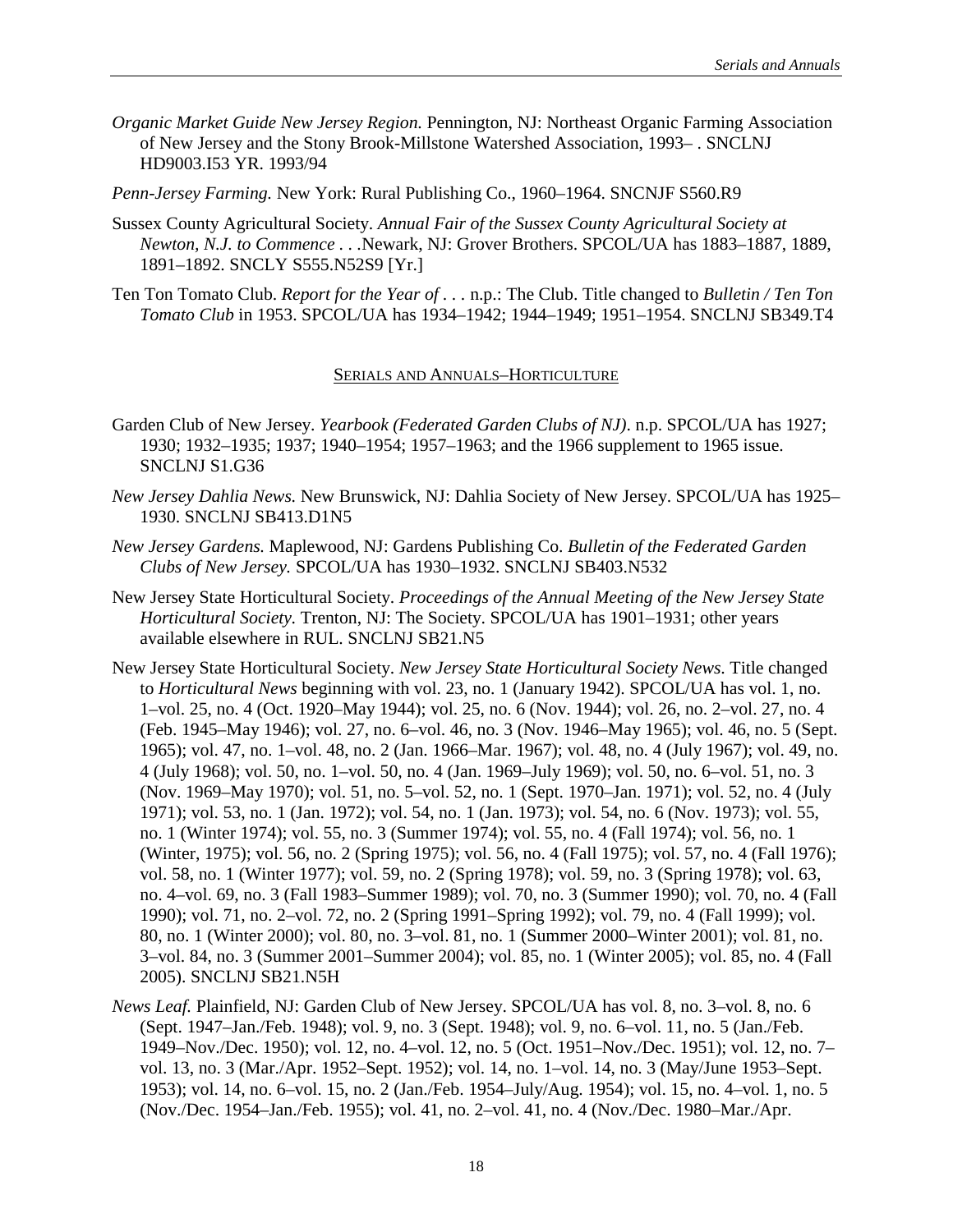1981); vol. 42, no. 5 (May/June 1982); vol. 44, no. 3–vol. 44, no. 4 (Jan./Feb. 1984–Mar./Apr. 1984). SNCLNJ SB453.G3

*Newsletter of the Garden Club of New Jersey.* [Plainfield, NJ?: Garden Club of New Jersey.] SPCOL/UA has vol. 1, no. 6–vol. 8, no. 2 (Sept./Oct. 1944–July/Aug. 1947). Title changed to *News Leaf* beginning with vol. 8, no. 3 (Sept. 1947). SNCLNJ SB453.G3

## SERIALS AND ANNUALS–LIVESTOCK AND POULTRY

- *New Jersey Stallion Directory.* [Freehold, NJ: Standardbred Breeders & Owners Association of New Jersey]. Title changed to *New Jersey Standardbred Stallion Register* ca. 1984. SPCOL/UA has 1981; 1982; 1985–1996. SNCLNJ SF293.S72N48
- *New Jersey Standardbred.* [Lincroft, NJ: Standardbred Breeders and Owners Association of New Jersey]. SPCOL/UA has vol. 1, no. 3 (Fall 1965); vol. 2, no. 1 (Spring 1966)–vol. 4, no. 3 (Aug. 1968); vol. 5, no. 1 (Feb. 1969)–vol. 15, no. 4 (Winter 1979); vol. 22, no. 4 (Winter 1985/1986)– vol. 25, no. 2/3 (Summer/Fall 1987); vol. 25, no. 1 (Spring 1988). SF277.N54
- *New Jersey Standardbred Stallion Register—*see *New Jersey Stallion Directory.*
- *New Jersey Standardbred Year Book.* [Bloomfield, NJ: Robert Van Natten Associates Inc.], 1963. [Bound with vol. 1 and 2 of *New Jersey Standardbred*.] SNCLNJ SF277.N54
- *New Jersey Thoroughbred.* [East Windsor, NJ: Thoroughbred Breeders Association of New Jersey?], 1983. SPCOL/UA has vol. 1, no. 1 (Spring 1983)–vol. 4, no. 1 (Winter 1986–1987); vol. 5, no. 1 (Winter 1988); vol. 6, no. 1 (Winter 1989). SNCLNJ SF284.N5N4
- *South Jersey Poultryman.* [Vineland, NJ]: Vineland Co-operative Poultry Association Inc. SPCOL/UA has [June] 1929; Sept. 1929; Oct. 1939; Dec. 1929; Jan. 1930–August 1935. SNCLNJ SF487.S7

# **III. THESES**

- Barker, Patrick Dolphin. *Beef Production Feasibility in Warren County, New Jersey*. [New Brunswick, NJ]: Rutgers University, 1978. R-THES SF.B255 1978
- Barnhart, Albert Shupe. *Soil Erosion as an Economic Factor in the Agriculture of Monmouth County, New Jersey.* [New Brunswick, NJ]: Rutgers University, 1940. SNCLNJ S623.B262
- Cash, Robert Christian. *Response of Tomato (Lycopersicon Esculentum) to Foliar and Root Supplied Nickel Compounds.* [New Brunswick, NJ]: Rutgers University, 1980. R-THES SB.C388 1980
- Cromley, Richard Lee. *Factors Affecting the Choice between Alternative Sources of Fresh Tomatoes in New Jersey.* [New Brunswick, NJ]: Rutgers University, 1980. R-THES SB.C945 1980
- De Clement, Ronald. *The Effect of Ethylene on Apple, Pear, Peach and Nectarine Nursery Stock in Refrigerated Storage.* New Brunswick, NJ: Rutgers University, 1982. R-THES SB.D295 1982
- Fisher, Robert W. *The Influence of Temperature, Relative Humidity and Time on Selected Quality Attributes of Stored Tomatoes.* [New Brunswick, NJ]: Rutgers University, 1979. R-THES SB.F535 1979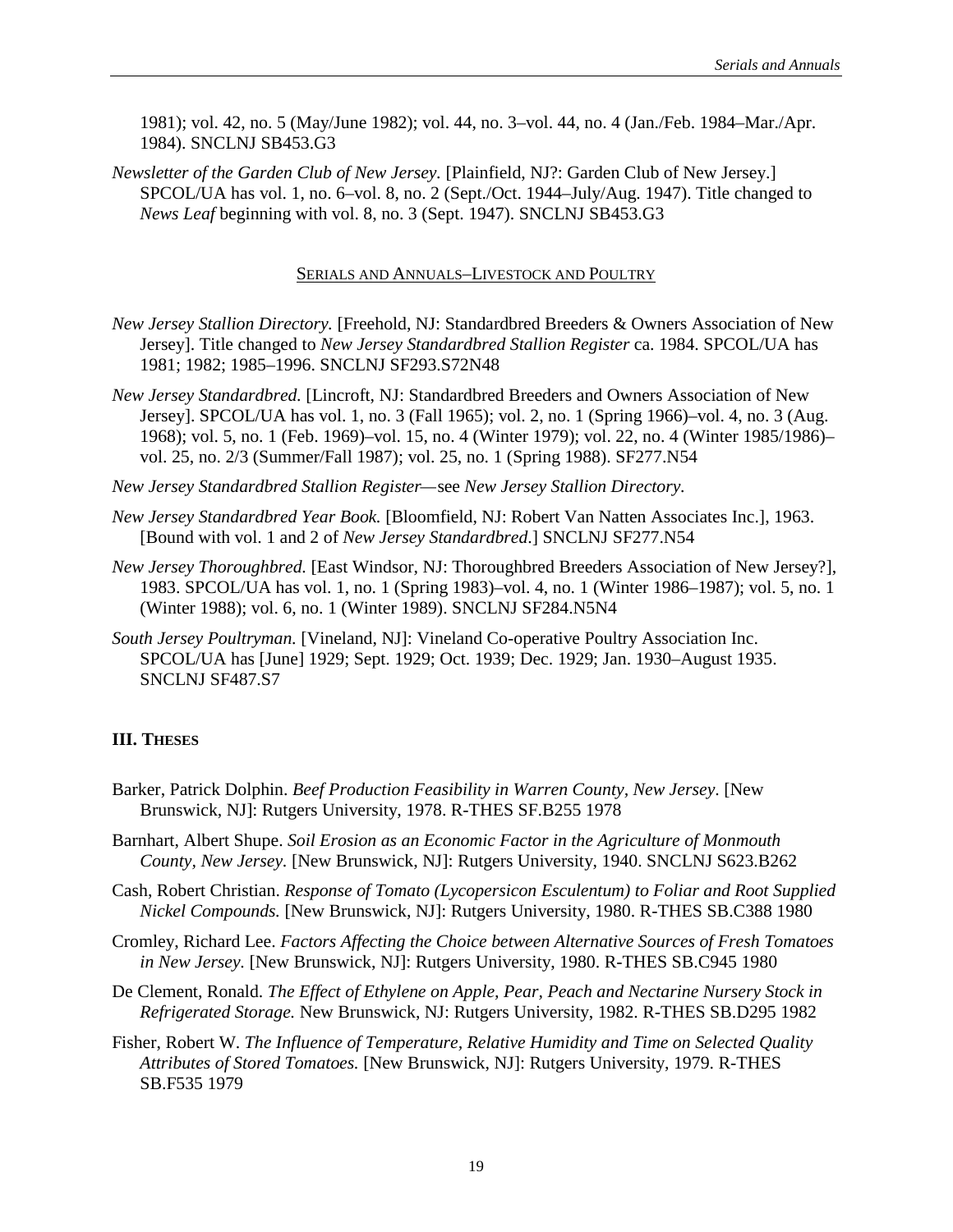- Gmitter, F. G. (Fredrick George). *The Influence of Alar and Ethrel Applications on Shoot Growth of Populations of Seedling Apple, Apricot, and Peach Trees.* New Brunswick, NJ: Rutgers University, 1982. R-THES SB.G569 1982
- Griffin, Matthew R. *Community Vegetable Gardening: A Means to Reduce Cancer Risk and Related Medical Expenses in Trenton New Jersey.* Henry Rutgers Thesis. New Brunswick, NJ: Rutgers College. R-PUBS RC268.45.G75 1998
- Haas, Joao Carlos. *Endogenous Levels of Sugars and Growth of Tomato Roots and Callus Cultured on Sucrose, Glucose or Fructose.* [New Brunswick, NJ]: Rutgers University, 1979. R-THES SB.H112 1979
- Lewis, Stephen Albert. *Nematodes and Red Ringspot Virus on Blueberry and the Biology of a Common Parasite of Blueberry, Helicotylenchus Dihystera.* [New Brunswick, NJ]: Rutgers University, 1969. SNCLNJ QL391.N4L49 1969
- Lewis, Timothy Edward. *Peroxyacetyl Nitrate (PAN) Concentration in the Ambient Air in New Brunswick, New Jersey, and Its Relationship to Other Photochemical Oxidants and Certain Meteorological Parameters: Possible Causes of PAN Type Injury to Three Tomato Cultivars.* [New Brunswick, NJ]: Rutgers University. Department of Plant Pathology, 1981. R-THES SB.L676 1981
- Luke, George W. *New Jersey Agriculture from 1850–1950: An Economic Analysis.* New York: New York University, 1956. SNCLNJ HD1775.N5L9
- MacGregor, Stephen T. *Process Performance in Composting as Affected by Temperature.* New Brunswick, NJ: Rutgers University, 1980. R-THES S.M147 1981
- Maletta, Martha Hesser. *The Effect of Air And Root Temperature Combinations on the Early Growth of Tomato.* [New Brunswick, NJ]: Rutgers University, 1982. R-THES SB.M247 1982
- Mathews, Abraham. *Response of Fresh Market Tomato Cultivars to Rate and Time of Ethephon Application.* [New Brunswick, NJ]: Rutgers University Department of Horticulture and Forestry, 1976. R-THES SB349.M375 1976
- Middleton, David Lindley. *Marketing Ornamental Horticultural Products in New Jersey: A Thesis* Submitted to the Graduate School of Rutgers University . . . New Brunswick, NJ: 1957. SNCLNJ S571.M5
- Mier, Paul David. *Analysis of New Jersey Qualified Farmlands' Devotion to Agriculture in 1975.* [New Brunswick, NJ]: Rutgers University Dept. of Agricultural Economics, 1979. R-THES S.M632 1979
- Murphy, Mary K. *The Economic Feasibility of Using Route—Planning and Other Conservation Methods for a Small Urban, Central New Jersey Fresh Fruit and Vegetable Wholesaler: A Case Study.* [New Brunswick, NJ]: Rutgers University Department of Agricultural Economics, 1982. SNCLNJ SB.M978 1983
- Musen, Harold Louis. *Factors Affecting Fertility Levels of New Jersey Soils.* New Brunswick, NJ: Rutgers University, 1955. SNCLNJ S596.7.M87 1984a
- Palladino, Barbara A. *Commercial Organic Vegetable Farming in New Jersey: A Profile and Study of Costs and Returns.* New Brunswick, NJ: Rutgers University Dept. of Agricultural Economics, 1981. R-THES S.P164 1981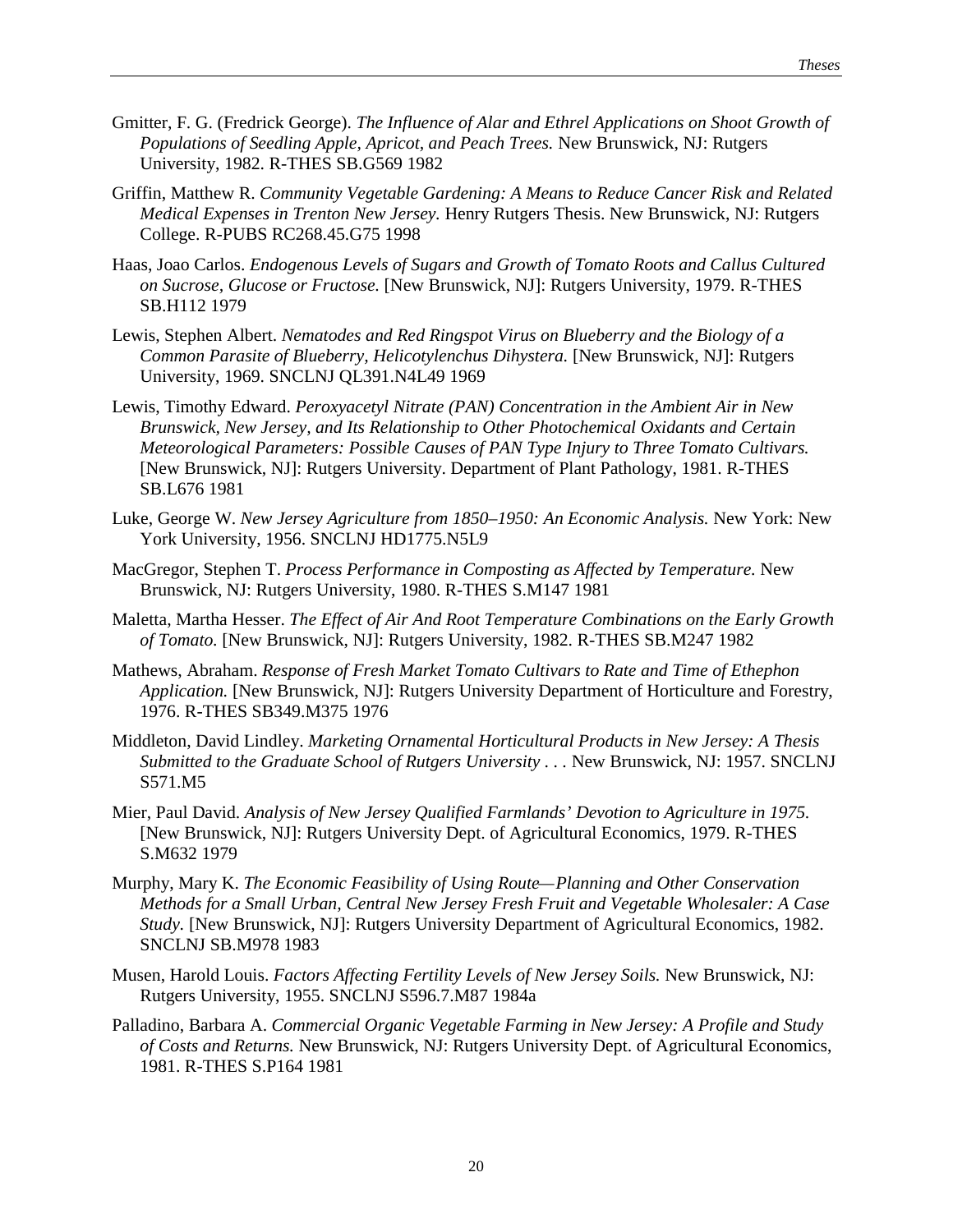- Paz, Oscar. *The Effect of Acetaldehyde and Ethanol on the Enhancement of Quality in Blueberries, Pears and Tomatoes.* [New Brunswick, NJ]: Rutgers University, 1980. R-THES SB.P348 1980
- Rathjens, Richard George. *The Influence of Irrigation and Related Management Practices on Root and Shootgrowth of Bentgrass*. New Brunswick, NJ: Rutgers University, 1979. R-THES SB.R234 1979
- Schweizer, Carl Friedrich. *Analysis of New Jersey Farm Organization: Surveys on Dairy Farms 1914 & 1930, Sussex County; Dairy Farms 1930, Hunterdon County; Poultry Farms, Specialized, 1916, 1925 & 1927. . .*[New Brunswick, NJ]: Rutgers University, 1932. SNCLNJ HD1775.N5S3
- Smith, Gretchen Cole. *Cadmium Uptake and Toxicity in Tomato and Soybean.* [New Brunswick, NJ]: Rutgers University, 1982. R-THES QK.S648 1982
- Wrubel, John J. *Fluidized Bed Material as a Calcium Source and Lime Substitute for New Jersey Orchard Soils.* New Brunswick, NJ: Rutgers University, 1982. R-THES S.W958 1982

# **IV. TRADE CATALOGS**

The following were selected from the Sinclair New Jersey Trade and Manufacturers' Catalog Collection. The complete collection consists of over 1,500 catalogs from the wide variety of businesses and companies that operating in New Jersey from 1850 to the present. The inventory to the entire collection is available online:

http://www.libraries.rutgers.edu/rul/libs/scua/sinclair/catalogs\_main.shtml

When requesting items from the collection, be sure to include each catalog's associated place name and size number (indicated in brackets in the records below), as well as the catalog's title, on each call slip.

Additional trade catalogs, particularly those dating from before 1850, are included in the main Sinclair New Jersey Collection. Some of these are included above, under "Monographs." Special Collections and University Archives also has a separate collection of garden catalogs from the Peter Henderson Company of New York, consisting of 97 items from the period 1865–1952. The inventory is available online:

http://www.libraries.rutgers.edu/rul/libs/scua/garden\_catalogs/garden\_catalogs.shtml

## TRADE CATALOGS—PLANTS, TREES, AND FLOWERS

- *39th Semi-annual Wholesale Catalogue.* Mount Holly, NJ: Evergreen Avenue Nurseries, 1889. [Mount Holly, Size 1]
- *Autumn.* Rutherford, NJ: Bobbink & Atkins, n.d. Catalogue of nurserymen and florists. [Rutherford, Size 2]
- *A Beautiful Planting of B. & A. Rhododendrons.* East Rutherford, NJ: Bobbink & Atkins, 1940. Nursery items and plantings for sale. [East Rutherford, Size 3]
- *Better Plants.* New Market, NJ: New Market Perennial Gardens, 1941. Glen Falls stamped over New Brunswick address on front cover. Dates were examples inside catalogue. [New Market, Size 2]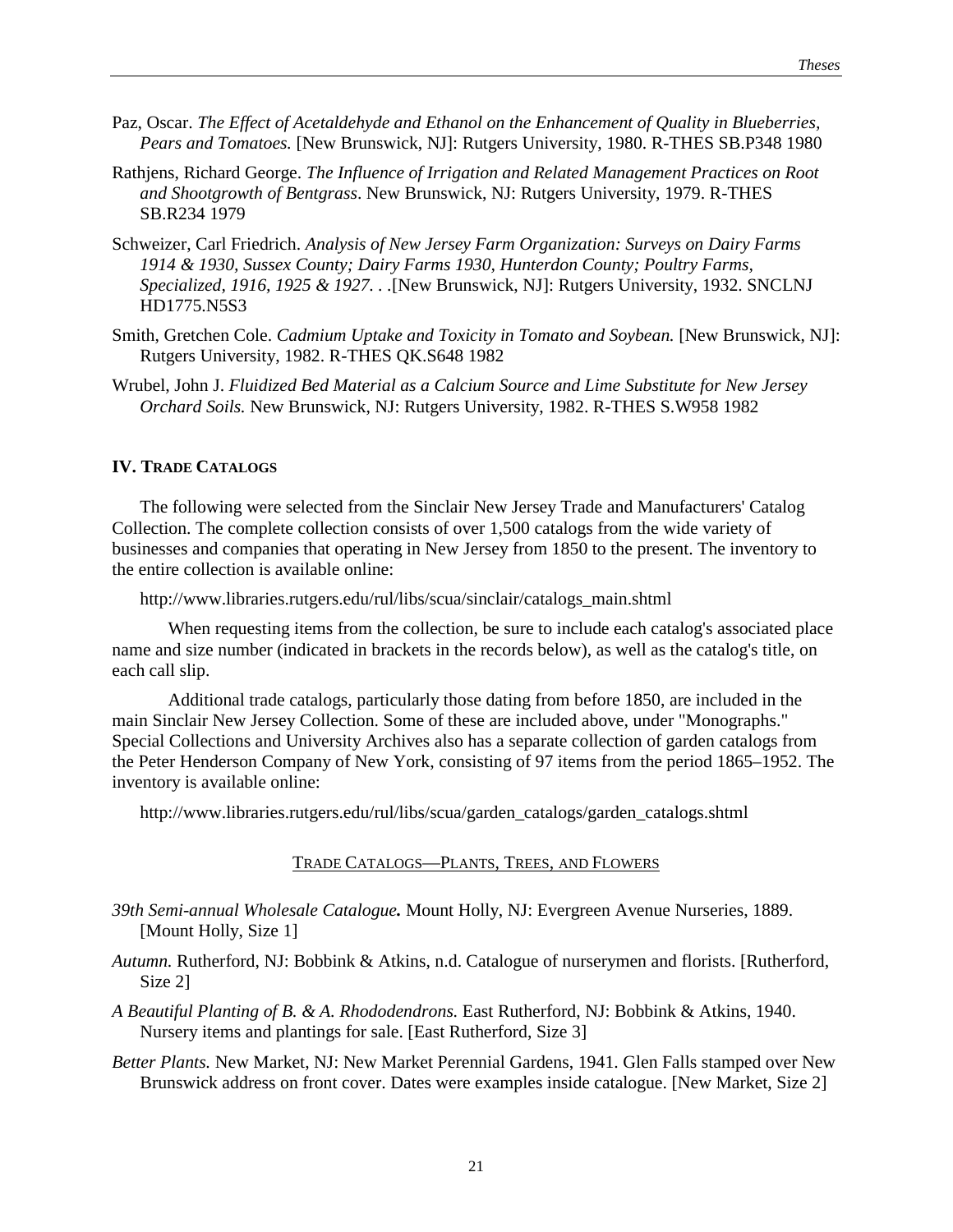- *Bobbink & Atkins.* Rutherford, NJ: Bobbink & Atkins, 1939. Rose and decorative catalogue. Lavishly illustrated, includes price list and order form and envelope. [Rutherford, Size 2]
- *Bobbink & Atkins, 1939.* Rutherford, NJ: Bobbink & Atkins, 1939. Includes original mailing envelope. [Rutherford, Size 3]
- *Bobbink & Atkins, Nurserymen, Florists and Planters.* Rutherford, NJ: Bobbink & Atkins, [n.d.]. [Rutherford, Size 1]
- *Bobbink & Atkins, Nurserymen, Rose and Fruit Growers.* Rutherford, NJ: Bobbink & Atkins, 1943. Includes loose order form sheet. [Rutherford, Size 3]
- *Catalogue #17 American Horticulture; Our 60th Anniversary Catalogue.* Hopewell, NJ: Woodburn Books, 2006. [Hopewell, Size 1]
- *Catalogue of Bedding Plants, and of French Hybrid Gladiolus.* South Amboy: NJ: George Such, 1881. [South Amboy, Size 1]
- *A Catalogue of Exclusively Hardy Plants and Nursery Stock.* Rahway, NJ: Milton Nursery, 1865. [Rahway, Size 1]
- *Catalogue of Ornamental Trees & Plants, Number 2.* Red Bank, NJ: A. Hance & Son, [187?]. [Red Bank, Size 1]
- *Catalogue of Plants and of French Hybrid Gladiolus.* South Amboy: NJ: George Such, 1875. [South Amboy, Size 1]
- *Catalogue of Plants and of French Hybrid Gladiolus.* South Amboy: NJ: George Such, 1877. [South Amboy, Size 1]
- *Catalogue of Some Stove & Greenhouse Plants, Including Orchids, Palms, Ferns, Etc.* South Amboy: NJ: George Such. SPCOL/UA has catalogs from 1871, 1873, 1878, and 1883. [South Amboy, Size 1]
- *Dahlias of Quality and Distinction 1932.* Vineland, NJ: Dahliadel Nurseries, [1932]. [Vineland, Size 1]
- *Dahlias of Quality and Distinction.* Vineland, NJ: Dahliadel Nurseries, 1929. [Vineland, Size 2]
- *Descriptive and Priced Catalogue of Plants.* Moorestown, NJ: Moorestown Small Fruit and Plant Farm, 1868. Catalogue of fruits with prices for each. [Moorestown, Size 1]
- *Descriptive Catalogue of New, Rare, and Beautiful Plants.* Paterson, NJ: Bellevue Nursery Company, 1873. [Paterson, Size 1]
- *Dutch Gardens, 1995 Fall Planting.* Adelphia, NJ: Dutch Gardens, 1995. [Adelphia, Size 2]
- *Dutch Gardens, 1996 Spring Planting.* Adelphia, NJ: Dutch Gardens, 1996. [Adelphia, Size 2]
- *E. & J.C. Williams' Descriptive Catalogue and Price List.* Montclair, NJ: Chestnut Hill Nursery, 1882. [Montclair, Size 1]
- *Established Exotic Orchids and Native Hardy Orchids.* Summit, NJ: Lager & Hurrell, [1935]. Special list no. 82. Date printed on letter folded in catalog. [Summit, Size 1]
- *Evergreen and Deciduous Trees, Shrubs and Vines.* Springfield, NJ: F. & F. Nurseries Flemer Holding Corp., n.d. [Springfield, Size 1]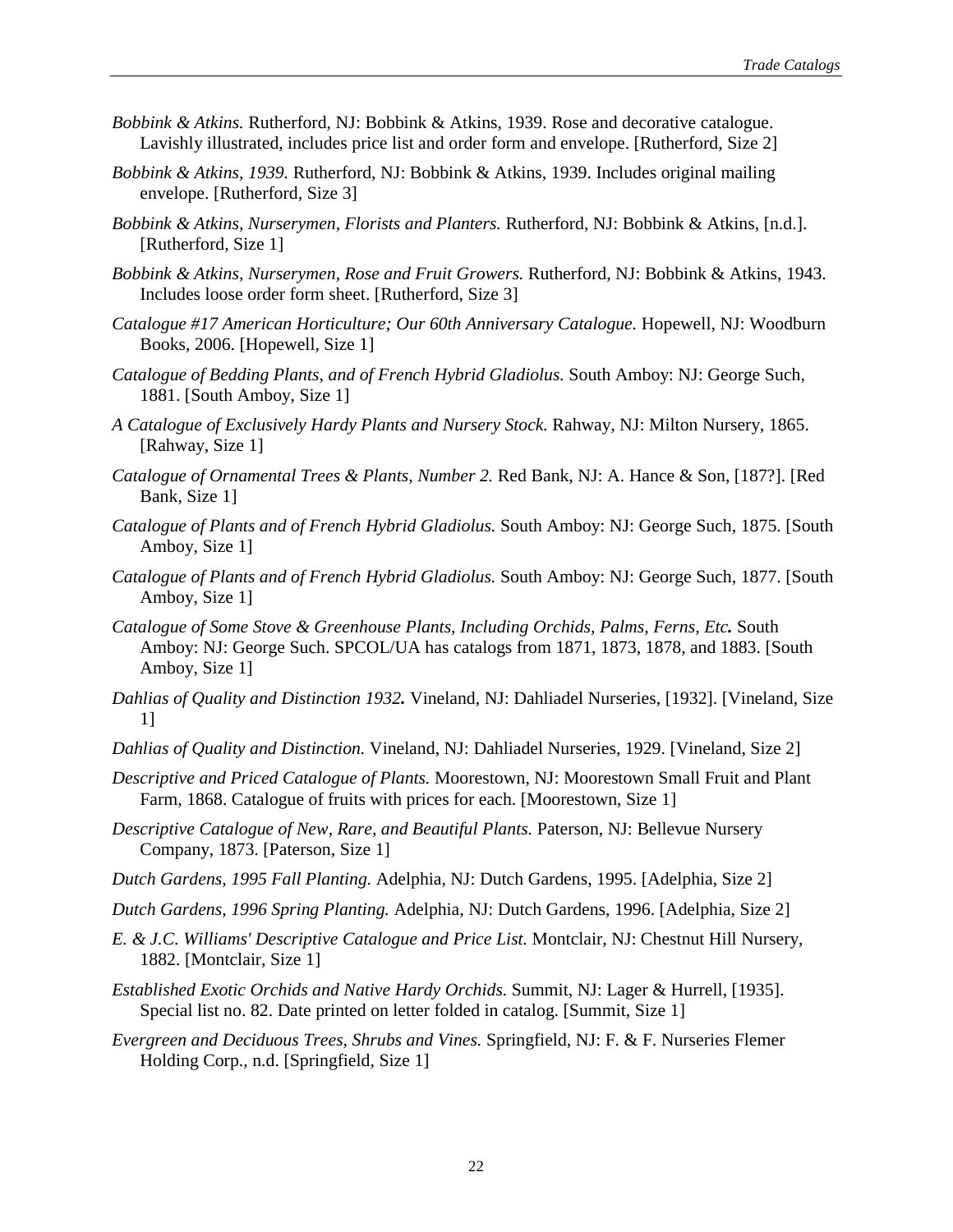- *Evergreens, Azaleas, Rhododendrons.* Rutherford, NJ: Bobbink & Atkins, 1930. Extensively illustrated with photographs, many colored. [Rutherford, Size 2]
- *Fairview Nurseries.* Moorestown, NJ: Fairview Nurseries, [ca. 1883]. Catalogue of mostly fruits with prices for each. Date obtained from testimonial in back. [Moorestown, Size 1]
- *Farm Bargains: This Catalogue Is Issued by the Oldest Farm Agency in Southern New Jersey . . .* Vineland, NJ: Bray & MacGeorge, [between 1930 and 1940]. [Vineland, Size 2]
- *Floral Treasures of the United States Nurseries.* Short Hills, NJ: Pitcher & Manda, Proprietors, [between 1885 and 1904]. Nursery information on the variety of plants for sale. [Short Hills, Size 1]
- *Florida and Its Flowers.* Newark, NJ: Bolles Brothers, [1881]. [Newark, Size 1]
- *"Flowers," a Monthly Publication.* Trenton, NJ: Martin C. Ribsam & Sons Co., 1932. Spring flowers. [Trenton, Size 1]
- *Forbes Plants for Your Garden.* Newark, NJ: Alexander Forbes & Co., 1929. [Newark, Size 1]
- *Forsgate Farms, Foods, Flowers.* Cranbury, NJ: Forsgate Farms, 1927. Catalog of flowers and fruit trees and bushes. [Cranbury, Size 1]
- *Forsgate Farms; New Jersey.* Jamesburg, NJ: Forsgate Farms [between 1910 and 1930]. [Jamesburg, Size 1]
- *Hammonton Flower Gardens Wholesale Catalogue.* Hammonton, NJ: Hammonton Flower Gardens, 1942. [Hammonton, Size 1]
- *Hammonton Hardy Plant Nursery: Hardy Perennials Wholesale.* Hammonton, NJ: Hammonton Printing Company, 1924. [Hammonton, Size 1]
- *Hardy Herbaceous Plants.* Rutherford, NJ: Bobbink & Atkins, 1926. Order form in front of catalog and an abundance of colored photos. [Rutherford, Size 2]
- *Hardy Herbaceous Plants.* Rutherford, NJ: Bobbink & Atkins, 1930. [Rutherford, Size 1]
- *Hardy Trees and Shrubs, Greenhouse Plants, Orchids.* Rutherford, NJ: Julius Roehrs Co., [ca. 1914] Three items, small pamphlet dated 1914, and two larger catalogues. [Rutherford, Size 3]
- *Hunterdon Nurseries.* Sergeantsville, NJ: Hunterdon Nurseries, 1881. Catalogue and price list of fruit, shade, and ornamental trees, flowering shrubs, &c, &c. [Sergeantsville, Size 1]
- *Introducing "Del-Bay."* Bridgeton, NJ: Del-Bay Farms, Inc., n.d. [Bridgeton, Size 1]
- *Lawn and Garden Catalogue.* Springfield, NJ: Doggett Fison Company, 1964. [Springfield, Size 3]
- *A List of Novelties and Desirable Plants for Greenhouse and Bedding Purposes.* Rahway, NJ: Milton Nursery, 1873. [Rahway, Size 1]
- *Modern Named Pelargoniums and Geraniums.* Hightstown, NJ: Carlton Villa, 1949. Flower and plant catalog. [Hightstown, Size 1]
- *New and Beautiful Plants.* Jersey City, NJ: John White, 1872. Spring catalogue. [Jersey City, Size 1]
- *Nineteenth Annual Catalogue.* Madison, NJ: Charles H. Totty Co., [ca. 1932]. Catalogue with photographs and prices of plants for sale. Handwritten note on insert about delphiniums is dated 1932. [Madison, Size 2]
- *Novelties and Rare Plants.* Rutherford, NJ: Bobbink & Atkins, 1927. [Rutherford, Size 2]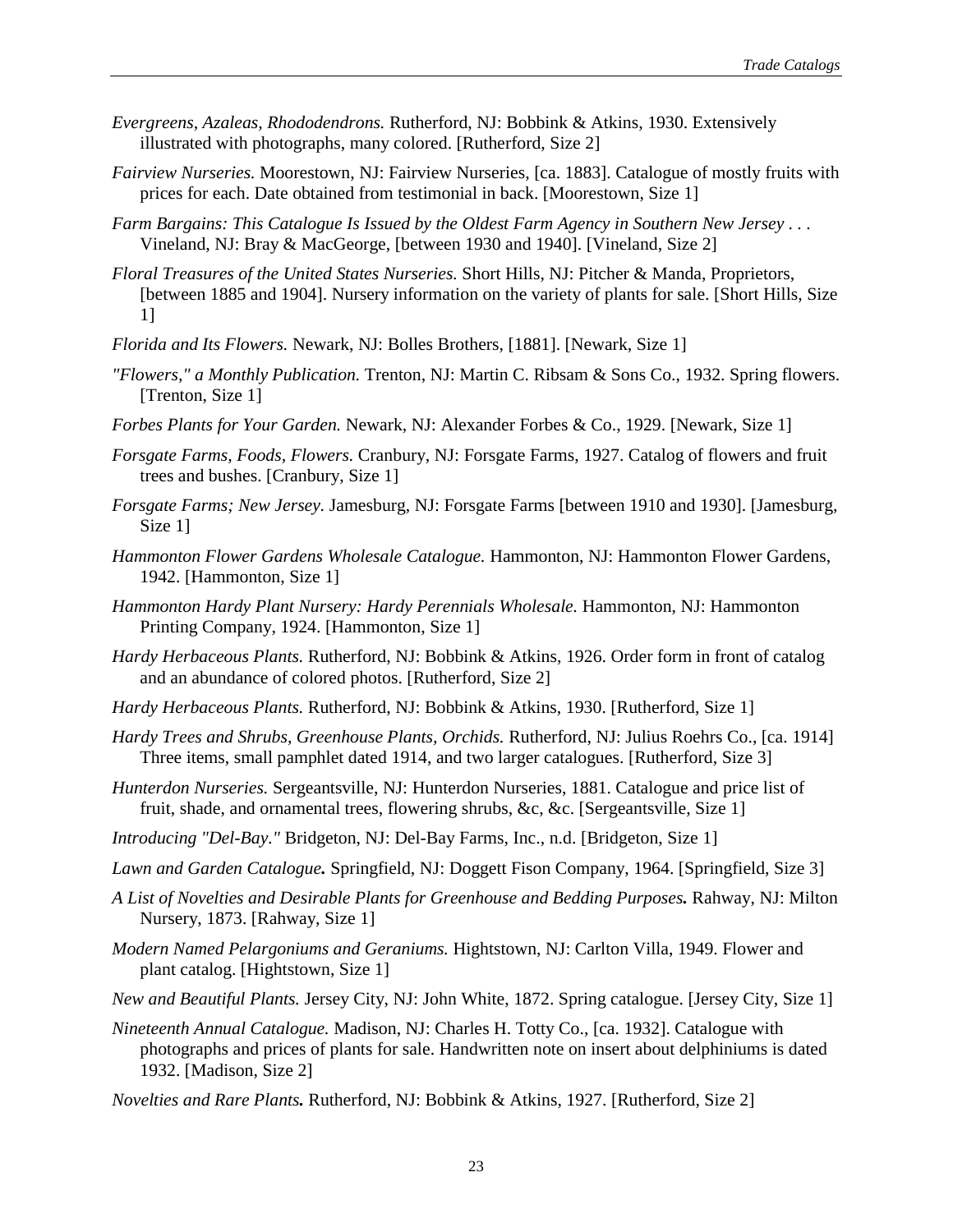- *Novelties and Reduced Price List for 1933.* Rutherford, NJ: Bobbink & Atkins, 1933. [Rutherford, Size 2]
- *Novelties and Specialties.* South Orange, NJ: W. A. Manda, Inc., 1913. Nursery catalog of plants for sale. [South Orange, Size 1]
- *Novelty & General Catalog.* South Orange, NJ: W. A. Manda, Inc., 1916. Nursery catalog of plants for sale. [South Orange, Size 1]
- *One Hundred Attractions in Our Nursery.* Rutherford, NJ: Bobbink & Atkins, [n.d.]. [Rutherford, Size 1]
- *Orchids.* Rutherford, NJ: Julius Roehrs Co., [between 1910 and 1929]. [Rutherford, Size 2]
- *Orchids.* Summit, NJ: Lager & Hurrell, [19–]. [Summit, Size 2]
- *Orchid Select; Specially Selected and Shipped Directly from Our Greenhouse . . . Just for You.* Haledon, NJ: Orchid Select, 1998. [Haledon, Size 2]
- *Our 1955 F. S. B. . . .* Skillman, NJ: Goulard & Olena, 1955. Garden products. [Skillman, Size 2]
- *Parrys' Pomona Nurseries.* Parry, NJ: Parrys' Pomona Nurseries, 1899. Order form inserted. [Parry, Size 1]
- *Pierson's 1937 Collection.* Summit (and Maplewood), NJ: Pierson's, 1937. [Summit, Size 1]
- *Prices—Spring 1895.* Parry, NJ: Pomona Nurseries, 1895. [Parry, Size 1]
- *Roses.* Rutherford, NJ: Bobbink & Atkins, 1930. [Rutherford, Size 2]
- *Royal Gardens.* Farmingdale, NJ: Royal Gardens, [1986]. [Farmingdale, Size 3]
- *Somerset's 1947 Wholesale Catalog.* New Brunswick, NJ: Somerset Rose Nursery, 1947. Seeds, plants and insecticides. [New Brunswick, Size 2]
- *Special Price List.* Rahway, NJ: Milton Nursery, 1873. "Evergreen and deciduous young trees and shrubs for nursery stock." [Rahway, Size 1]
- *Specially Selected and Shipped From Our Greenhouse . . . Just for You; Orchid Select 2004.* Haledon, NJ: Orchid Select, 2004. [Haledon, Size 1]
- *Springtime Brings Beauty.* Millburn, NJ: J.H. Schmidt & Son Incorporated, [1935]. Landscape contractors and Nurserymen. [Millburn, Size 1]
- *Stanton Nurseries.* Glenside, PA: Model Printing Co., [between 1900 and 1920]. Nursery was located in Stanton, NJ. [Springfield, Size 1]
- *Steele's Pomona Nurseries.* Palmyra, NJ: T.E. Steel, Pomona Nurseries, n.d. [Palmyra, Size 2]
- *Thomas Hancock's Abridged Catalogue of Fruit, Forest and Ornamental Trees and Shrubs; Also Greenhouse Plants.* Ashton, NJ: Ashton Nurseries, 1852. Twenty-fourth edition. [Ashton, Size 1]
- *Tidings From Totty's.* Madison, NJ: Totty's (Nursery), 1939. [Madison, Size 2]
- *Trade Price List of Ornamental Trees, Plants, and Bulbs.* Red Bank, NJ: A. Hance & Son, 1877. [Red Bank, Size 1]
- *Trade Price List of Ornamental Trees, Plants, and Bulbs.* Red Bank, NJ: A. Hance & Son, 1878. [Red Bank, Size 1]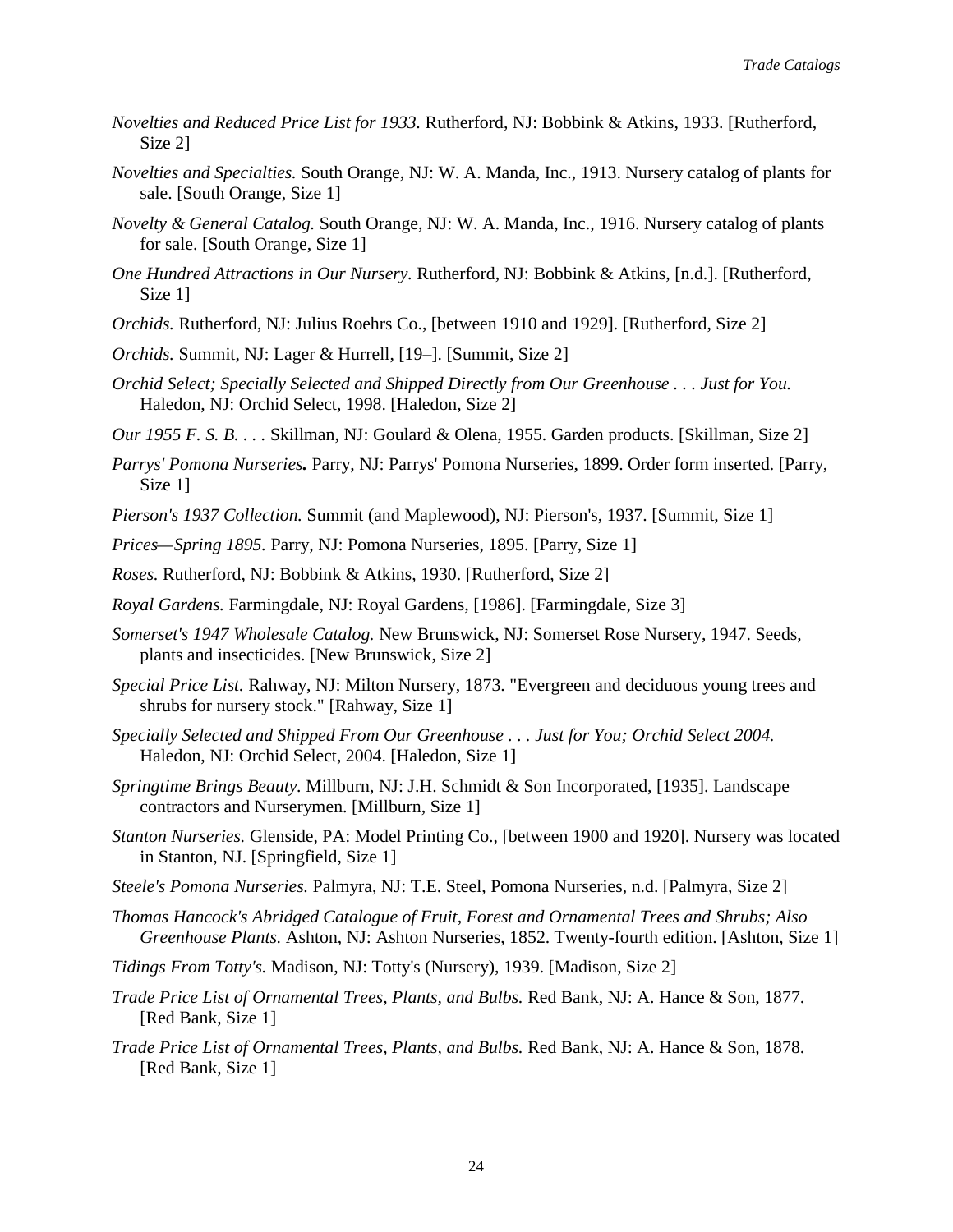- *Trade Price List of Ornamental Trees, Plants, and Bulbs.* Red Bank, NJ: A. Hance & Son, 1878– 1979. [Red Bank, Size 1]
- *Water Lilies, Aquatic Plants, Fancy Fishes.* Saddle River, NJ: William Tricker, Inc., 1929. [Saddle River, Size 1]
- *Wholesale Price List of the Pleasant Valley Nurseries.* Moorestown, NJ: Wm. J. Lovell, Nurserymen's Printer, 1887. John F. Collins, Nursery owner. [Moorestown, Size 5]
- *Wild Earth Native Plant Nursery.* Freehold, NJ: Wild Earth Native Plant Nursery. Information about plants and prices. SPCOL/UA has catalogs from 1998–2002.[Freehold, Size 1]
- *Woolson & Co.'s Descriptive Catalogue of Hardy Perennial Plants, and Price List.* Passaic, NJ: Wilson & Co., 1877. SPCOL/UA has catalogs from 1877–1881 and 1883. [Passaic, Size 1]
- *The World's Best Dahlias.* Dahlialand, NJ: Peacock Dahlia Farms, [ca. 1927]. Catalog of flowering dahlias. [Dahlialand, Size 2]

#### TRADE CATALOGS—FRUITS, VEGETABLES, AND HERBS

- *Catalogue for Spring of 1923.* Vineland, NJ: Michael M. Borgo, 1923. Fruit and vegetable catalog. [Vineland, Size 1]
- *Fruit and Ornamental Trees, Evergreens, Shrubs, Plants, &c.* Moorestown, NJ: Fairview Nurseries, 1848. [Moorestown, Size 1]
- *Fruit and Ornamental Trees, Evergreens, Shrubs, Plants, &c.* Moorestown, NJ: Fairview Nurseries, 1851. [Moorestown, Size 1]
- *Fruit and Ornamental Trees, Vines, &c.* Hightstown, NJ: Randolph Pullen, 1851. [Hightstown, Size 1]
- *Fruit and Ornamental Trees, Vines, &c.* Hightstown, NJ: Randolph Pullen, 1861–1862. [Hightstown, Size 1]
- *Fruit and Ornamental Trees.* Hightstown, NJ: Isaac Pullen, 1857–1858. [Hightstown, Size 1]
- *Fruits Grown for Market and Plants for Sale Fall 1890.* Parry, NJ: Pomona Nurseries, 1890. [Parry, Size 1]
- *Garden and Nursery Catalogue of Strawberries, Raspberries, Blackberries, Etc.* Cinnaminson, NJ: Pomona Nursery, 1873. [Cinnaminson, Size 1]
- *The Giant, Giant Washington Asparagus, Shoemaker's Riverview Farms.* Bridgeton, NJ: Shoemaker's Riverview Farms, [192?]. [Bridgeton, Size 1]
- *Gunning River Herbs.* Barnegat, NJ: Gunning River Herbs, 2000. Price list of herbs and other plants for sale. [Barnegat, Size 1]
- *Gunning River Herbs.* Barnegat, NJ: Gunning River Herbs, 2001. Price list of herbs and other plants for sale. [Barnegat, Size 1]
- *Jersey Asparagus Farms, Inc.; the Company that Grows with You.* Pittsgrove, NJ: Jersey Asparagus Farms, Inc., 2004. [Pittsgrove, Size 2]
- *The Lincoln Coreless Winter Pear.* Parry, NJ: Pomona Nurseries, [189?]. Includes unattached order sheet. [Parry, Size 1]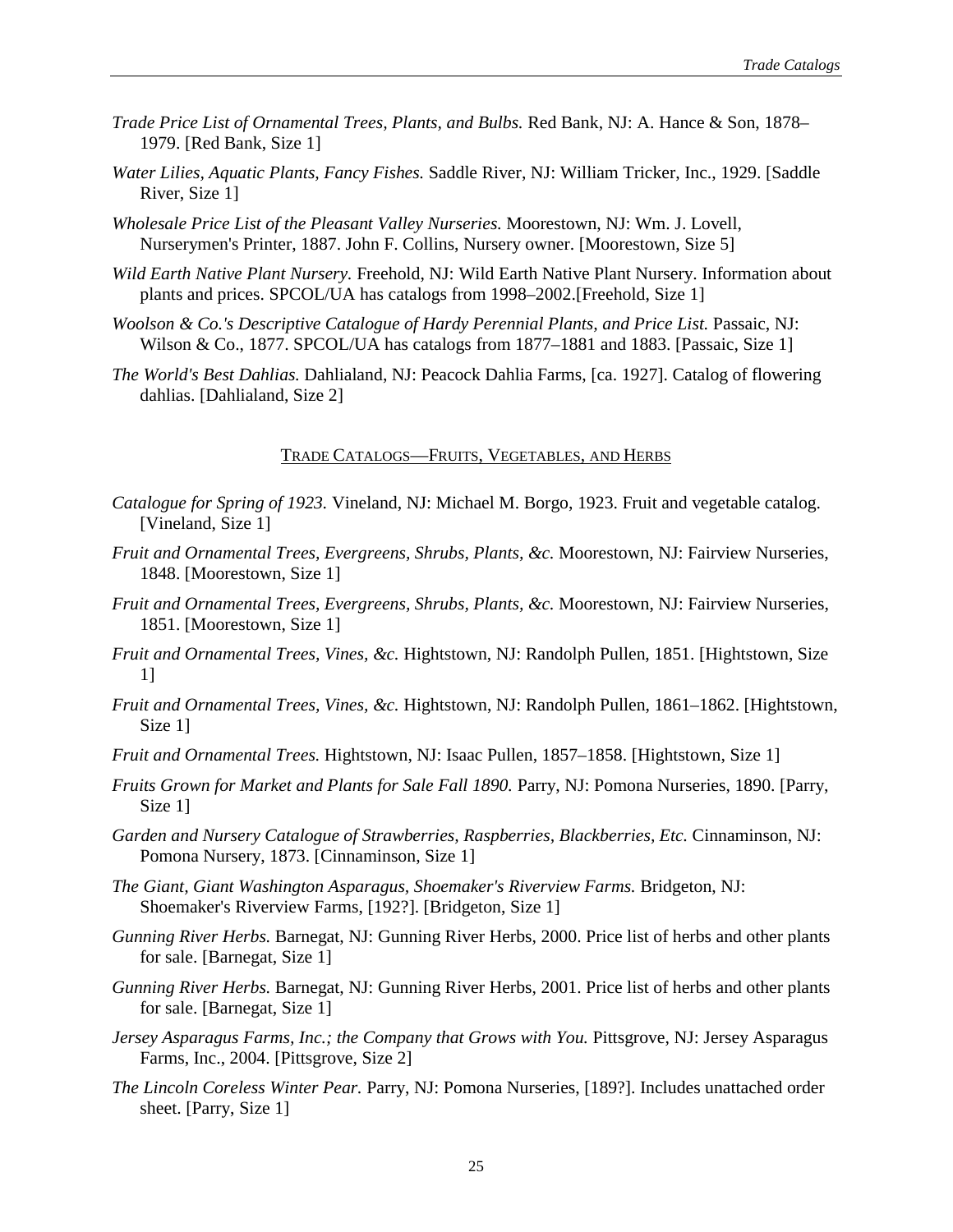- *Moorestown Small Fruit and Plant Farm.* Moorestown, NJ: Thos. C. Andrews, 1868. [Moorestown, Size 1]
- *Price-list of Small Fruits.* Woodbury, NJ: Gibson & Bennett, [between 1851 and 1870]. [Woodbury, Size 1]
- *Strawberries, Raspberries, Blackberries, Etc.* Cinnaminson, NJ: Pomona Nursery, 1883. [Cinnaminson, Size 1]
- *Village Nurseries Special Catalogue.* Hightstown, NJ: Jos. H. Black, Son & Co., 1916. Mostly fruits. [Hightstown, Size 1]
- *Well-Sweep Herb Farm.* Port Murray, NJ: Well-Sweep Herb Farm, 1993. List and prices of herbs and other plants for sale. [Port Murray, Size 1]
- *Whitesbog Blueberries.* Whitesbog, NJ: Joseph J. White, Inc., 1928. [Whitesbog, Size 2]

#### TRADE CATALOGS—LIVESTOCK AND POULTRY

- *Auction Catalogue of the Loeser Farm Herd of Jersey Cattle.* Somerville, NJ: Peter C. Kellogg, 1887. [Somerville, Size 1]
- *Auction Sale.* Spring Lake, NJ: Charles F. Henry Sale Company, 1942. Contains descriptions of horses offered for auction. [Spring Lake, Size 1]
- *Belle Mead Stock Farm, Season 1893.* Belle Mead, NJ: Belle Mead Stock Farm, 1893. Horses and mares. [Belle Mead, Size 1]
- *Belle Mead Stock Farm, Season 1896.* Belle Mead, NJ: Belle Mead Stock Farm, 1896. Horses and mares. [Belle Mead, Size 1]
- *Carroll Messenger.* Morristown, NJ: 1858. Information on a thorough-bred horse. [Morristown, Size 1]
- *Catalogue of the Guernsey Cattle.* Trenton, NJ: Herrick-Merryman Sales Co. SPCOL/UA has catalogs for 1935 (10th annual sale), 1937 (12th annual sale), and 1938 (13th annual sale). [Trenton, Size 3]
- *Catalogue of the Guernsey Cattle.* Trenton, NJ: Herrick-Merryman Sales Co., 1937. 12th annual sale. [Trenton, Size 3]
- *Catalogue of the Guernsey Cattle.* Trenton, NJ: Herrick-Merryman Sales Co., 1938. 13th annual sale. [Trenton, Size 3]
- *Catalogue, Trenton Stock Farm.* Trenton, NJ: Trenton Stock Farm, 1894. [Trenton, Size 1]
- *Catalogue, Trenton Stock Farm.* Trenton, NJ: Trenton Stock Farm, 1895. [Trenton, Size 1]
- *Colinwood Farm, Maplewood N.J., Importation of Clydesdale Stallions and Mares.* Maplewood, NJ: Colinwood Farm, [1910]. [Maplewood, Size 2]
- *Davenport Farms.* Morris Plains, NJ: Davenport Farms, n.d. "A brief descriptive catalogue of some of the stock." [Morris Plains, Size 2]
- *East Lynne Stock Farm.* Flemington, NJ: East Lynne Stock Farm, [189?]. First annual catalogue. [Flemington, Size 1]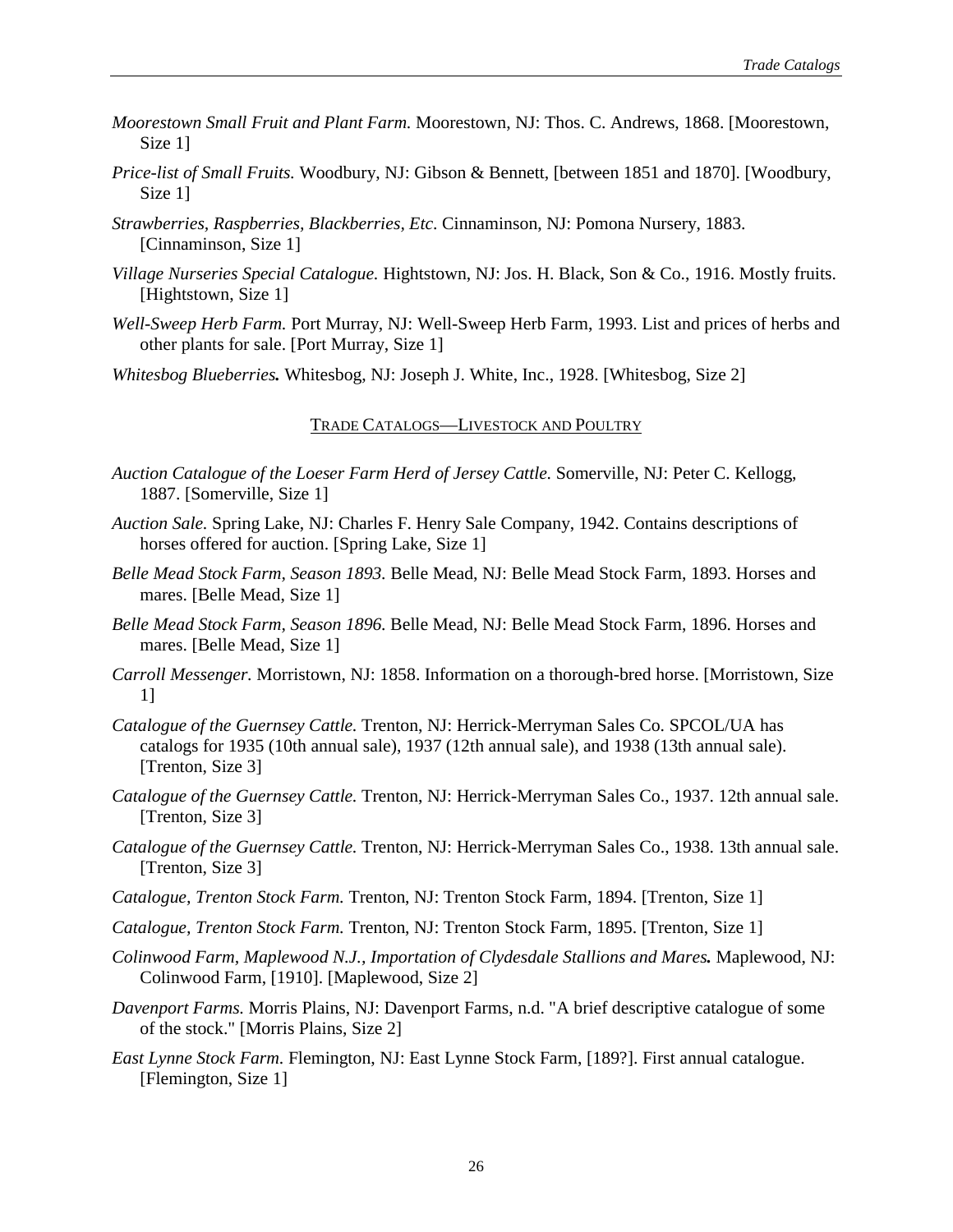- *Holstein-Friesian Cattle.* Somerville, NJ: Somerset Holstein Breeders Co., 1915. Cattle to be sold in Somerset Holstein Breeders Co.'s consignment sale. Includes two photographs. [Somerville, Size 1]
- *The Lee Way Poultry Book.* Omaha, N.E.: Geo. H. Lee Company, 1947. "Compliments of Kapler & Bower . . . Tuckerton, N.J". [Tuckerton, Size 1]
- *Meadow Park, the Home of Erin 2:24 3/4, Ben Boru 11, 113, Duke of Darlington 9,254.* Flemington, NJ: A. Killgore, Prop., 1891. Stallions in service. [Flemington, Size 1]
- *New Jersey Breeders' Consignment Sale.* Somerville, NJ: Jacob Todd, Jr., 1913. Includes two photographs. [Somerville, Size 1]
- *Pratt's Practical Hints on the Horse, Cow, Hog, Sheep and Poultry.* Philadelphia, PA: Pratt Food Company, [189?]. Products for sale by D.W. Pinkerton, Harness & Horse Goods, Somerville, NJ. [Somerville, Size 1]
- *Quality Chicks.* Frenchtown, NJ: W. F. Hillpot, [between 1920 and 1939?]. Chickens for sale. [Frenchtown, Size 1]
- *The Ranidae; How to Breed, Feed and Raise the Edible Frog.* Allendale, NJ: The Meadow Brook Farm, 1905. [Allendale, Size 1]
- *Trotting Stock.* Trenton, NJ: Fashion Stud Farm, 1876. First annual sale of stallions, brood mares, fillies, and colts. [Trenton, Size 1]

#### TRADE CATALOGS—FERTILIZERS AND PESTICIDES

- *Agrico, the Nation's Leading Fertilizer; Memo Book.* Carteret, NJ: American Agricultural Chemical Co., [1945]. [Carteret, Size 1]
- *Agrico, the Nation's Leading Fertilizer; Memo Book.* Carteret, N.J: American Agricultural Chemical Company, 1948. [Carteret, Size 1]
- *Andrew Wilson, Inc.* Springfield, NJ: Andrew Wilson, Inc., [between 1930 and 1949]. Insecticides, fungicides, disinfectants, fertilizers, weed killers and other agricultural chemicals, sanitary specialties and equipment. [Springfield, Size 1]
- *E. Frank Coe's Commercial Bone Fertilizers.* White House, NJ: J.P. Brothers & S.M. Bonnell, 1885. Contains mainly testimonials, hints and suggestions from patrons of the product. [White House, Size 1]
- *Facts for Farmers, Fertilizers.* New York, NY: H.J. Baker & Bro., 1887. Products for sale by John Hyler, White House, NJ. [White House, Size 1]
- *Fertility \$3 Per Acre.* East Orange, NJ: John R. Keefe, n.d. Information and testimonials about Vitamite fertilizer. [East Orange, Size 2]
- *Garden Pests and Their Control.* Milwaukee, W.I.: Corona Chemical Co., [between 1915 and 1934]. Spray to keep gardens pest-free. Handwritten under Milwaukee is "Newark, NJ". [Newark, Size 1]
- *Grain and Fertilizer Drill.* Raritan, NJ: Farmers Friend Manufacturing Co., 1879. For sale by W. S. Opie & Co., Raritan, NJ. [Raritan, Size 1]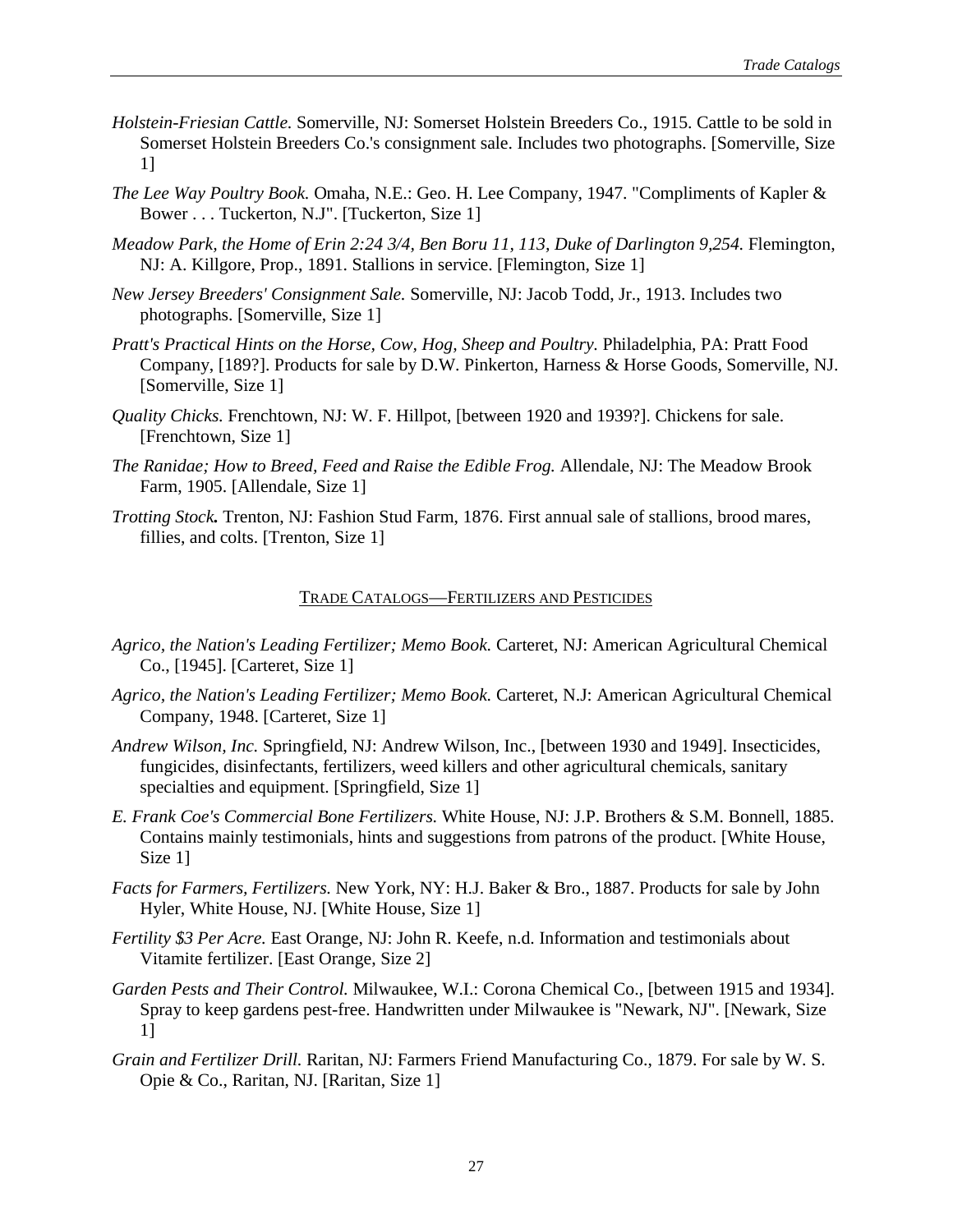- *The Greatest Fertilizer in the World, Marl.* Woodbury, NJ: West Jersey Marl & Transportation Co., 1867. Price list for delivery included, from J.C. Voorhies, General Agent. [Woodbury, Size 1]
- *High Grade Bone Fertilizers.* New York, N.: Williams, Clark & Companies, 1886. Works in New Jersey. Prices and information on manufacturing of fertilizers. [Miscellaneous, Size 1]
- *High Grade Bone Fertilizers.* New York, NY: Williams, Clark & Companies, 1887. Works in New Jersey. Prices and information on manufacturing of fertilizers. [Miscellaneous, Size 1]
- *I. P. Thomas' Guaranteed Fertilizers.* Mantua Point, NJ: I. P. Thomas & Son Co., Philadelphia, 1923. Notebook with calendar. [Mantua Point, Size 1]
- *I. P. Thomas' Guaranteed Fertilizers.* Mantua Point, NJ: I. P. Thomas & Son Co.,1923. Office was in Philadelphia, factory was in New Jersey. [Mantua Point, Size 1]
- *The Insect and Weed Problem Solved.* Hoboken, NJ: Reade Manufacturing Co., [between 1910 and 1919]. Pesticides and herbicides. [Hoboken, Size 1]
- *Kills Crabgrass: Zotox Crabgrass Killer.* Montclair, NJ: Wilson's Seeds, [between 1940–1960]. [Montclair, Size 2]
- *Mapes Complete Manures.* New York, NY: The Mapes Formula and Peruvian Guano Co., 1880. For sale by Elias Runyon & Sons, New Brunswick, NJ. [Miscellaneous, Size 1]
- *Mapes Complete Manures.* New York, NY: The Mapes Formula and Peruvian Guano Co., 1881. [Miscellaneous, Size 1]
- *Mapes Manures, Fertilizers, Chemicals.* New York, NY: The Mapes Formula and Peruvian Guano Co., 1879. [Miscellaneous, Size 1]
- *Mitchell's Standard Fertilizers.* Tremley Point, NJ: Mitchell's Standard Fertilizers, n.d. [Tremley Point, Size 1]
- *New Jersey Garden Clubs Help Protect New Jersey Holly.* Whitesbog, NJ: Joseph J. White, Inc., n.d. Contains mainly testimonials, hints and suggestions from patrons of the product. [Whitesbog, Size 1]
- *Passaic Agricultural Chemical Works.* Newark, NJ: Lister Brothers, 1878. Prices and use instructions for various fertilizers. [Newark, Size 1]
- *Pig Dollars Are Big Dollars.* Moorestown, NJ: Arthur J. Collins; Pleasant Valley Farm, [1915]. [Moorestown, Size 2]
- *Potash-Marl.* Atlantic City, NJ: American Potash-Marl Co., Inc., [1868]. [Atlantic City, Size 1]
- *Rhodes Super Phosphate, the Standard Manure...* n.p.: B.M. Rhodes & Co., [1862]. Factory located "near Camden," printed in New York. [Miscellaneous, Size 1]
- *Sardy's Phospho-Peruvian Guano, Acid Phosphate, and Atomized Phosphate.* New York, NY: J. B. Sardy & Son, [188?]. [Blackwell Mills, Size 1]
- *Standard Fertilizers, Fertilizer Materials and Chemicals.* Camden, NJ: Moro Phillips Chemical Co., [between 1860 and 1879]. [Camden, Size 1]
- *To Get a Good Tomato You've Got to Have a Cow.* Bridgeton, NJ: P. J. Ritter Co., [n.d.]. Advertisement and information booklet for fertilizer. [Bridgeton, Size 2]
- *Trenton Bone Fertilizer Company.* Trenton, NJ: Trenton Bone Fertilizer Company, 1904. [Trenton, Size 1]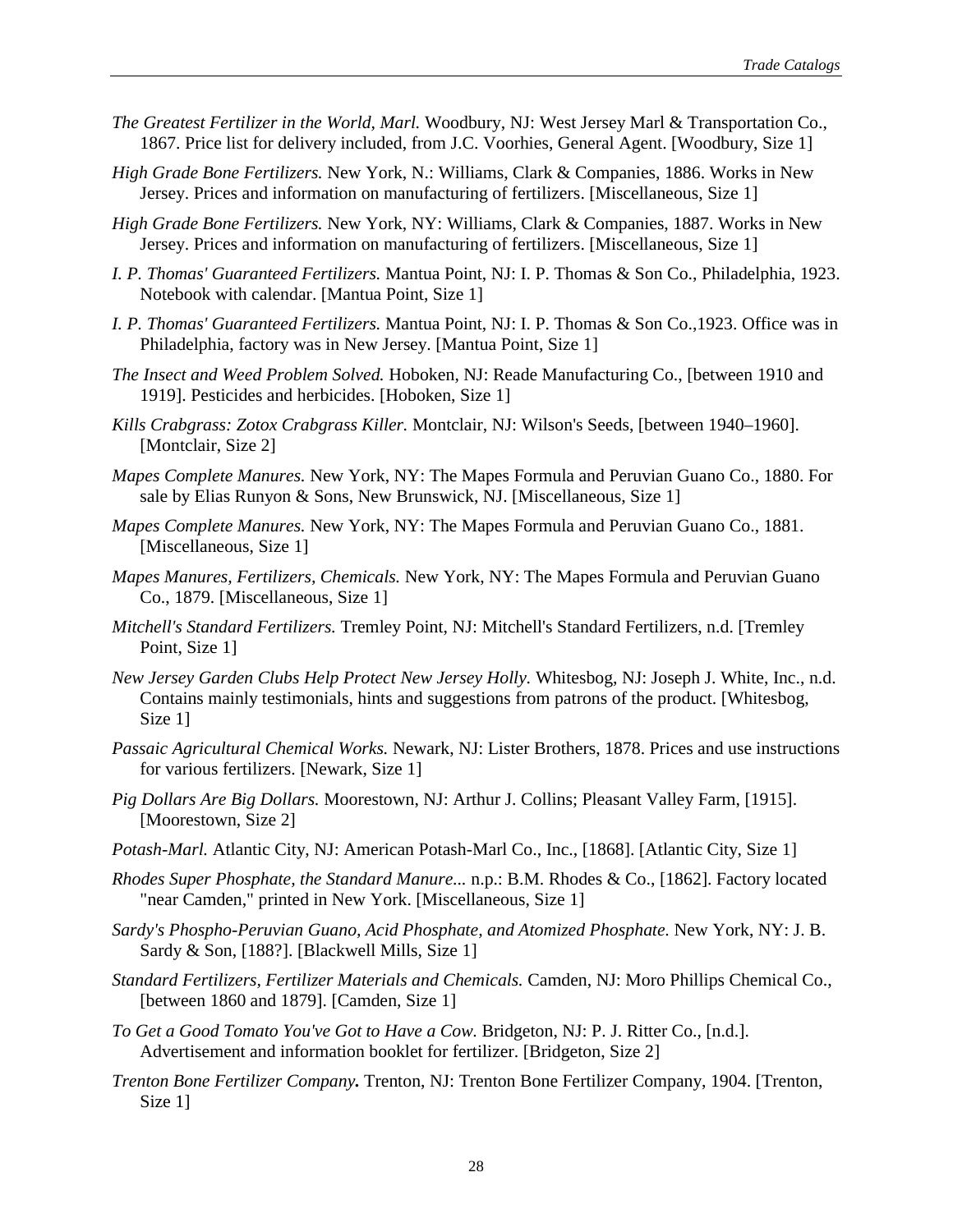*Wilson's Improved Compost Manure.* Philadelphia, PA: J.B. Wilson, [1876]. Includes testimonials, all from South Jersey. [Miscellaneous, Size 1]

#### TRADE CATALOGS—SEEDS AND BULBS

*Annual Descriptive Catalogue of Choice Vegetable and Flower Seeds and Summer Flowering Bulbs.* Woodbridge, NJ: Henry E. Acker, 1872. [Woodbridge, Size 1]

*Fresh Garden, Farm and Flower Seeds.* Morganville, NJ: R. V. Crine, n.d. [Morganville, Size 2]

*Ledden's Seeds and Plants.* Sewell, NJ: Orol Ledden, 1924. Wholesale and retail price list for the farmer, gardener, canner, and kraut packer. [Sewell, Size 1]

*Pierson's Lawn Seeds & Fertilizer.* Summit (and Maplewood), NJ: Pierson's, 1937. [Summit, Size 1]

*Seeds, Plants, Bulbs.* Moorestown, NJ: Pearce Seed Co., 1956. Includes prices. [Moorestown, Size 1]

*Somerset's 1947 Wholesale Catalog, Seeds, Plants, Insecticides.* North Brunswick, NJ: Somerset Rose Nursery, 1947. [North Brunswick, Size 2]

*Stokes Seed Farms Co.* Moorestown, NJ: Stokes Seed Farms Co., 1917. [Moorestown, Size 2]

*Stokes Seeds 1921.* Moorestown, NJ: Stokes Seed Farms Co. Growers, 1921. [Moorestown, Size 2]

*Stokes Seeds.* Moorestown, NJ: Stokes Seed Farms Co., 1918. [Moorestown, Size 2]

*Thorburn's Seeds.* New Brunswick, NJ: J. M. Thorburn & Co., 1913. [New Brunswick, Size 2]

*Thorburn's Seeds.* New Brunswick, NJ: J. M. Thorburn & Co., 1914. [New Brunswick, Size 2]

*Wholesale Catalogue.* Short Hills, NJ: American Bulb Co., 1898. Specialties are bulbs, palms, ferns, and flower seeds. [Short Hills, Size 1]

*Wilson's Seeds for Better Gardens.* Montclair, NJ: Wilson's Seeds, 1946. [Montclair, Size 1]

*Wilson's Seeds.* Montclair, NJ: Wilson's Seeds, 1944. [Montclair, Size 1]

*Wilson's Seeds.* Montclair, NJ: Wilson's Seeds, 1945. [Montclair, Size 1]

# TRADE CATALOGS—TOOLS, SUPPLIES, AND EQUIPMENT: Agriculture and Horticulture

- *1914 Iron Age Booklets, Farm, Garden and Orchard Tools.* Grenloch, NJ: Bateman Manufacturing Co., 1914. [Grenloch, Size 4]
- *2 Highest Awards World's Fair 1893 Daisy.* White House, NJ: The Daisy Implement Company, 1895. Farm, garden and orchard implements. Renderings and information about their products. [White House, Size 2]
- *"Acme" Pulverizing Harrow, Clod Crusher and Leveler.* Millington, NJ: Duane H. Nash, [between 1880 and 1899]. [Millington, Size 1]
- *Annual Catalogue of the Iron Age.* Grenloch, NJ: Bateman Mfg. Co., 1894. Farm and garden implements. [Grenloch, Size 1]
- *B. Myer's New Jersey Agricultural Warehouse and Feed Store.* Newark, NJ: B. Myer [between 1870–1890]. List of farm implements, seeds and fertilizers. [Newark, Size 2]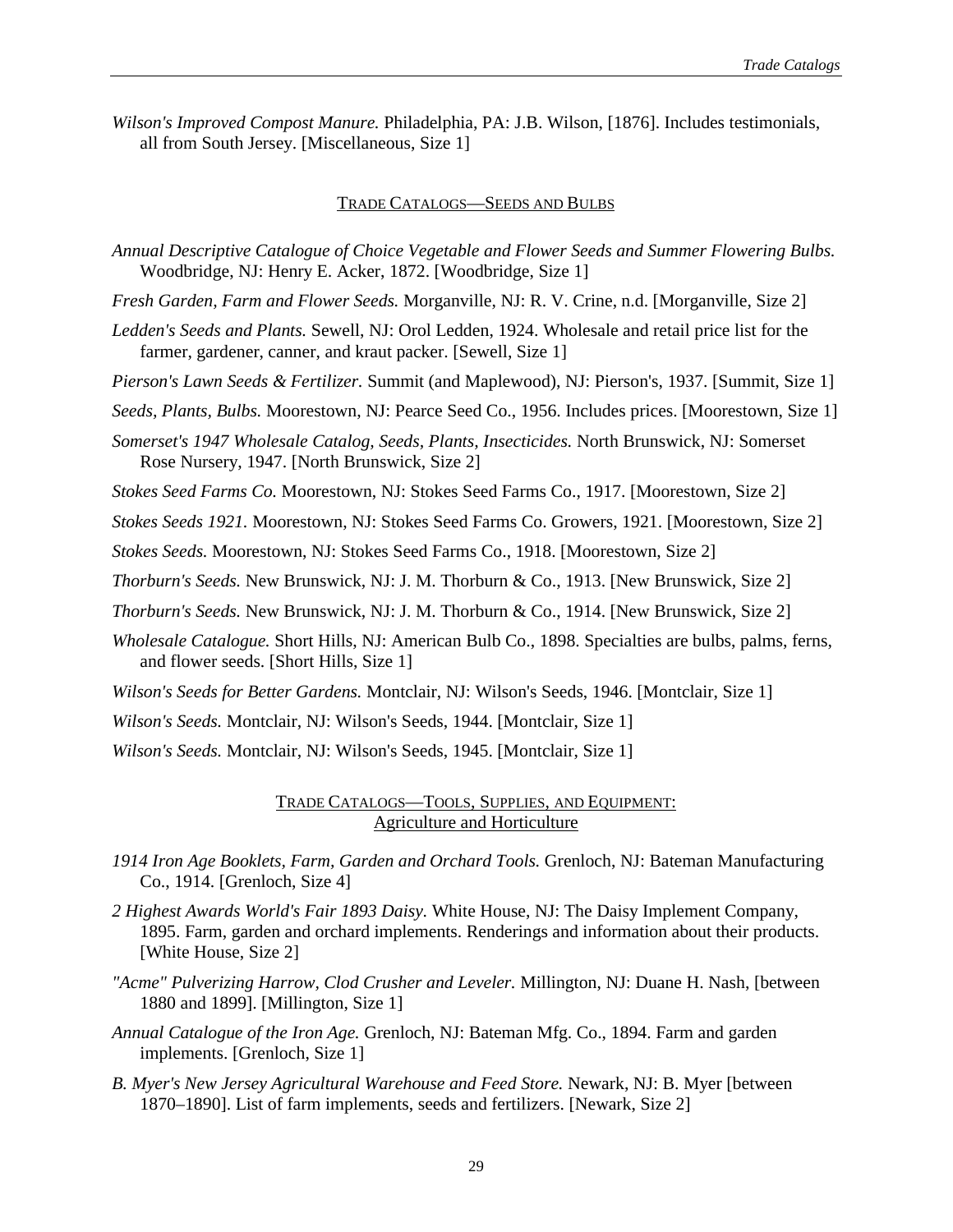- *The Butterworth Threshing Machinery.* Trenton, NJ: New Jersey Agricultural Works (Butterworth's), [between 1890 and 1899]. Catalog came in a letter mailed to Mr. Berry, in Onondaga county New York. Bears date: "189 ". [Trenton, Size 2]
- *Cider-Making Machinery.* Trenton, NJ: New Jersey Agricultural Works, [between 1890 and 1909]. [Trenton, Size 1]
- *Gardening with Modern Tools.* Grenloch, NJ: Bateman Mfg. Co., [between 1910 and 1929]. [Grenloch, Size 2]
- *Hitchings Super-Frame Greenhouse.* Elizabeth, NJ: Hitchings and Company, 1930. Green house specifications and information. [Elizabeth, Size 3]
- *Hitchings Supply Book, Third Edition.* Elizabeth, NJ: Hitchings and Co., 1917. [Elizabeth, Size 1]
- *Home, Farm and Market Gardening with Modern Tools.* Grenloch, NJ: Bateman Manufacturing Co., n.d. [Grenloch, Size 2]
- *The Hudson Cultivator.* Raritan, NJ: Raritan Agricultural Works, [1890]. [Raritan, Size 1]
- *An Ideal Harrow, Pulverization of the Soil.* Millington, NJ: Duane H. Nash, [between 1880 and 1899]. [Millington, Size 1]
- *Important to Cider Makers. Butterworth's Patent Jersey Apple Grinder.* Trenton, NJ: New Jersey Agricultural Works, 1876. [Trenton, Size 5]
- *The Improved Robbins Potato Planter.* Grenloch, NJ: Bateman Mfg. Co., n.d. Includes sketches and prices. [Grenloch, Size 1]
- *Improved Willoughby Gum-Spring Grain Drill.* Chesterton, NJ: J.B. Crowell & Co., 1878. Prices and information about the grain drill, a planting device. [Chesterton, Size 1]
- *The Iron Age Farm and Garden Implements.* Grenloch, NJ: Bateman Mfg. Co., [1902]. Includes prices and weight. Letter dated 1902 folded inside catalog. [Grenloch, Size 1]
- *The Iron Age Farm and Garden Implements.* Grenloch, NJ: Bateman Mfg. Co., 1908. Includes prices and weight. [Grenloch, Size 1]
- *Iron Age Farm, Garden and Orchard Tools.* Grenloch, NJ: Bateman Manufacturing Co., [ca. 1910]. [Grenloch, Size 2]
- *Original New Jersey Agricultural Warehouse; B. Myer, Proprietor.* Newark, NJ: [New Jersey Agricultural Warehouse, between 1870 and 1890]. [Newark, Size 2]
- *Parvin's Patent Iron Wagon.* Burlington, NJ: Robert C. Parvin [1883?]. Wagons for farm and road use. [Burlington, Size 1]
- *The Penn Harrow.* Camden, NJ: The Penn Harrow Manuf'g Co., 1881. Contains descriptions for several different harrows. [Camden, Size 1]
- *The Peppler Six Row Sprayer.* Hightstown, NJ: Thomas Peppler, Manufacturer, [1895]. Farm equipment for spraying crops through a large wooden barrel system. [Hightstown, Size 1]
- *Repair Parts for Iron Age Potato Planters.* Grenloch, NJ: Bateman Mfg. Co., [191?]. [Grenloch, Size 2]
- *Rotary Distributors and Automatic Dosing Siphons.* Hackensack, NJ: Ralph B. Carter Company, [between 1945 and 1955]. Specifications and information on these farming products. [Hackensack, Size 2]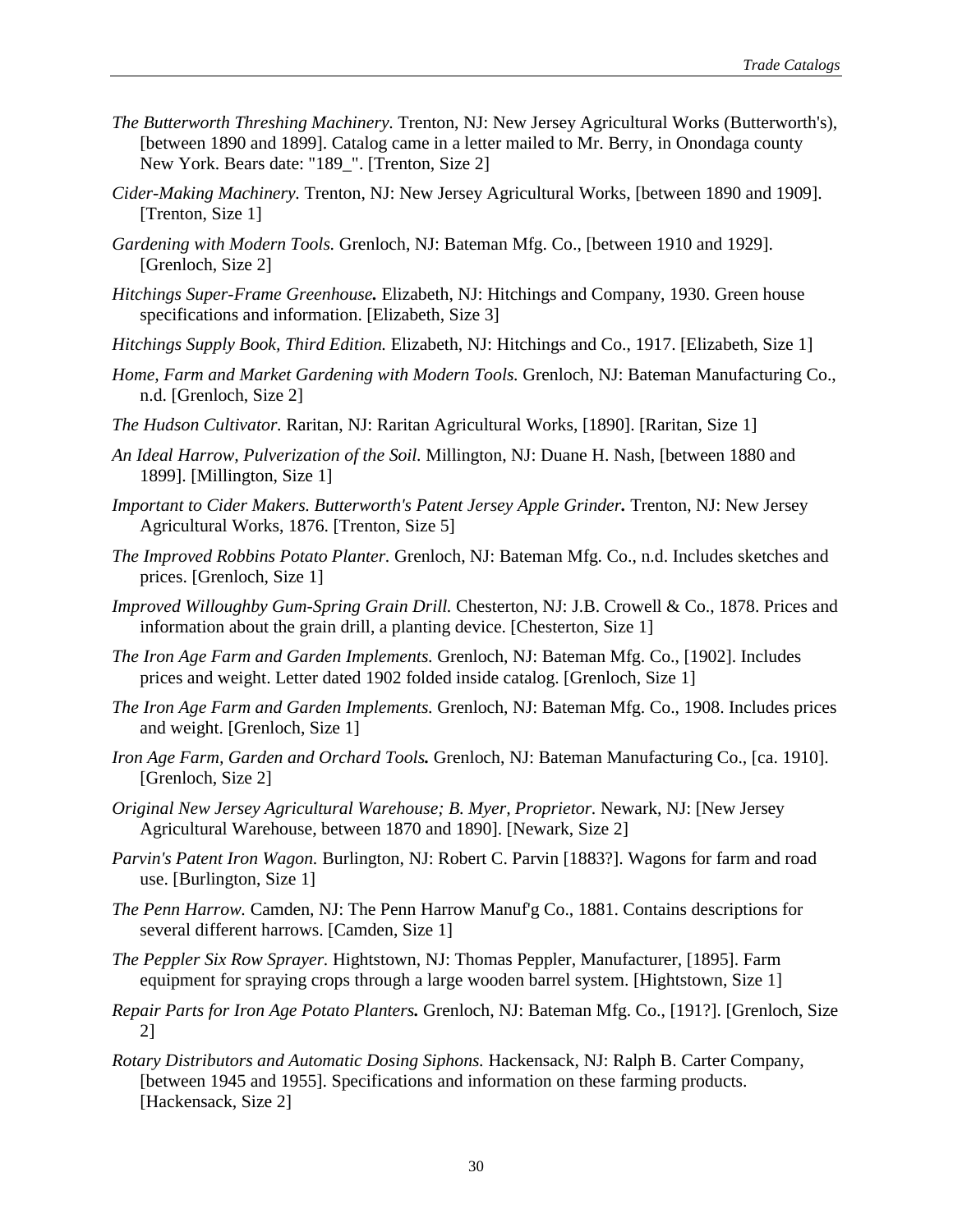- *Spray the Iron Age Way.* Grenloch, NJ: Bateman Manufacturing Co., [between 1905 and 1915]. Information on a variety of farm spraying machines and equipment. [Grenloch, Size 2]
- *Spray.* Grenloch, NJ: Bateman Manufacturing Co., [n.d.]. Information on a variety of farm spraying machines and equipment. [Grenloch, Size 2]
- *Spraying Vines, Trees, Bushes, with Modern Machinery.* Grenloch, NJ: Bateman Manufacturing Co., [1913]. Information on a variety of farm spraying machines and equipment. [Grenloch, Size 2]
- *Two-Horse Riding and Walking Cultivators.* Grenloch, NJ: Bateman Mfg. Co., [late 1800s]. Information on Iron Age cultivators. [Grenloch, Size 2]

## TRADE CATALOGS—TOOLS, SUPPLIES AND EQUIPMENT: Livestock and Poultry

- *The American and the Wishbone Mammoth Incubators.* New Brunswick, NJ: American Incubators Inc., 1929. Advertisement and price list for incubators to raise chicks. [New Brunswick, Size 2]
- *The American and the Wishbone.* New Brunswick, NJ: American Incubators Inc., 1929. Illustrated catalog of incubators to raise chicks. [New Brunswick, Size 3]
- *Dr. A. C. Daniels' Veterinary Medicines and How to Use Them.* Boston, MA: Dr. A. C. Daniels, n.d. Focus on horse health. Cover stamped: General Merchandise, Reading, NJ. [Reading, Size 1]
- *Eisers, Inc.* Hillside, NJ: Eisers Incorporated, 1969. Supplies for horses and riding equipment. [Hillside, Size 1]
- *Empire Cream Separators.* Bloomfield, NJ: Empire Cream Separator Co., 1906. Catalog in poor condition. Contains postcard to send for more information on products. [Bloomfield, Size 1]
- *Empire-Baltic, the Separator with the Million Dollar Bowl.* Empire Cream Separator Company, n.d. [Bloomfield, Size 3]
- *Horserasps—Files and Farriers' Tools.* Newark, NJ: Heller Brothers Company, 1921. Blacksmith's tools. [Newark, Size 1]
- *Improved National Hand Power Cream Separators.* Newark, NJ: The National Dairy Machine Company, [1902]. Products for separating cream from milk. Prices and renderings included. [Newark, Size 1]
- *The Installation, Operation and Care of Empire Milking Machines.* Bloomfield, NJ: Empire Cream Separator Co., [between 1920 and 1939]. Price list attached to back cover; also a separate price list in the catalog. [Bloomfield, Size 1]
- *The Magic Brooder, Chickens at a Profit.* Trenton, NJ: United Brooder Co., 1924. Price list glued onto first page of catalog. [Trenton, Size 2]
- *The Magic Brooder, the Dependable Mother.* Trenton, NJ: United Brooder Co., 1926. Price list glued onto first page of catalog. [Trenton, Size 2]
- *Price List. Horse Shoes. 1913–1914.* New Brunswick, NJ: Neverslip Manufacturing Co., [1913– 1914]. [New Brunswick, Size 1]
- *Riker Fine Harness Decorations.* Newark, NJ: Walter Greacen & Co., [between 1882 and 1910]. [Newark, Size 2]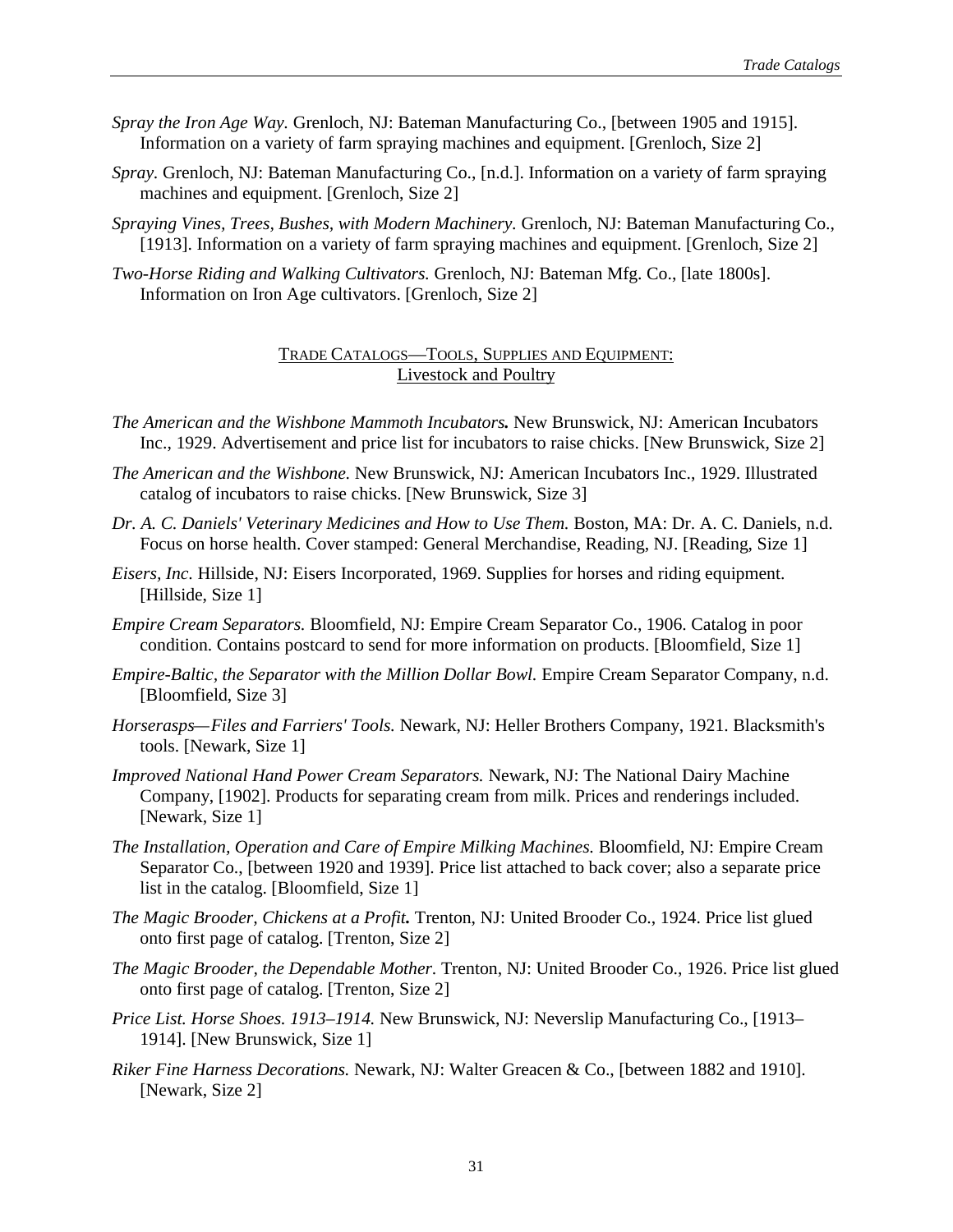*Saddlery Hardware, Bits, Spurs, Stirrups.* Newark, NJ: August Buermann, 1905. [Newark, Size 4]

- *Sanitary Dairy Apparatus.* Haddonfield, NJ: Star Milk Cooler Co., 1899. [Haddonfield, Size 1]
- *Test and Control Glassware for the Dairy Industries.* Vineland, NJ: Kimble Glass Company, 1930. Prices and specifications. [Vineland, Size 2]
- *That Trademark Guarantees Superior Quality.* Newark, NJ: Heller Bros. Co., [between 1899 and 1915]. Horse rasps and blacksmith tools. [Newark, Size 1]
- *Whitman Saddle Company.* Newark, NJ: Whitman Saddle Company, 1888 and 1889. Includes prices. [Newark, Size 1]

# **V. MANUSCRIPTS AND ARCHIVES**

- Aid and Detective Society of Franklin Park. Records, 1878–1940, Franklin Park, NJ. Includes minutes, treasurer's accounts, copy of the charter, etc. 5 vols. 1 folder. MC 400
- Albor, Joseph. Diary 1894–1931 (bulk 1894–1917). Diary, Jan. 25–Feb. 7, 1896; March 20, 1896– Feb. 2, 1900; June 4, 1900–Jan. 12, 1903; July 12, 1903–March 31, 1911; April 4, 1912–March 29, 1917; and 1931, which pertains in part to working in the boiler room of a paper mill (until 1904) and the cultivation and sale of cranberries, the entries from 1931 relate to growing and picking huckleberries, church attendance, an automobile and travel (chiefly to places in Atlantic County, including to Elwood to attend committee meetings). 1 box. MC 1196
- American Cranberry Growers Association. Records, 1896–1907, Hammonton, NJ. Includes accounts and dues record, 1896–1905; register of cranberry plantations (acreage, owner, address, estimated and actual yield), chiefly of New Jersey, 1899–1904, other states 1902–1904; notices of meetings, bills, constitution etc. Organized in 1873 by consolidation of existing associations, adopting present name in 1883. 1 vol. 2 folders. MC 632
- Anderson, Jacob. 1753 (or 1754?)–1837. Account books, 1784–1892 (bulk 1809–1837, 1853–1873). Journal, Sep. 27, 1809–Feb. 23, 1818, and related ledger, 1809–1817, of a general store (at "Bethlehem"); Anderson's "Private" [account] Book," 1809–1836 (with gaps); and an invoice book, 1784–1786, 1809–1810 and 1816, of more general stores (including the one documented by the journal and ledger), in which Anderson continued his private accounts, 1835–1837. Accompanying the volumes is a gristmill ledger, 1853–1873 (or 1874), kept by Jacob R. Anderson at Spring Mills. The general store ledger includes accounts with approximately 260 people. At the back of the volume are daybook entries, Oct. 9, 1889–Jan. 15, 1891 which pertain to the sale of animal feed and flours, as well as April 1, 1890–Feb. 21, 1892, which relate to wood products derived from a wood lot "on Gravel Hill." Anderson's personal accounts chiefly pertain to farming, to persons he employed and to his sons. . . 5 vols. MC 944
- Andrews, Nathan. Ledger, 1827–1882, of a farm in Little Egg Harbor Township, Ocean County, New Jersey. 1 vol. MC 126
- Appleby, William M. Papers, 1875–1887, including farm accounts, 1875–1876. The volume also includes a list of voters (school district, Old Bridge, NJ); records of the Twenty-eight New Jersey Regimental Association, including roster of survivors of the 28th Regiment New Jersey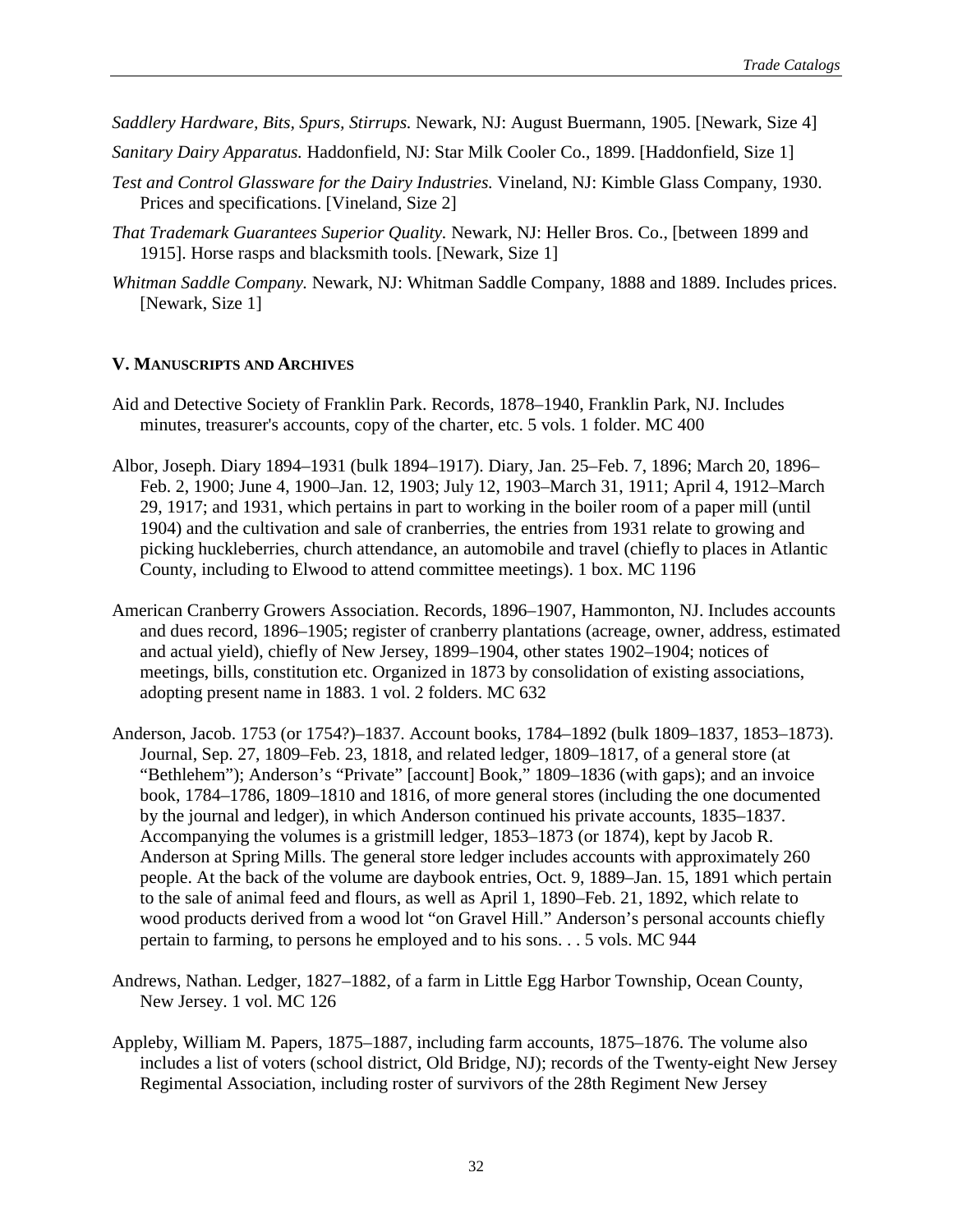Volunteers at a reunion in South Amboy, NJ. (1887); and association minutes. 1 vol. A(Appleby, William M.)

- Brokaw, Bergun. Account book, 1812–1851, containing ledger accounts, 1812–1827, relating to agricultural work done for others (chiefly harvesting, cutting grass and carting), and to work as a carpenter. Also daybook entries, May 15, 1830–Feb. 11, 1851, relating to farming. 1 vol. MC 362
- Brooks, Enoch. Diary, Jan. 1–March 20, 1869. Bridgeton, NJ. Brief entries (irregular from Feb. 9) concerned particularly with farming, near Bridgeton, and the making of kegs. In the same volume are also accounts and various memos. 32 pages. Included in Brooks Family Papers. MC 795.
- Budd, Benjamin. Papers, 1839–1852. Letters received, 1839–1850; indenture papers and accounts, 1850; accounts of travels (after 1830) through Pennsylvania, Indiana, and Illinois, by an unknown author; and a microfilm copy of Budd's diary, March 1, 1851–Dec. 31, 1852, primarily a record of the operation of a 235-acre farm ("Woodside") at Fresh Ponds, near Jamesburg, NJ, as well as social and other activities, mostly in New Jersey. Ac. 2505 (7 items) and DN-99 (1 microfilm reel)
- Bunn, George. Farm accounts, 1840–1848, Washington Township (Morris County), NJ. 1 vol. MC 238
- Burlington, Monmouth and Ocean County Pursuing and Detecting Society. Minute Book, 1824– 1946. 1 vol. MC 1122
- Burroughs, James W. Farm accounts, 1833–1869, Hopewell Township, NJ. Farm accounts in ledger form, including records of his estate, John H. Burroughs executor; also a lease for the farm of Joseph Burroughs. 1 vol., 1 folder. MC 159
- Cameron, Alexander J., 1841–1891? Diary, 1861–1866. Diary of a Scottish-born wool broker who resided in Ridgewood, Bergen County, New Jersey. The diary reveals less of the writer's New York City business activities than it does of his social and domestic life, including entries relating to farming and agriculture. Considerable detail is provide on Catholic church and lay activities, including the development of St. Luke's Church in Ho-Ho-Kus, Bergen County. References to the Civil War are infrequent. 6 vols. MC 34
- Cary, Daniel. Ledger, 1816–1848 (bulk 1816–1844). Indexed ledger containing approximately 230 accounts. Persons listed were indebted to Cary for a variety of agricultural products (including quantities of wood and spirits, as well as apples, cider, and vinegar) and occasionally for articles of clothing. Many of the persons listed were employed by Cary; at least a few also rented living quarters from him. Several entries indicate that Cary had an interest in a sawmill. 1 vol. MC 1036
- Clark, William, 1756–1853. Ledger, 1784–1845 (bulk 1792–1835), relating to farming. Persons named in the accounts include members of the Clark, Frazee, Parse, and Pierson families, among others. Loose documents inserted between the pages of the volume include receipts related to the accounts, as well as documents which pertain to Clark's service in Westfield Township as Justice of the Peace (1820s) and as an overseer of highways (1820s–1830s). 1 vol. MC 370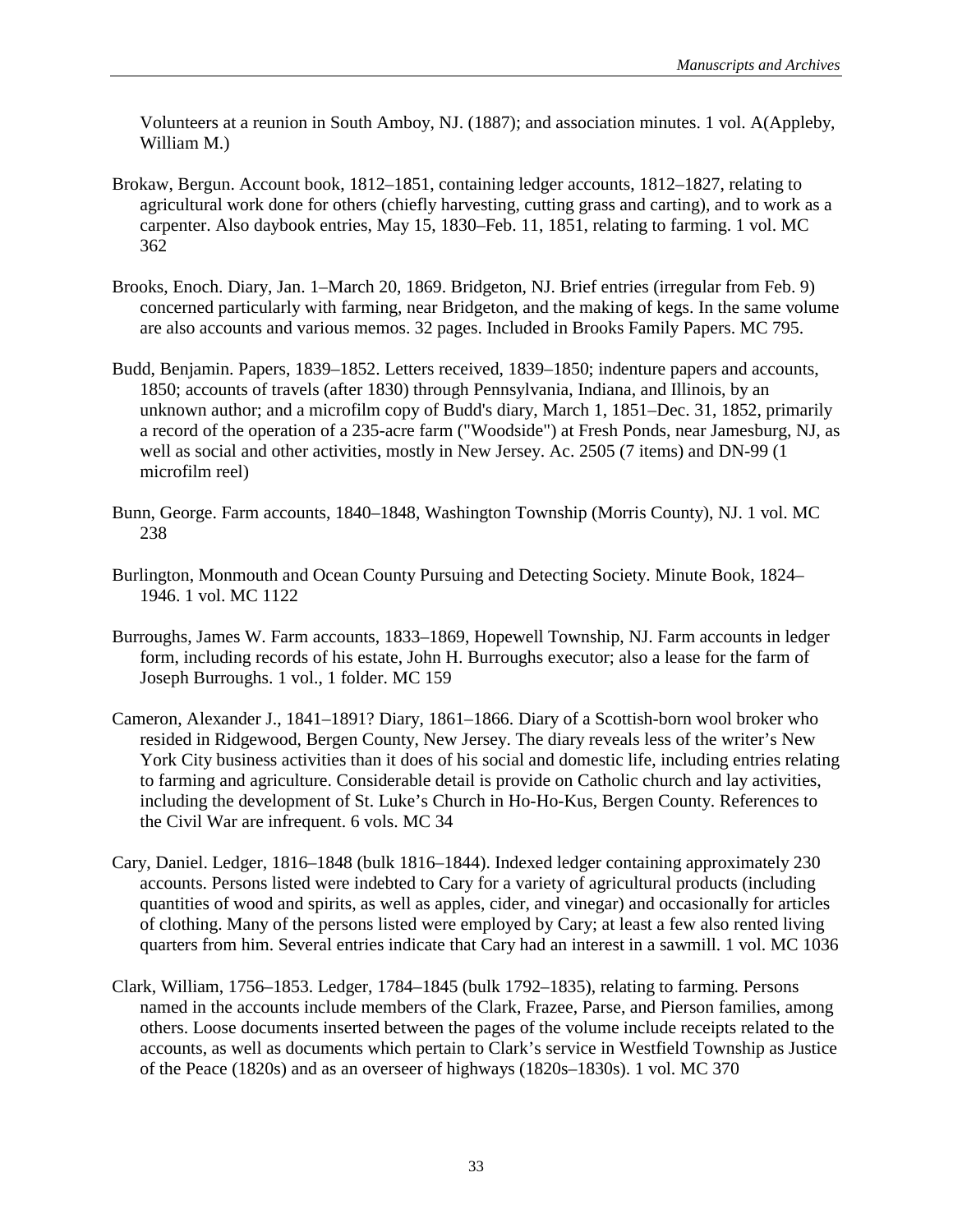- Clarke, Isaac. Papers, 1768–1834. West Windsor Township, NJ. Farm Ledger, 1768–1814; letters to Rachel Clarke; Clarke and Hallett family records; copybook etc., 1790–1834, 1 vol., 22 items. Ac. 1061
- Cook, George Hammell. Papers, largely 1860s–1880s: letters received, accounts, notebooks, diaries, etc. Part personal and family material; much pertaining to the New Jersey Geological Survey, agriculture, and Rutgers Agricultural Experiment Station, meadow drainage projects and other business ventures. Letters received and other papers, 1836–1890. Surveying notebook, 1838. Ca. 9000 items. A(Cook, George H.)
- Cooper, Benjamin B. Papers, 1814–(1877) 19– . Gloucester County, NJ. Deeds, land surveys, etc.1814–1842; notes concerning the growing of apple and peach trees and the making of cider and peach brandy. Genealogical notes, letters received, etc. concerning Cooper, Van Mater, and other families of South Jersey and Philadelphia; original Cooper family documents; etc., 19th and 20th centuries. Miscellaneous notes on Cooper's land holdings, etc. A(Cooper, Benjamin). **Note:** Deeds, land surveys, and genealogical material is stored offsite; advance notice of two working days is required to consult these portions of the collection.
- Cranbury [NJ] Vigilant Society. Records, 1901–1947. Includes minutes, 1901–1947; treasurer's accounts 1903, 1910–1947; dues records 1902–1946; bank book, 1901–1945; miscellaneous papers, 1925–1947. 3 vols., 1 folder. MC 320
- Cuthbert, Joseph Ogden, 1800–ca. 1887. Ledger, 1840–1873. Farm ledger of Cuthbert's farms in Pennsylvania (entries for 1840–1850), and New Jersey (entries for 1850–1864) including a farm journal, Aug. 7, 1841–May 1, 1873, and tax receipts, 1844–1850. The farm journal consists of irregular, generally brief records of crops, weather and farming operations; some financial items (e.g., concerning rental properties, apparently in Philadelphia); and particularly from 1859, notes of current family births marriages and deaths. 1 vol. MC 239
- Ewing and Hopewell [NJ] Vigilant Society. Records, 1857–1946. Includes minutes, 1857–1932 (also 1933–1946 as Ewing and Hopewell Social Society); secretary's accounts, 1858–1874; treasurer's accounts, 1868–1919; dues record, 1915–1939; membership list, 1858; by-laws, 1857. Organized by neighboring farmers for mutual protection against thefts of horses. 4 vols. MC 622
- Foster, Joseph. Daybook, 1849–1879 (bulk 1849–1863). The last entry pertaining to shoemaking is dated 1863; most later entries and some earlier ones, record transactions related to farming. 1 vol. MC 714
- Gibbon, Grant. Ledger, 1764–1778, Salem, Salem County, NJ. Ledger of a general store. Accounts for stud services, 1766–1770, are included on the initial leaves and a record of foals born, 1769– 1775, on the final leaf. 1 vol. MC 19
- Goldberg, George. b. 1818. Daybook, 1844–1862, relating chiefly to three different phases of activity: the making of brooms and brushes (including dandy brushes), 1844–1852; the silver plating (and manufacture?) of hooks, buckles, terrets, rings etc., 1853–ca. 1861, at least some of which (terrets and hooks) were for the making of harnesses (and others of which were for saddles and coaches?); and the building and painting of a house, ca. 1861–ca.1862. Interspersed between these activities (especially after 1855 and before 1860) are many which relate to farming, including the cultivation of whisk. 1 vol. MC 239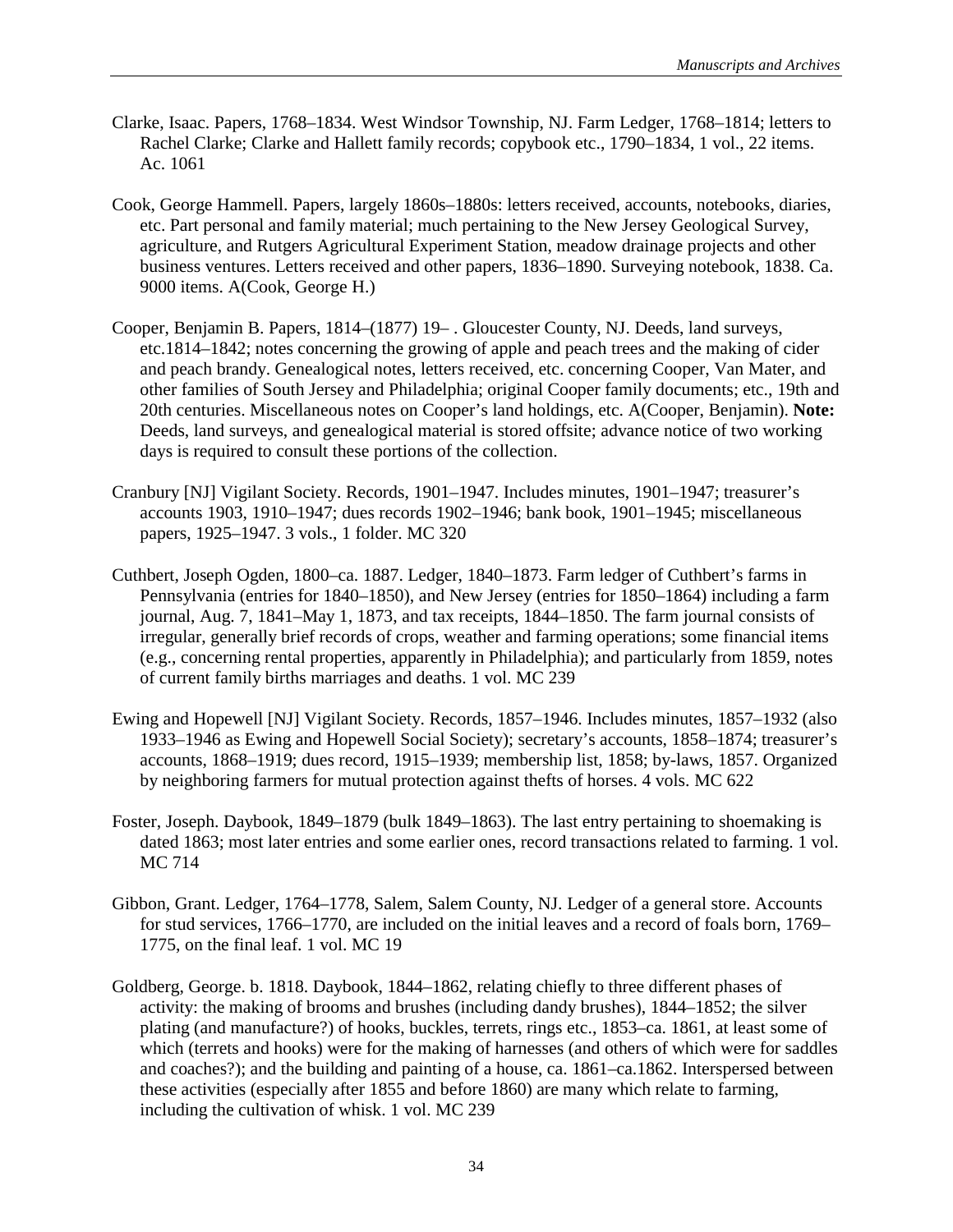- Hale, Henry Ewing. Account book, 1863–1906, Princeton Township, NJ. Farm and household accounts and personal records. The farm of 193 acres was located near Princeton borough on the Princeton-Trenton Turnpike. 1 vol. MC 169 *See also*–Hale, Henry E. *Princeton Agricultural Association, January 1867 to December 1939...* SNCLY2 S92.P9H35 1939
- Harlingen [NJ] Vigilant Association. Records, 1905–1951. Includes minutes, 1906–1928; dues record 1906–1929, 1936; articles of incorporation, constitution, by-laws; lists of officers, trustees, and pursuers, 1905–1931; miscellaneous papers, largely concerned with the dissolution of the association (1949)–1951. Organized by neighboring farmers for mutual protection against thefts of horses, etc. 2 vols. 2 folders. MC 523
- Hoffman, William Wellington. Farm diary and accounts, 1862–1876, Weston, NJ. 1 vol. MC 402
- Hopkins, W.G. Ledger, 1880–1895, of a farm in Sparta, Sussex County, NJ. Some of the earlier entries relate to persons employed by the farm; some later entries relate to a boarding house. The farm was operated in partnership with James H. Hopkins during 1894–1895 (and probably other years as well). 1 vol. MC 166
- Hopler, Henry. Farm accounts, 1856–1866, Townsbury, NJ. 1 vol. MC 171
- Howell Family. Cedarville, NJ. 1761–1824. Farming and business accounts of the grandfather of Harbert Howell, Bridgeton, NJ. Copied by Carl R. Woodward. 1 vol. Ac. 1057
- Howell, Henry C. Account book, 1869–1924, containing ledger entries (and other financial notations), 1869–1890, which refer chiefly to logging, and entries (in daybook form but never posted), Feb. 15, 1905–Aug. 12, 1924, which relate to farming. Many of the transactions recorded in the volume relate to persons employed by Howell. 1 vol. MC 406
- Johnson, Robert, 1727–1796. Account book, 1782–1791, ["Day and Memorandum Book"] consisting chiefly of daybook entries, May 4, 1782–Feb. 15, 1791, relating to farming. MC 489
- Johnston, James A., 1926–1968. Papers, 1934–1965. Material papers documenting Johnston's teaching and research activities as Associate Professor of Agricultural Biochemistry, as well as his involvement in a study to establish a two-year medical school at Rutgers and in the naming of Rutgers Agricultural College (later Cook College). 2.4 cubic ft. (6 manuscript boxes). R-MC 063 Finding aid available online: http://www2.scc.rutgers.edu/ead/showfile.php?filename=uarchives/johnstonf.html
- Kearny Family. Business papers, 1786–1851. Ledgers, 1768–1776, of Philip Kearny (1733–1798); letterbook, 1809–1815, of Philip Kearny (1780–1849), relating to land investments in Northern New York, farming and the import-export business and journal, 1849–1851, pertaining to his estate; letterbook, 1811–1816, of Philip and John W. Kearny; and letterbook, 1849–1850, of Philip Kearny (1814–1862) and his agent relating to land investments. Contains material relating to Perth Amboy dealings. 6 vols. MC 658
- Kemble, Peter. Diary, April 21, 1780–Dec.25, 1885, Morristown, NJ. Loyalist farmer's diary, chiefly meteorological. 1 item. MC 57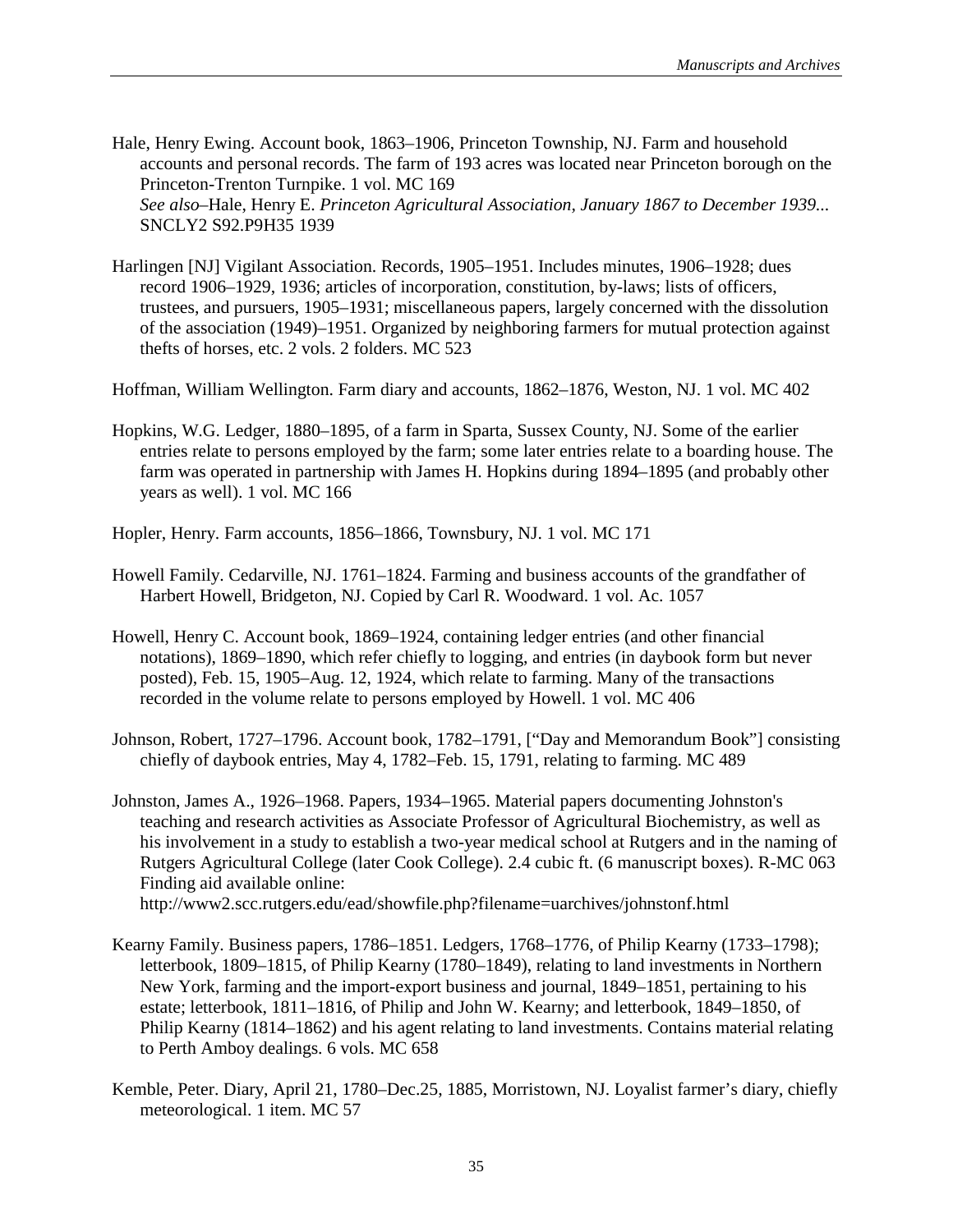- Kitchel, Aaron. Account books, 1784–1819. Ledger C, 1784–1804, of a blacksmith of Hanover Township, Morris County, New Jersey. Accompanying the ledger is a blotter, 1805–1819, containing entries related to farming. 2 vols. MC 160
- Larason Family. Papers, 1836–1854 (bulk 1836–1871). Daybooks, Aug. 30, 1838–July 14, 1849, and ledgers, 1836–1854, of Andrew Larason (1776–1861), and ciphering book, 1817, and ledger, 1840–1871, of his son Andrew Larason (1803–1885). The accounts relate chiefly to the milling of grain and farming; a few entries relate to the sale of linseed oil and the sawing of lumber. 6 vols. MC 345
- Lindsley, J. P. Account book, 1848–1884 (bulk 1848–1853). Account book, including treasurer's accounts, 1848–1849, of the Bridgewater Lyceum in Bridgewater Township, Somerset County, and garden accounts, 1853, kept in Somerville, Somerset County. Later records in the volume, probably entered by others, consist of poultry and egg accounts, 1879–1882; a list of "Provisions on hand," 1883–1884; and two brief selections of journal entries, on related to silk worms (1880 and 1881), the other related to poultry (1884). 1 vol. MC 321
- McDowell, Benjamin. Papers, 1816–1864. Docket, Aug. 1832–(1843) Feb. 1947, of a justice of the peace in Bedminster Township, Somerset County, New Jersey, and a ledger, 1816–1864, of a farm in Bedminster Township. The ledger includes a one page diary, Nov. 14, 1835–Aug. 15, 1836, and May 3–June 1, 1841, containing very short, irregular entries, largely concerning the severe winter of 1835–1836, and farming operations. 2 vols. MC 281
- Mansfield Vigilant Society. Warren County, NJ. 1867–1957. Records: minutes, 1867–1957; accounts 1896–1949; dues records, 1923–1956; miscellaneous papers. First acted for mutual protection and insurance against theft of horses, later of automobiles. MC 355
- Monmouth County Farmers Exchange. Records, 1908–1945. Includes minutes, March 7, 1908– November 10, 1945; minutes of annual stockholders' meetings, 1937–1939 and of a special stockholders' meeting, January 10, 1941; annual balance sheets, 1908-1945. 0.08 cubic ft. MC 113
- Moore, George W. Accounts, 1839–1877, Cumberland County, NJ; Philadelphia, PA. Farm and personal accounts, 1853–1877; farm diary, 1853–1877. Accounts of brig *Cohansey*, carrying freight and passengers between Philadelphia and Mobile, New Orleans, Gibraltar, etc., 1839– 1843. 1 vol. BB(Moore, George W.)
- Morton Family. General store and farm accounts, [Moorestown], Shrewsbury, NJ. 1733–1835. General store accounts 1733–1775, 1784–1800, at Moorestown, NJ. Proprietor was probably Thomas Morton (d. 1781). Also farm accounts, 1826–1835, vicinity of Shrewsbury, NJ. 1 vol. Ac. 219
- Murray Family. Papers 1789–1839: diary, May 15, 1803–Sep. 19, 1806, and Jan. 1, 1807–Dec. 31, 1808, of mason William Murray; loose accounts pertaining to William Murray & Son, general merchants; school exercise books, most or all kept by family members; undated genealogical notes and miscellaneous other papers. The diary of William Murray is chiefly a work journal, but also includes entries related to farming and other subjects. Murray's activities as a builder included work in eastern and central Monmouth County. Among the projects on which he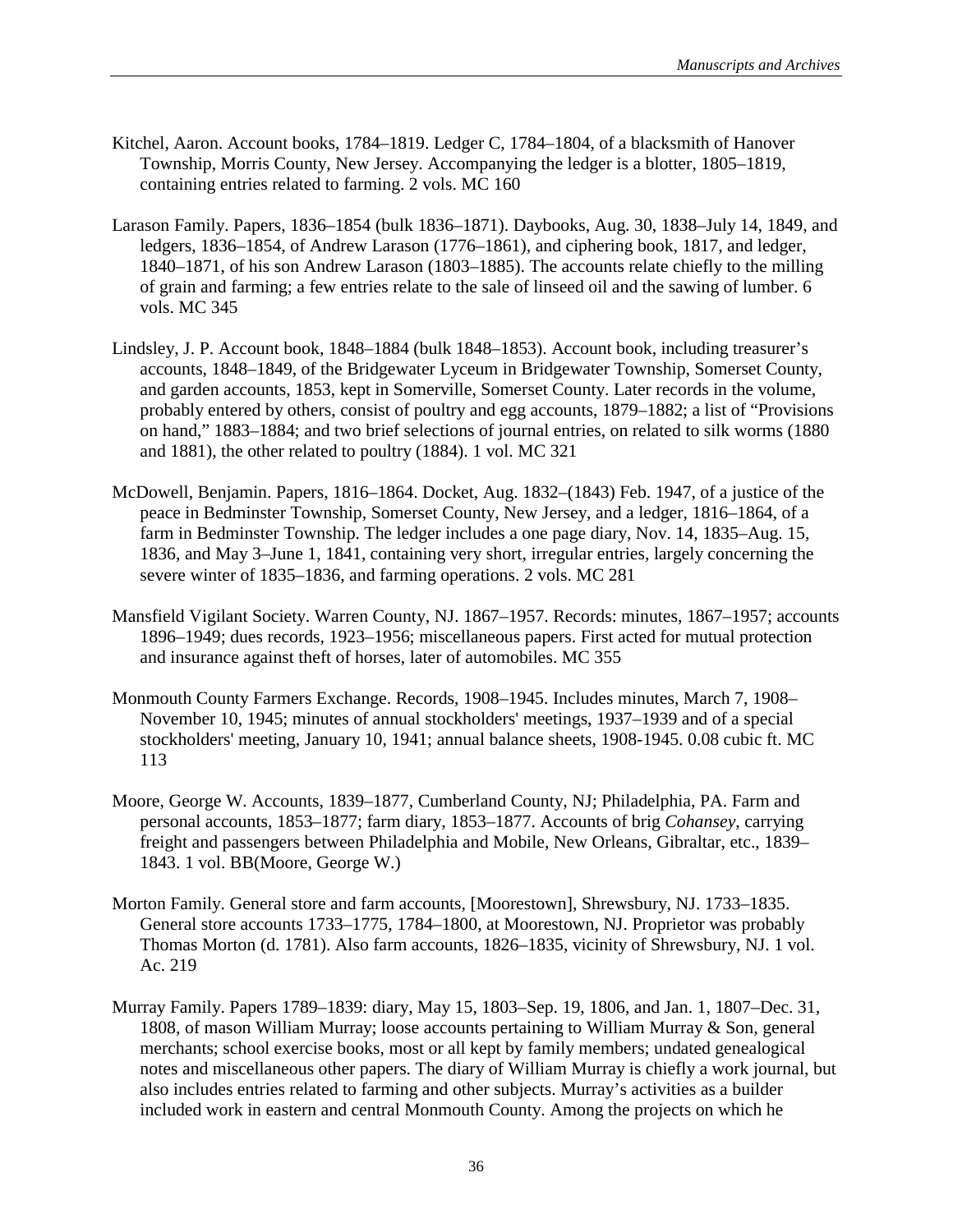worked were High Point Chapel in Middletown, constructed in 1803, and the county courthouse in Freehold, constructed 1806–1808. 0.16 cubic ft. MC 878

- New Jersey State Agricultural Society. Stock books containing canceled stock certificates originally issued between 1867 and 1897 (and which bear cancellation dates as late as 1899). Accompanying the two stock books is a small volume (1866?) listing "Subscriptions to the Capital Stock." 3 vols. MC 299
- Newbold Family. Daybooks, 1792–1824; 1824–1840; and 1845–1877; and ledgers, 1790–1823 and 1824–1857, of a farm in Springfield Township, Burlington County, NJ. The ledger from 1790– 1823 includes several recipes. 5 vols. MC 408
- Opie, James Vredenburg (1860–1945). Diary, 1887, containing brief, regular entries relating to farming, weather, social activities, church attendance, and family visits. Also includes cash account for 1887. 1 vol. MC 301
- Redding, William Foster. (b. 1860?). Papers, 1834–1953 (bulk 1937–1953), Pleasant Grove, Anthony, Hackettstown, NJ. Diary, 1922–1923 and 1937–1953, comprising a daily record showing a relatively broad range of activities and interests typical of the period. Also photograph albums, 1901–ca. 1908, of his wife (Gertrude L. Hopwood) and a commonplace book, 1834– 1838, of his grandmother (Mary Frances Redding, nee Foster), evidently a resident of Boston, Massachusetts. 21 vols. MC 452
- Rutgers University. College Farm (New Brunswick, NJ). Records, 1807–1928 (bulk 1864–1928). Includes of historical documents relating to College Farm and its ownership, as well as reports and letters. Includes also is a typed history of College Farm, written by Raymond Wilson, ca. 1929. Also includes documentation of financial affairs, through account books, receipts for sales of farm products, and bills and records of payments made for services and supplies. 0.8 cubic ft. (2 manuscript boxes). RG 18/A3/01
- Rutgers University. Dean of Administration (John L. Swink). Records, 1951–1965. A portion of these records deal with the period that Dean of Administration John L. Swink also served as Acting Dean of the College of Agriculture (later Cook College). Included in his records are minutes and correspondence from this period, and dealing with such topics as potential candidates for the position of Dean of College of Agriculture, dedication of the new Horticulture and Poultry facilities, and consideration of 75 minute period class schedules. RG 15/A1. Finding aid available online: http://www2.scc.rutgers.edu/ead/showfile.php?filename=uarchives/swinkf.html
	-
- Rutgers University. New Jersey Agricultural Experiment Stations in New Brunswick. Records, 1889–1962 (bulk 1916–1933) of the New Jersey State Agricultural Experiment Station (College Farm) and the Agricultural College Experiment Station at Rutgers Scientific School. Includes minutes and reports; administrative files, including correspondence, memoranda, agreements, and leases; and research notes of Dr. Byron Halsted's bean and pea experiments (1916–1918). 1.2 cubic feet (3 boxes). RG 18/E0
- Schenck, Jacob. Papers, 1798–1877, Somerset County, NJ. Bills, receipts, bonds, letters, etc. 1826– 1877; bills of Schenck and Wert (Neshanic), William Wert and Garret J. Schenck, 1865–1875. Farm account book, including portion of ciphering book of Jane Hagaman, wife of Jacob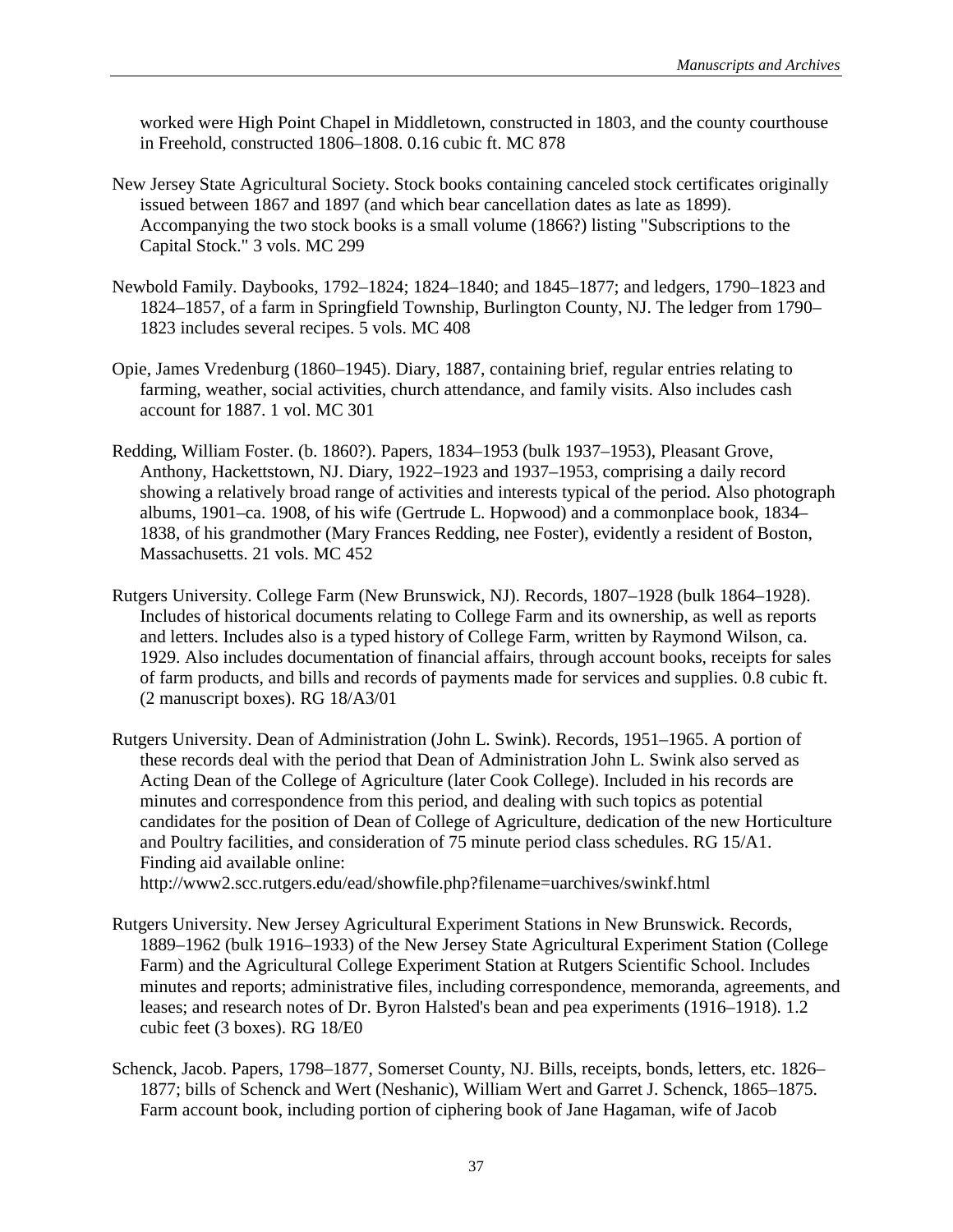Schenck, 1812–1853, loose farm accounts, etc. Papers of Joseph Hagaman and wife relating to the Hagaman estate, Jacob Schenck (son-in-law) executor, 1798–1868. Gift of Clarkson A. Cranmer, Rutgers, 1916. 290 items. A(Schenck, Jacob)

- Sheppard, Ephraim. 1804–1885. Ledgers, 1834–1871. Ledgers 1834–(1840), 1844–(1852) 1861 and 1859–(1866)1871, of a livery stable in Bridgeton, Cumberland County, New Jersey. Entries relate chiefly to the rental of horses and wagons, and to charges for drayage. The earliest volume includes a journal, February 3, 1848–January 18, 1871, of ca. 42 pages, in which the entries relate to weather, personal affairs, the livery stable, and to events (fires, deaths, etc.) in Bridgeton. Journal entries relating to the stable concern employee's wages, horses purchases, hay deliveries, horses boarded at the stable, mail carrying contracts, manure sales, and mare rentals (for stud services). 3 vols. MC 191
- Stelle, Augustus. Middlesex County, NJ. 1841–1881. Farm accounts, 1841–1873; also accounts of Stelle as treasurer of Piscataway Baptist Church, Stelton, 1880–1881. 1 vol. Ac. 232
- Thompson, Charles. Ledger, 1812–1832 (bulk 1814–1827), Morris County, NJ. Ledger with accounts pertaining primarily to agricultural activities and products, with payments in cash and kind. Occasional entries from 1812 to 1817 pertain to weaving or flax preparation. From fall 1821 through 1825 many entries pertain to sales of spirituous liquors, while from late 1824 onward many entries pertain sales of sole leather, boots or shoes. 1 vol. MC 894
- Tomlinson, W. I. Accounts books, 1831–1955 (bulk 1903–1955). Account books, chiefly relating to Glendale Farm, but also including volumes kept by father W. I. Tomlinson and by (grandfather?) Benjamin Tomlinson. ca. 40 vols. MC 361
- Tri-State Farmer's Club (Philadelphia, PA). Financial records 1886–1923. Cash account, 1886–1923, including a separate booksale account, ca. 1894–1904; and receipts and canceled checks submitted as vouchers, 1921–1924. 1 folder and 1 vol. MC 356
- U.S. Department of Commerce. Bureau of the Census. Agricultural and manufacturing schedules for New Jersey, 1850, 1860, 1870, 1880 (by county). 18 reels (microfilm). Ac. 2991. D-167
- Union Vigilant Society for Detecting Thieves and Robbers. Records, 1850–1858, Franklin Township, Somerset County, NJ. Minutes, constitution, and by-laws. Organized for mutual protection against thefts of horses. 1 vol. MC 117
- Van Deren, William. 1776–1846. Account books, 1802–1846 (bulk 1824–1846). Daybooks, June 1, 1824–July 2, 1846, and ledgers, 1824–1846, relating to farming and to the operation of a tannery (from 1824 to 1831), a lime kiln, and a general store in Basking Ridge, Bernards Township, Somerset County, New Jersey (until 1838), and to farming and the operation of a general store (April–September 1838) in Lebanon, Hunterdon County, New Jersey. Accompanying the other volumes is a receipt book, 1802–1846, with entries at New York City (1802–1804, 1808–1809), New Brunswick, New Jersey (1804–1807), Philadelphia (1809–1810) and, all in New Jersey, Bedminster Township (by 1811), Basking Ridge (by 1824 through 1838), and Lebanon (1838– 1846). 6 vols. MC 257
- Van der Veer, Abram Van Nest. 1868–1931. Account books, 1837–1919, of a general store. Four account books of James D. Van der Veer accompany the general store records. Included are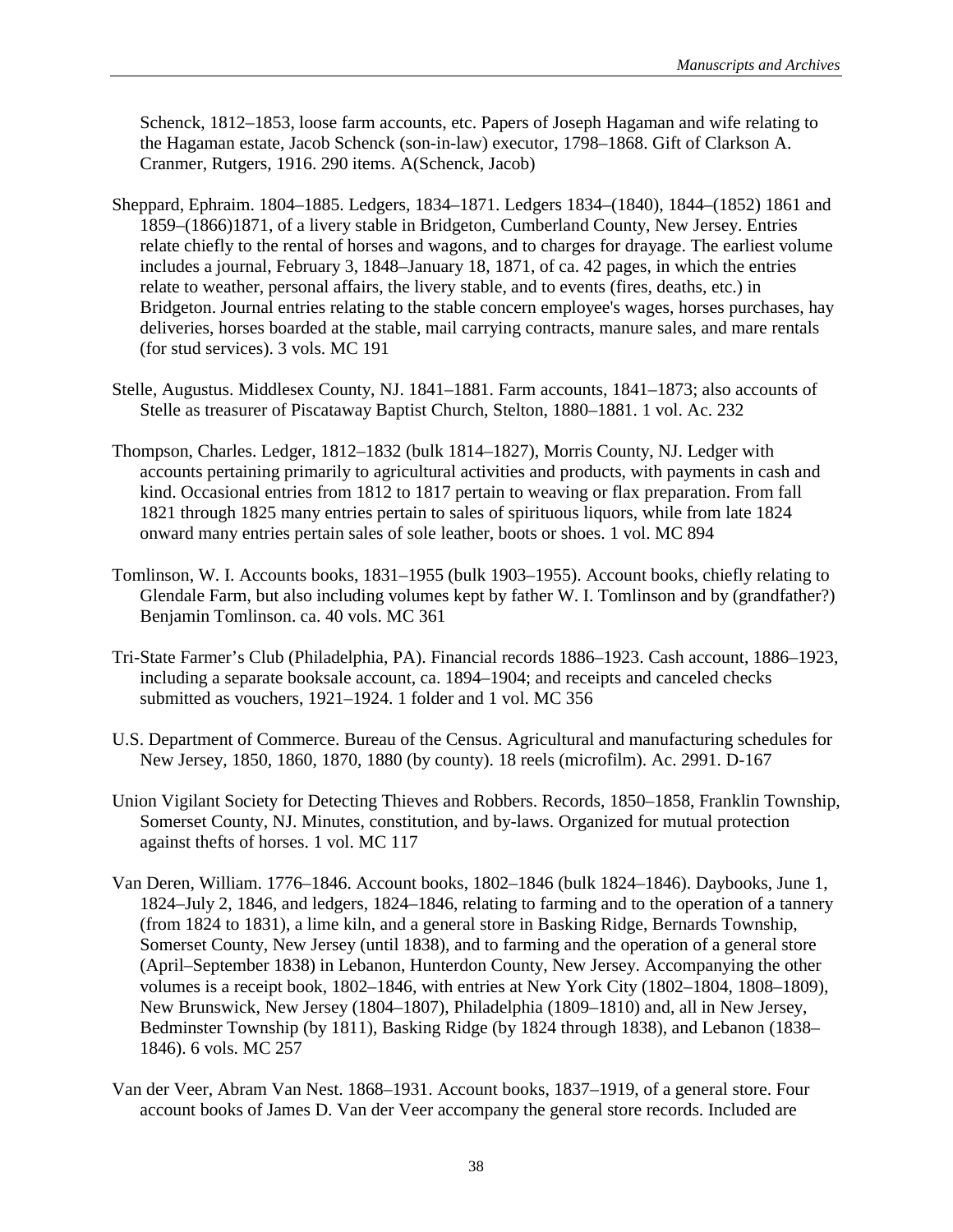daybooks, Oct. 16, 1866–March 22, 1882, and ledgers 1866–1882 relating to his medical practice. Also accompanying the general store records is a daybook, 1853–1877, of John Ten Eyck. The daybook pertains chiefly to farming at North Branch, but also includes occasional entries related to grave-digging. 87 vols. MC 412

- Voorhees, David C., 1839–1898. Farm diary, Jan. 1–Dec. 31, 1875, Blawenburg, NJ. Contains full, regular entries relating to farming, social, and other personal activities. 1 vol, 3 copies. A(Voorhees, David C.)
- Voorhees, Louis Augustus. Papers, 1848–1943, New Brunswick, NJ. Includes letters received, bills etc. of Voorhees as chief chemist, New Jersey State Agricultural Experiment Station; as Masonic official in New Brunswick; concerning the Van Voorhees Family Association, 1898–(1904) 1943. Papers of his father, Charles H., M.D.; Civil War camp drawings; medical lecture tickets from University of Pennsylvania, 1848–1879. 1 vol., 1 bundle, 1 folder. Ac. 374
- Voorhees, Ralph, 1838–1907. Diary, Jan. 1–Dec. 16, 1860, kept while living in Bernards Township. The brief entries relate to farming and to social and other personal activities. Accompanying the diary are a typescript copy of a letter sent by Voorhees to his brother, and a school certificate (for good conduct), 1821, of Robert W. Rodman (his wife's uncle). 1 folder. MC 514
- Webster, Levi. Receipt book, 1805–1817, Newton Township, Gloucester (now Camden) County, NJ. Receipt book; many purchases of fat cattle noted. 1 vol. A(Webster, Levi)
- West Windsor Pursuing and Detecting Society. Records, 1883–1942, West Windsor Township, NJ. Included are minutes, 1882–1942; treasurer's reports, 1927–1946; vouchers, etc. 1903–1945; dues lists, etc., 1927–1942; miscellaneous notices, 1932–1946. 143 items, 1 vol. MC 388
- Whitney, Susan, b. 1839. Diary, November 1, 1856–April 26, 1857 and January 1, 1868–September 2, 1872 (with gaps). The entries from the 1850s reveal Whitney's interest in activities at the Perth Amboy, NJ, Baptist Church where she taught a small class of African-American children, while other entries pertain to household, family and local affairs. The entries beginning in the late 1860s (which are fairly regular through 1869 and thereafter have gaps of increasing length) often note the weather and usually chronicle domestic tasks, family life and social visits. Whitney frequently notes that her health is poor and constantly remarks on how busy she is (as she not only kept house, but also eventually helped with many of the farm chores as well). In addition, she records her reflections, which are usually of a religious nature. The diary ends five days before her brother Benjamin's wedding to Emaline Tunison of New Brunswick. Also included in the volume is an account, recording farm receipts and expenses, which was evidently recorded by Whitney and not by her brother. 1 vol. and 1 item. MC 702
- Wikoff, Rulif, b. 1863. Diary, January 27, 1885–October 4, 1886 and October 17, 1888–March 26, 1890, of a young man which provides a complete record of farm life and of much social and family activity—constant visiting among relatives and friends throughout Monmouth County, New Jersey (and sometimes beyond, e.g., New York City), and attendance at church and other meetings. 2 vols. MC 74
- Williamson, Abraham Tenbrook. Farm accounts, 1737–1857, Hunterdon County, NJ. Includes daybook entries, May 1775(or 6?)–March 6, 1787 (incorporating sales of gristmill products), ledger accounts, 1770–1786, and a record of the hauling of unnamed supplies for the Continental